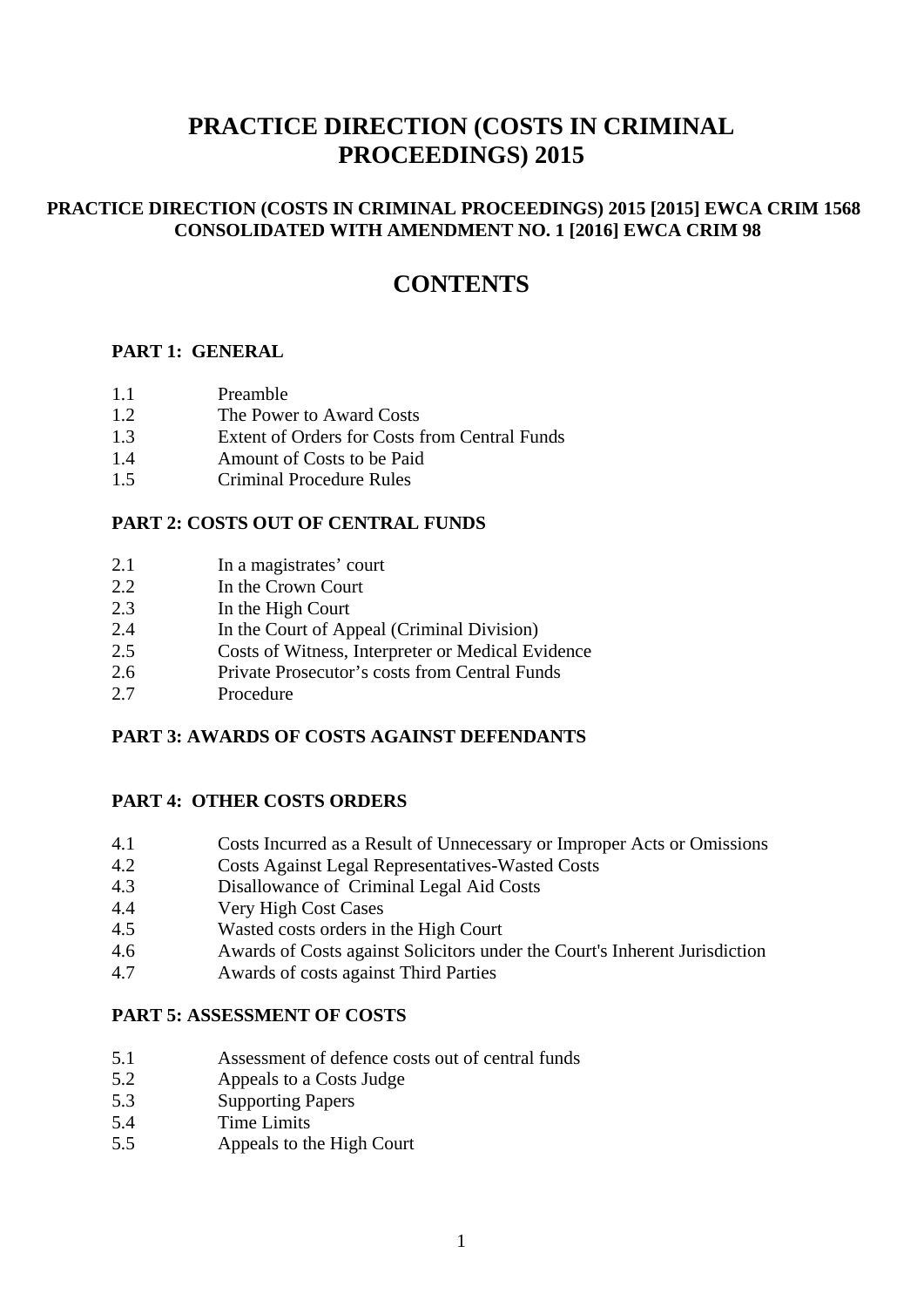# **PART 6: CONTRIBUTION ORDERS AND RECOVERY OF DEFENCE COSTS ORDERS**

- 6.1 Contribution Orders in the Crown Court
- 6.2 Recovery of Defence Costs Orders on appeal

# **PART 7: COSTS IN RESTRAINT, CONFISCATION OR RECEIVERSHIP PROCEEDINGS**

- 7.1 The Order for Costs
- 7.2 Assessment of Costs
- 7.3 Remuneration of a Receiver
- 7.4 Procedure on Appeal to the Court of Appeal

## **PART 8: ADVICE ON APPEAL TO THE COURT OF APPEAL (CRIMINAL DIVISION)**

#### **PART 9: VAT**

- 9.2 VAT Registration Number
- 9.3 Action Before Assessment
- 9.4 Costs Where VAT Rate Changes
- 9.5 Apportionment
- 9.6 Disbursements
- 9.7 Legal Aid
- 9.8 Tax Invoice
- 9.9 Appeal
- 9.10 Vouchers
- 9.11 Solicitors and other litigants acting in person
- 9.12 Government departments
- **Schedule 1** Relevant Regulations Relating to Costs in Criminal Proceedings
- **Schedule 2** Costs from Central Funds and Relevant Statutory Authorities
- **Schedule 3** Form of Notice of Appeal to a Costs Judge
- **Schedule 4** Form of Certificate (VAT)
- **Schedule 5** Form of application for a Costs Order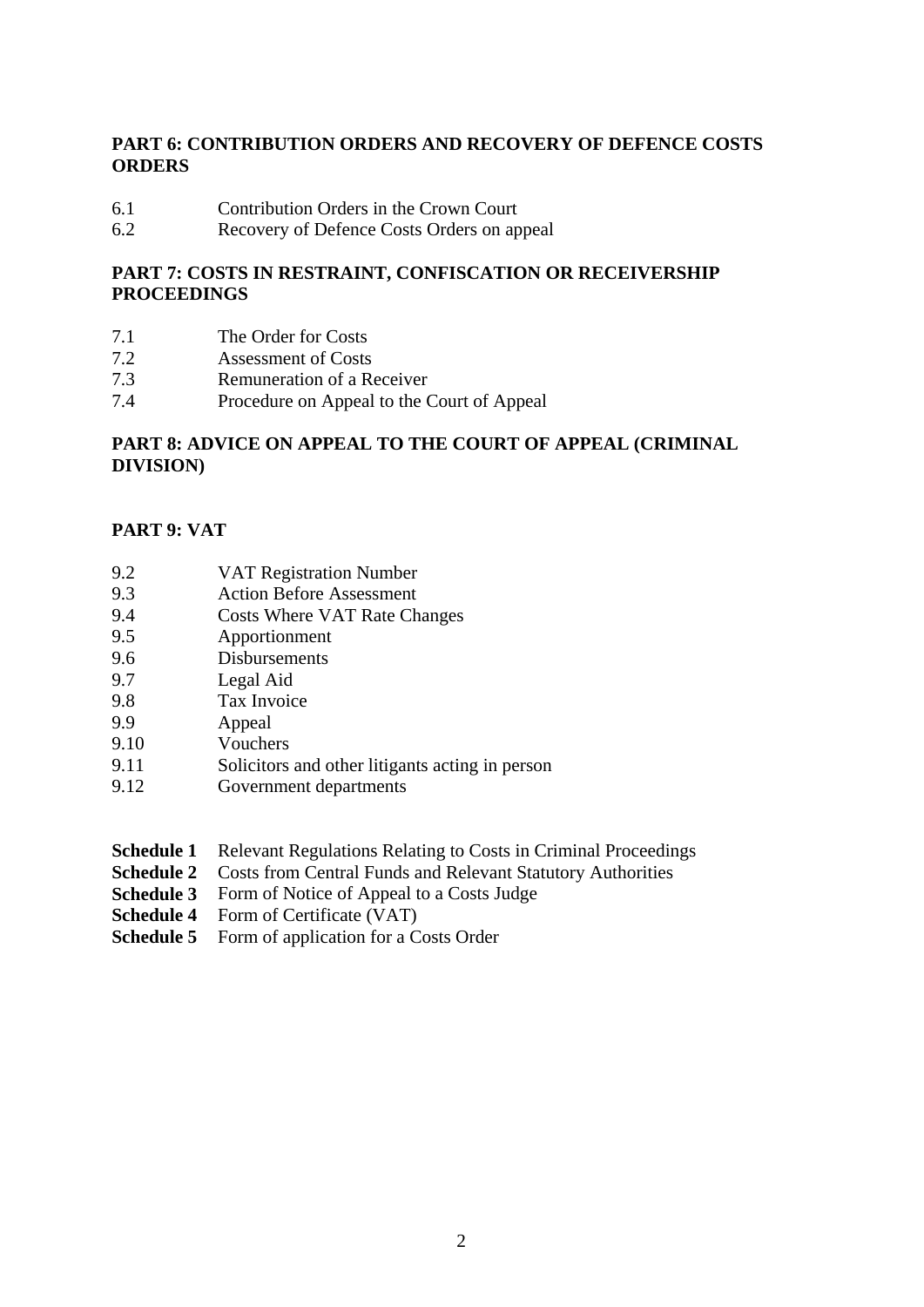#### **PART 1: GENERAL**

## **1.1 Preamble**

- 1.1.1 The Lord Chief Justice has power, including power under section 74 of the Courts Act 2003 and Part 1 of Schedule 2 to the Constitutional Reform Act 2005, to give directions as to the practice and procedure of the criminal courts. The following directions are given accordingly.
- 1.1.2 This Practice Direction replaces the Practice Direction (Costs in Criminal Proceedings) given on  $7<sup>th</sup>$  October, 2013 [2013] EWCA Crim 1632; [2013] 1 WLR 3255, as amended by the Practice Direction (Costs in Criminal Proceedings) Amendment No. 1 given on 23<sup>rd</sup> July, 2014 [2014] EWCA Crim 1570; [2014] 1 WLR 3037.
- 1.1.3 This Practice Direction has effect in magistrates' courts, the Crown Court, the High Court and the Court of Appeal (Criminal Division) where the court, in the exercise of its discretion, considers an award of costs in criminal proceedings<sup>1</sup> or deals with criminal legal aid and recovery of defence costs orders. This Practice Direction is to be known as the Practice Direction (Costs in Criminal Proceedings) 2015. It comes into force on  $5<sup>th</sup>$ October, 2015.
- 1.1.4 Consequent on the rearrangement of the Criminal Procedure Rules in the Criminal Procedure Rules 2015, S.I. 2015/1490, the text of this Practice Direction is amended to bring up to date the cross-references to the Criminal Procedure Rules and other legislation which that text contains. In all other respects, the content of this Practice Direction reproduces that of the Practice Direction (Costs in Criminal Proceedings) of 2013, as amended by the Practice Direction (Costs in Criminal Proceedings) Amendment No. 1 of 2014, which it supersedes.

1 1

As defined in section 14 of the Legal Aid, Sentencing and Punishment of Offenders Act 2012.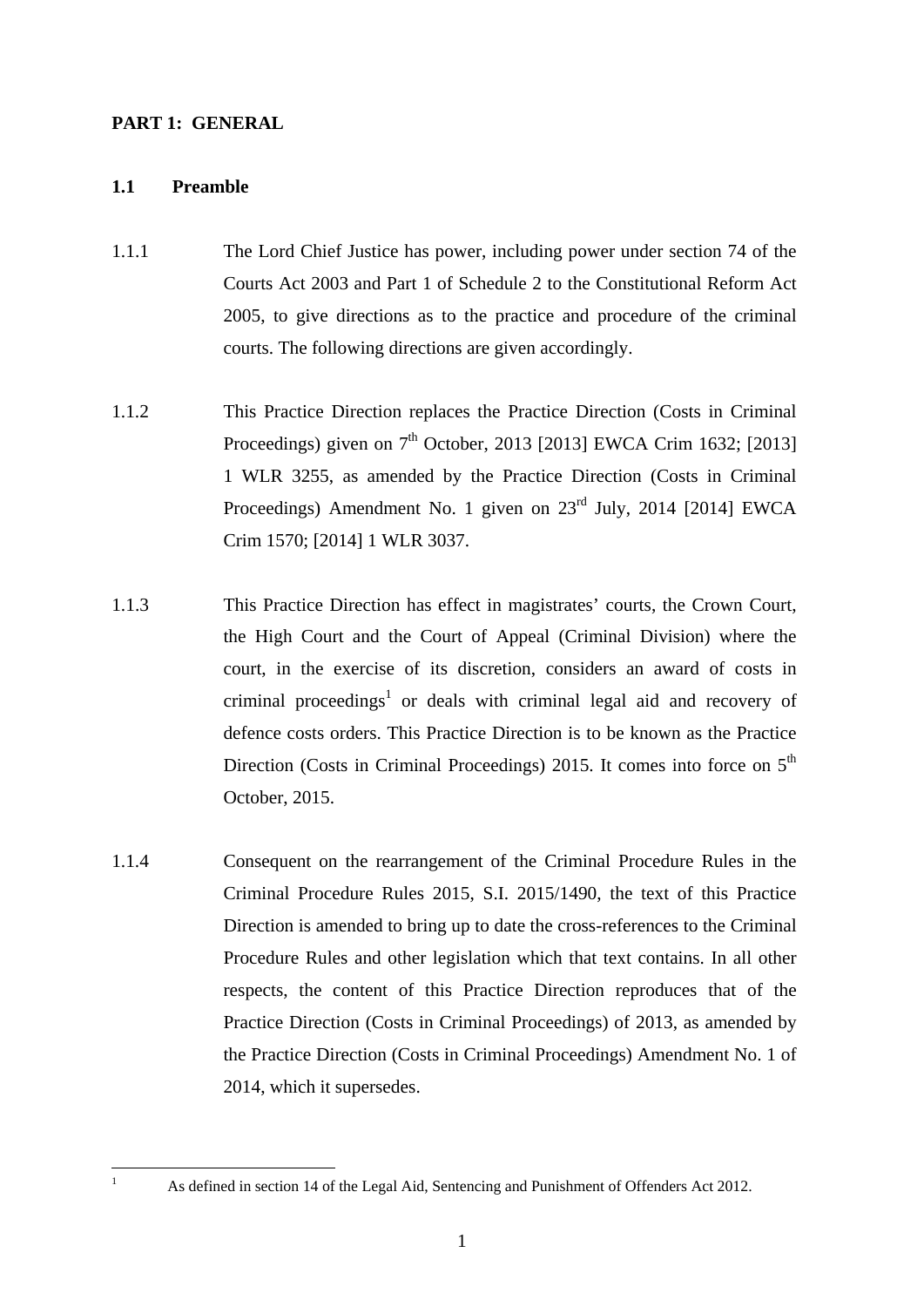#### **1.2 The Power to Award Costs**

- 1.2.1 The powers enabling the court to award costs in criminal proceedings are primarily contained in Part II of the Prosecution of Offences Act 1985 ("the Act") (sections 16 to 19B), the Access to Justice Act 1999 and the Legal Aid, Sentencing and Punishment of Offenders Act 2012 (in relation to funded clients) and in regulations made under those Acts including the Costs in Criminal Cases (General) Regulations 1986, as amended ("the General Regulations"). References in this direction to sections and regulations by number alone are to the sections and regulations so numbered in the Act and the General Regulations unless otherwise stated. Schedule1 below sets out details of the relevant regulations.
- out of Central Funds (a defendant's costs order). Section 17 provides for an to the prosecutor. proceedings to meet wasted costs. 1.2.2 Sections 16 and 16A of the Act make provision for the award of defence costs award of costs to a private prosecutor out of Central Funds. Section 18 gives power to order a convicted defendant or an unsuccessful appellant to pay costs Section 19(1) of the Act and Regulation 3 of the General Regulations provide for awards of costs between parties in respect of unnecessary or improper acts and omissions. Section 19A provides for the court to disallow or order a legal or other representative of a party to the Regulations 3A to 3D of the General Regulations govern the making of wasted costs orders. Section 19B provides for the award of costs against third parties. Regulations 3E to 3I of the General Regulations apply to third party costs orders.
- 1.2.3 The Senior Courts also have the power under their inherent jurisdiction over officers of the court to order a solicitor personally to pay costs thrown away. The inherent jurisdiction of the court should be invoked only to avoid a clear injustice. $2$  Where the legislature has stepped in with particular legislation in a particular area (e.g., the wasted costs provisions) then, within that particular area, the existing inherent jurisdiction will be ousted or curtailed, at any rate in

 $\overline{2}$ 

<sup>2</sup>*Symbol Park Lane Ltd v Steggles Palmer* [1985] 1 WLR 668 CA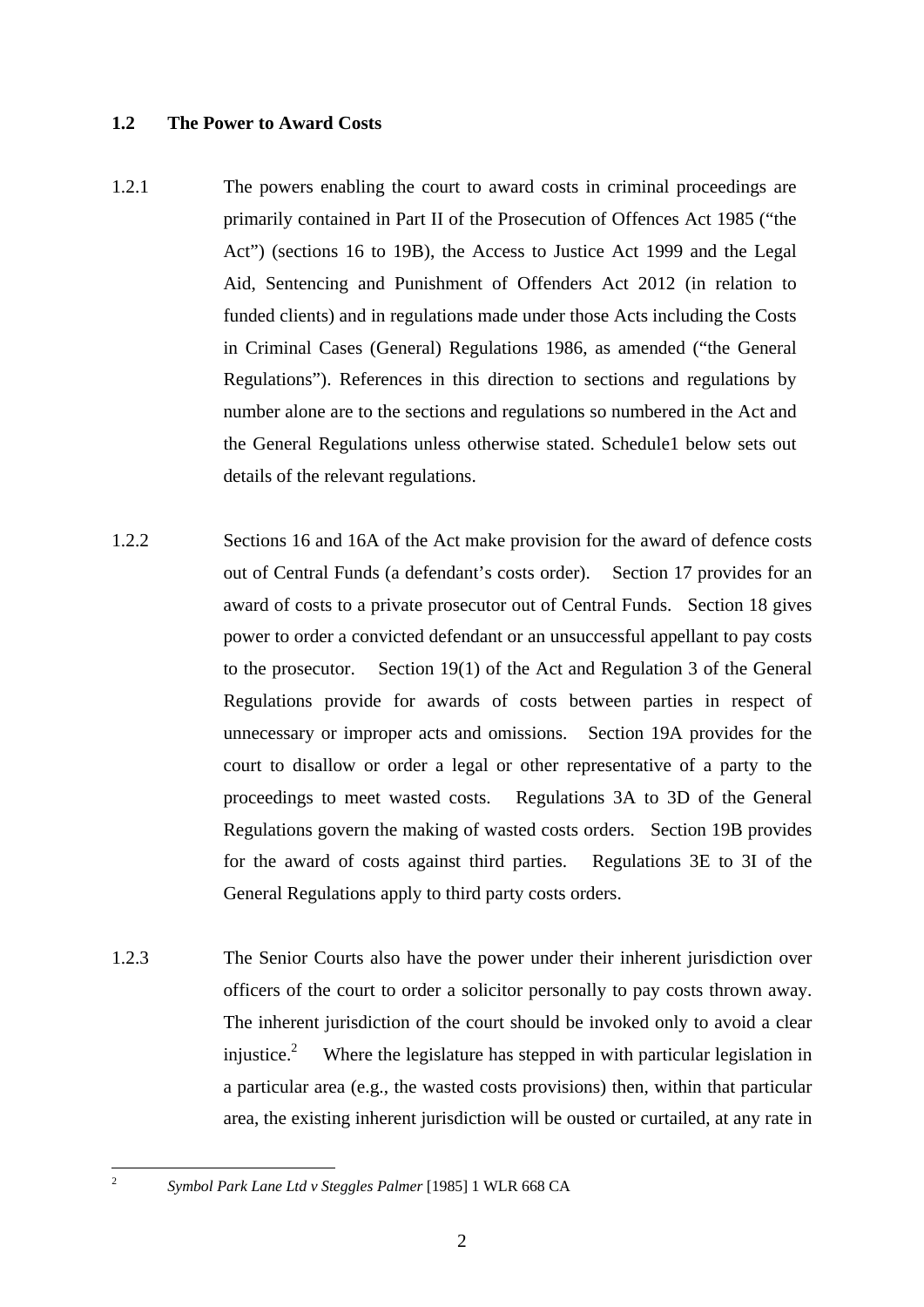so far as the particular legislation is negative in character.<sup>3</sup> Given the present provisions relating to costs, the exercise of the inherent jurisdiction will occur only in the rarest of circumstances.

1.2.4 Where the court orders a defendant to pay costs to the prosecutor; orders one party to pay costs to another party or a third party to pay costs; disallows or orders a legal or other representative to meet any wasted costs; or makes a defendant's costs order other than for the full amount; the order for costs must specify the sum to be paid or disallowed. Where the court is required to specify the amount of costs to be paid it cannot delegate the decision, but may require the assistance of the relevant assessing authority, in practice the National Taxing Team (for magistrates' courts and for the Crown Court) and the Registrar of Criminal Appeals (for the Court of Appeal): see CrimPR 45.8(8), 45.9(8) and 45.10(8). The rules provide also that a party who has incurred unnecessary or wasted costs should provide assistance to the court as to the amount involved, where the court considers making an order on its own initiative: CrimPR  $45.8(5)(b)(iii)$ ,  $45.9(5)(b)(iii)$  and  $45.10(5)(b)(iii)$ .

## **1.3 Extent of Orders for Costs** from **Central Funds**

1.3.1 Where a court orders that the costs of a defendant, appellant or private prosecutor should be paid from Central Funds, the order will be for such amount as the court considers sufficient reasonably to compensate the party for expenses incurred by him in the proceedings; unless the court considers that there are circumstances that make it inappropriate to allow the full amount in which event it will allow such lesser sum as it considers just and reasonable. This will include the costs incurred in the proceedings in the lower courts unless for good reason the court directs that such costs are not included in the order, but it cannot include expenses incurred which do not directly relate to the proceedings themselves, such as loss of earnings. Where the party in whose favour the costs order is made is legally aided, he will only recover his personal costs: see section 21(4A)(a) of the Act.

 $\overline{3}$ 

<sup>3</sup>*Shiloh Spinners Ltd v Harding* [1973] AC 691; *Harrison v Tew* [1989] QB 307 HL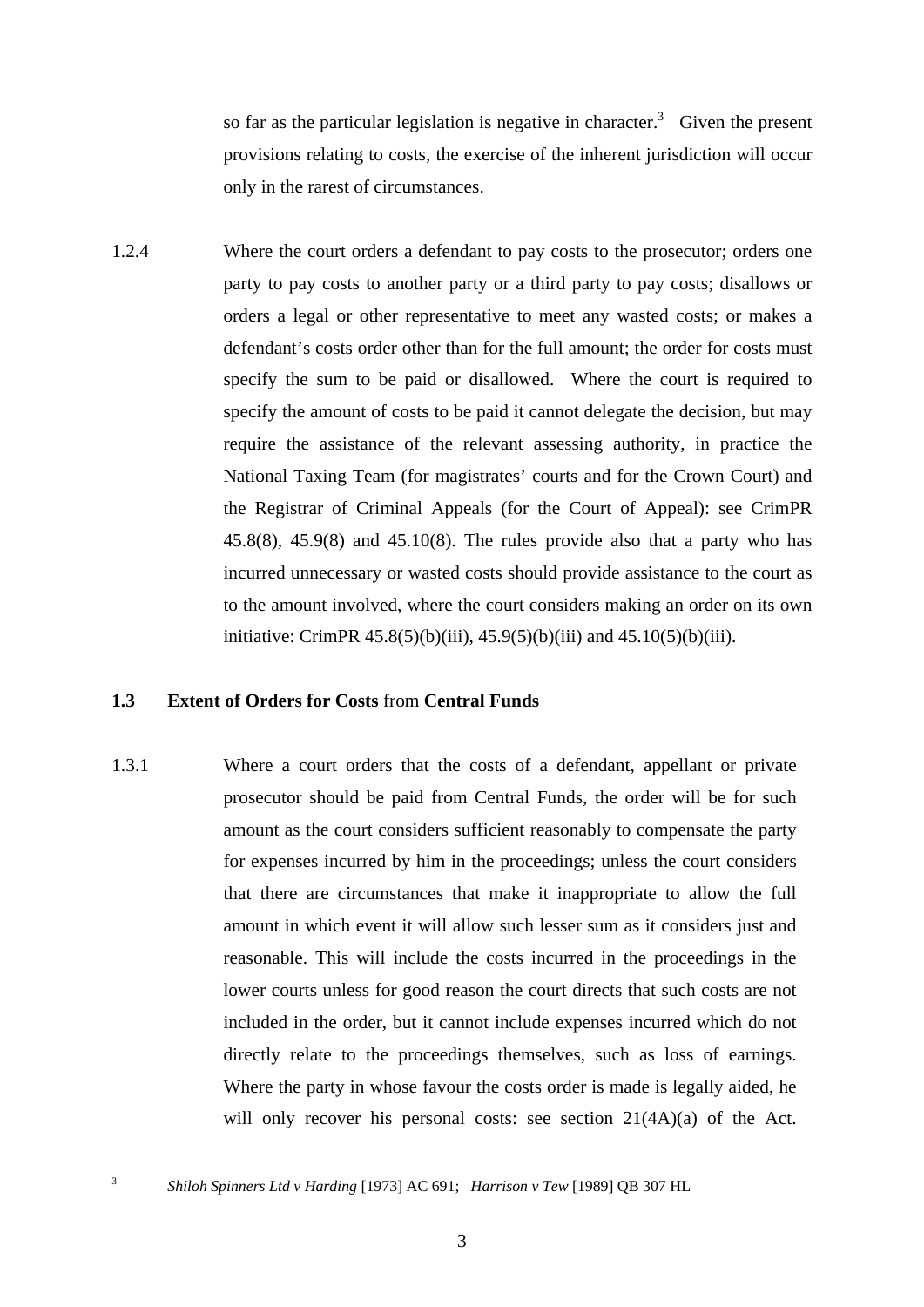Schedule 2 below sets out the extent of availability of costs from Central Funds and the relevant statutory authority.

1.3.2 If a defendant's costs order includes legal costs (sums paid for advocacy, litigation services or experts' fees) the order must include a statement to that effect.

#### **1.4 Amount of Costs to be Paid**

- 1.4.1 If the court does not fix the amount of costs to be paid out of central funds, the costs will be determined in accordance with the General Regulations by the appropriate authority. The appropriate authority will calculate the amount payable in respect of legal costs at such rates and scales as are prescribed by the Lord Chancellor. Where the court makes a defendant's costs order, or an order in favour of a private prosecutor, but is of the opinion there are circumstances which make it inappropriate that the person in whose favour the order is made should recover the full amount of the costs, the court may assess the lesser amount that would in its opinion be just and reasonable, and specify that amount in the order. If the court is not in a position to specify the amount payable, the Judge may make remarks which the appropriate authority will take into account as a relevant circumstance when determining the costs payable.
- 1.4.2 In respect of proceedings commenced on or after 1 October 2012 legal costs (sums paid for advocacy, litigation services or experts' fees) may only be included in a defendant's costs order to a defendant who is an individual and only in proceedings in a magistrates' court, appeals against conviction or sentence from a magistrates' court to the Crown Court, relevant Crown Court proceedings after 27 January 2014 (as to which see para 1.4.3 below) and appeals to the Court of Appeal (i) against a verdict of not guilty by reason of insanity (ii) against a finding under the Criminal Procedure (Insanity) Act 1964 that the appellant is under a disability or that he did the act or made the omission charged or (iii) under section 16A of the Criminal Appeal Act 1968 (appeals against order made in cases of insanity or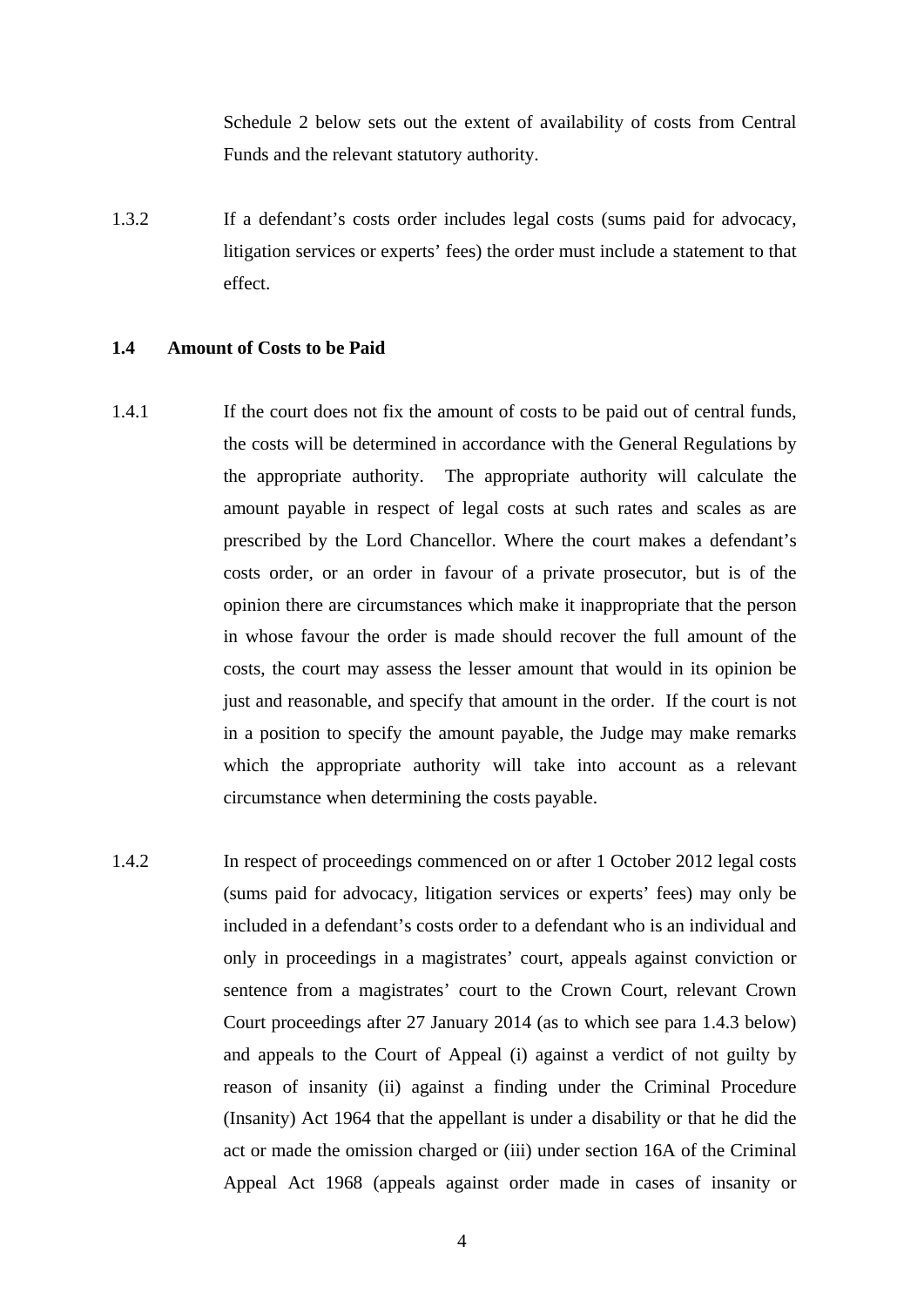unfitness to plead).

- 1.4.3 After 27 January 2014 legal costs may be included in a defendant's costs order, provided that the defendant is an individual, in relevant proceedings in the Crown Court if the Director of Legal Aid Casework has made a determination of financial ineligibility in relation to that defendant. The relevant proceedings are those in which the accused has been sent by a magistrates' court to the Crown Court for trial, where a bill of indictment has been preferred (under s.2(2)(b) Administration of Justice (Miscellaneous Provisions) Act 1933) or following an order for a retrial made by the Court of Appeal or the Supreme Court.
- 1.4.4 Where legal costs may be allowed, if the court fixes the amount to be paid to a defendant under section 16(6C) of the Act or under sections 62A(4) or 135A(4) of the Extradition Act 2003 it must calculate any amounts to be allowed in respect of legal costs in accordance with rates and scales prescribed by the Lord Chancellor.
- 1.4.5 Rules 45.2(6) and (7) of the Criminal Procedure Rules ('CrimPR') contain general rules about the amount of an award of costs that apply subject to any statutory limitation.

# **1.5 Criminal Procedure Rules**

- 1.5.1 CrimPR Part 45 contains rules governing the procedure on the exercise of any of the powers to award costs listed in CrimPR 45.1. They include the powers contained in the Act and in the General Regulations. CrimPR Part 33 contains rules about the award of costs in restraint or receivership proceedings under the Proceeds of Crime Act 2002.
- 1.5.2 The procedure for the assessment of costs under CrimPR 45.11 applies where the court makes an award between parties in one of the cases listed in rule 45.11(1). The assessment of an award of costs out of central funds is governed by substantially similar procedures under (i) the General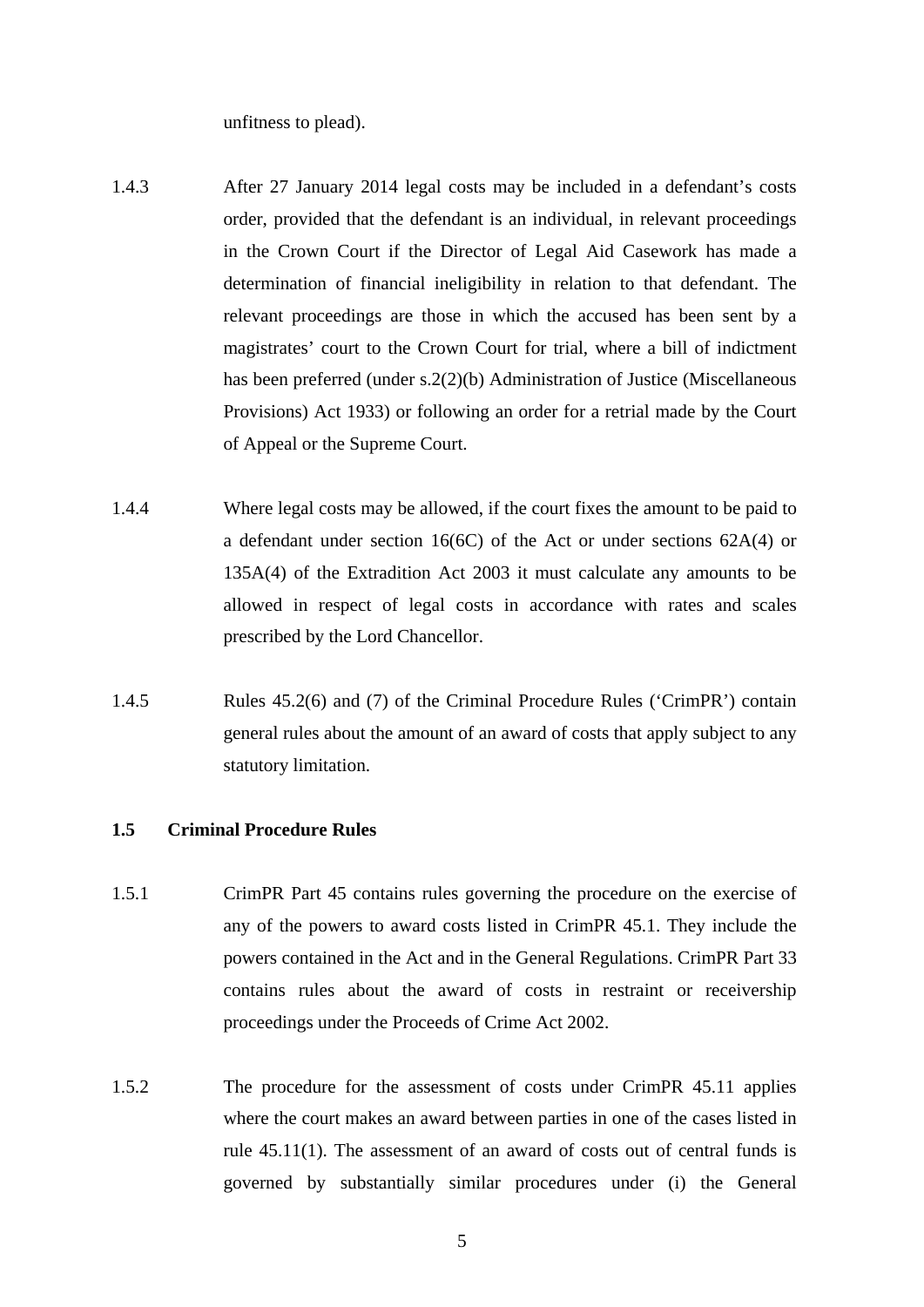Regulations or (ii) the Serious Crime Act 2007 (Appeals under Section 24) Order 2008.

# **PART 2: COSTS OUT OF CENTRAL FUNDS**

#### **2.1 In a magistrates' court**

- 2.1.1 Where an information laid before a justice of the peace charging a person with an offence is not proceeded with or a magistrates' court dealing summarily with an offence dismisses the information the court may make a defendant's costs order. An order under section 16 of the Act may also be made in relation to breach of bind-over proceedings in a magistrates' court or the Crown Court: regulation 14(4) of the General Regulations. Whether to make such an order is a matter in the discretion of the court in the light of the circumstances of each particular case. A defendant's costs order should normally be made unless there are positive reasons for not doing so, for example, where the defendant's own conduct has brought suspicion on himself and has misled the prosecution into thinking that the case against him was stronger than it was. Where the defendant has been acquitted on some counts but convicted on others the court may make an order that only part of the costs be paid: see paras 2.2.1 and.2.2.2 below. The court when declining to make a costs order should explain, in open court, that the reason for not making an order does not involve any suggestion that the defendant is guilty of any criminal conduct but the order is refused because of the positive reason that should be identified.<sup>4</sup> Where the court considers that it would be inappropriate that the defendant should recover all of the costs properly incurred, either the amount allowed must be specified in the order or the court may describe to the appropriate authority the reduction required.
- 2.1.2 In respect of proceedings in a magistrates' court commenced on or after 1 October 2012 legal costs (sums paid for advocacy, litigation services or experts' fees) may only be allowed to a defendant who is an individual.

1

<sup>4</sup> Hussain v UK (2006) 43 EHRR 22 (ECtHR)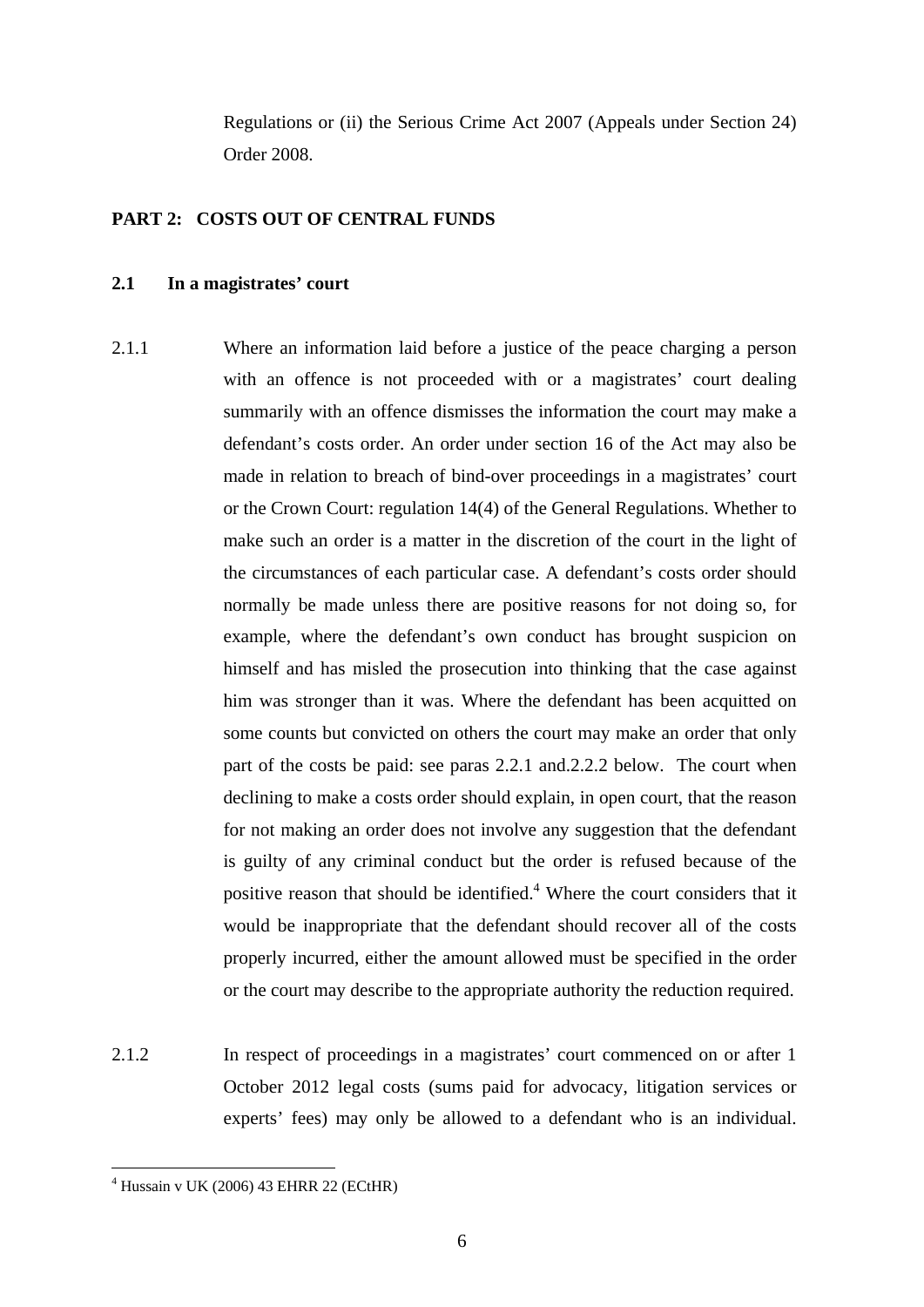Where legal costs may be allowed, if the court fixes the amount to be paid under section 16(6C) of the Act or under sections 62A(4) or 135A(4) of the Extradition Act 2003 it must calculate any amounts allowed in respect of legal costs in accordance with the rates and scales prescribed by the Lord Chancellor. If the court does not fix the amount of costs to be paid out of central funds, the costs will be determined by the appropriate authority in accordance with the General Regulations and any legal costs allowed will be calculated at the prescribed rates and scales.

#### **2.2 In the Crown Court**

- 2.2.1 Where a person is not tried for an offence for which he has been indicted, or in respect of which proceedings against him have been sent for trial or transferred for trial, or has been acquitted on any count in the indictment, the court may make a defendant's costs order in his favour. Whether to make such an order is a matter for the discretion of the court in the light of the circumstances of the particular case. A defendant's costs order should normally be made whether or not an order for costs between the parties is made, unless there are positive reasons for not doing so, for example, where the defendant's own conduct has brought suspicion on himself and has misled the prosecution into thinking that the case against him was stronger than it was. The court when declining to make a costs order should explain, in open court, that the reason for not making an order does not involve any suggestion that the defendant is guilty of any criminal conduct but the order is refused because of the positive reason that should be identified.<sup>5</sup> Where the court considers that it would be inappropriate that the defendant should recover all of the costs properly incurred, either the lesser amount must be specified in the order, or the court must describe to the appropriate authority the reduction required.
- 2.2.2 Where a person is convicted of some count(s) in the indictment and acquitted on other(s) the court may exercise its discretion to make a

1

<sup>5</sup> Hussain v UK (2006) 43 EHRR 22 (ECtHR)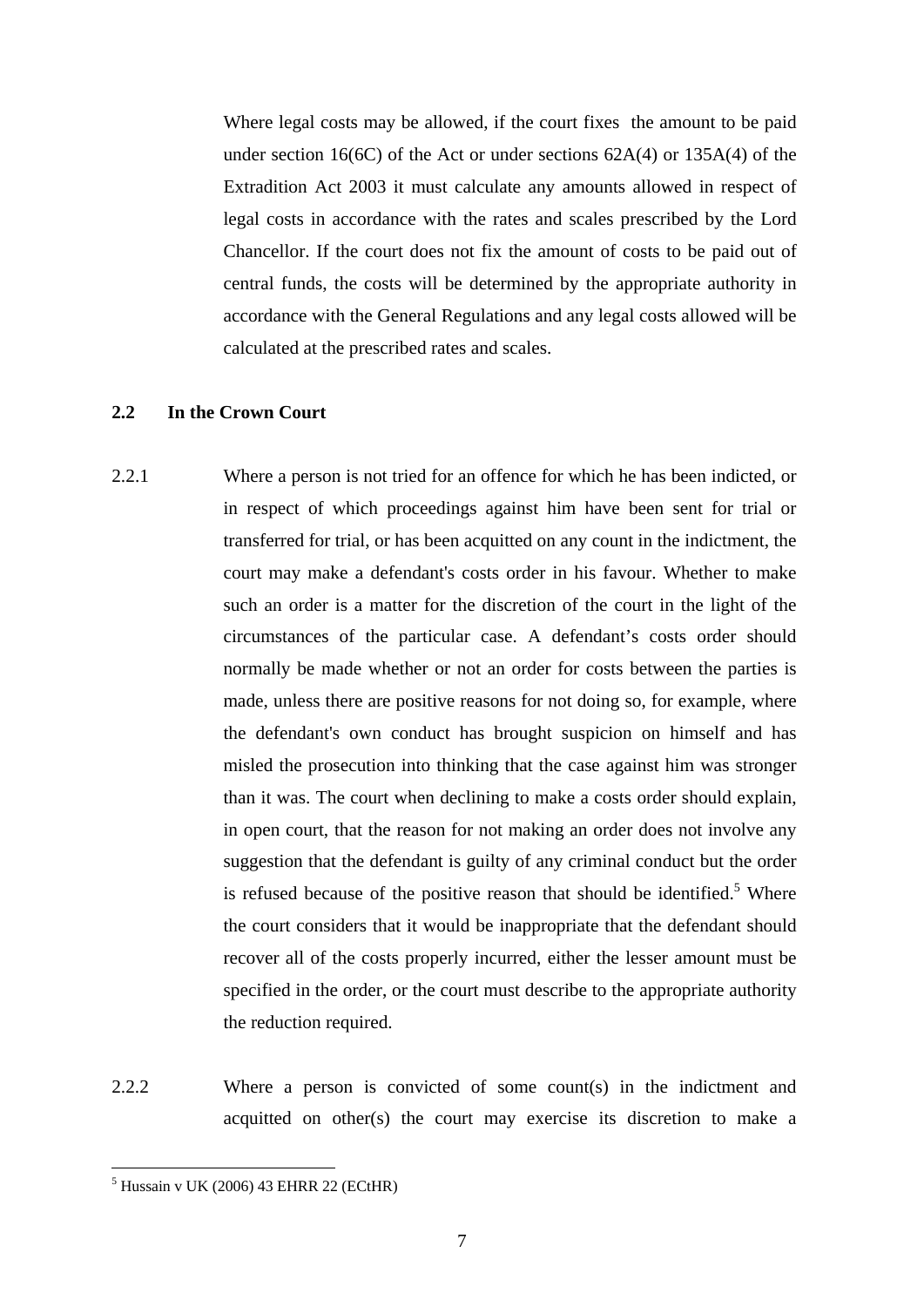defendant's costs order but may order that only a proportion of the costs incurred be paid. The court should make whatever order seems just having regard to the relative importance of the charges and the conduct of the parties generally. The proportion of costs allowed must be specified in the order.

- 2.2.3 The Crown Court may make a defendant's costs order in favour of a successful appellant: see section 16(3) of the Act.
- 2.2.4 In respect of proceedings in the Crown Court commenced on or after 1 October 2012 legal costs (sums paid for advocacy, litigation services or experts' fees) may only be allowed under a defendant's costs order to a defendant who is an individual and only (1) in respect of appeals against conviction or sentence from a magistrates' court; or (2) after 27 January 2014 in other relevant Crown Court proceedings provided that the Director of Legal Aid Casework has made a determination of financial ineligibility in relation to the defendant. The relevant proceedings are those in which the accused has been sent by a magistrates' court to the Crown Court for trial, where a bill of indictment has been preferred (under s.2(2)(b) Administration of Justice (Miscellaneous Provisions) Act 1933) or following an order for a retrial made by the Court of Appeal or the Supreme Court. Where legal costs may be allowed, if the court fixes the amount to be paid under section 16(6C) of the Act it must calculate any amounts allowed in respect of legal costs in accordance with the rates and scales prescribed by the Lord Chancellor. If the court does not fix the amount of costs to be paid out of central funds, the costs will be determined by the appropriate authority in accordance with the General Regulations and any legal costs allowed will be calculated at the prescribed rates and scales.

#### **2.3 In the High Court**

2.3.1 The Divisional Court of the Queen's Bench Division may make a defendant's costs order on determining proceedings in a criminal cause or matter: see section 16(5)(a) of the Act.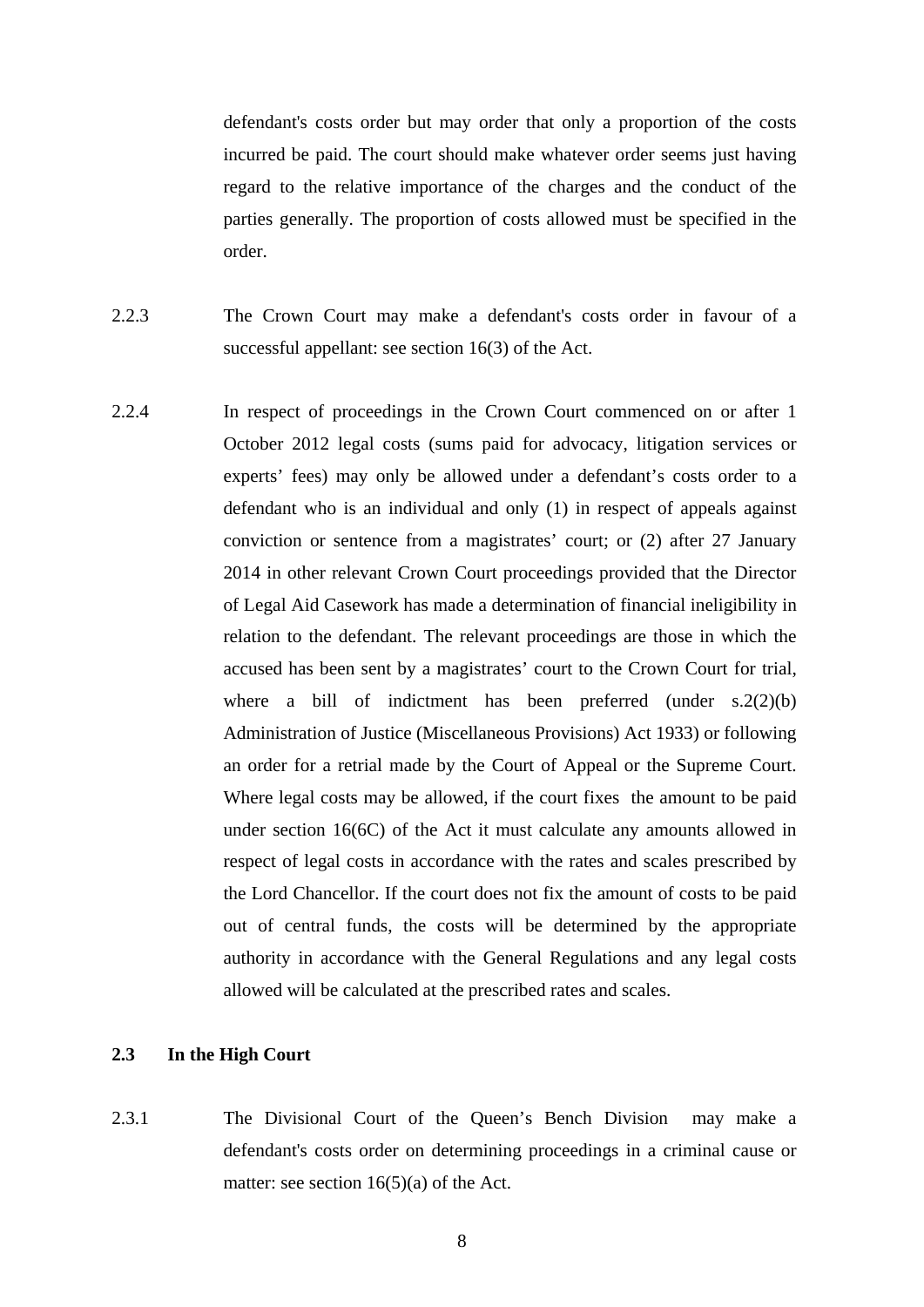## **2.4 In the Court of Appeal (Criminal Division)**

- 2.4.1 A successful appellant under Part I of the Criminal Appeal Act 1968 may be awarded a defendant's costs order. Orders may also be made on an appeal against an order or ruling at a preparatory hearing (section 16(4A) of the 1985 Act), to cover the costs of representing an acquitted defendant in respect of whom there is an Attorney Generals' reference under section 36 of the Criminal Justice Act 1972 (see section 36(5)(5A) of the 1972 Act) and in the case of a person whose sentence is reviewed under section 36 of the Criminal Justice Act 1988 : see section 36 of, and paragraph 11 of Schedule 3 to, the 1988 Act.
- 2.4.2 On determining an application for leave to appeal to the Supreme Court under Part II of the Criminal Appeal Act 1968, whether by prosecutor or by defendant, the court may make a defendant's costs order.
- 2.4.3 In considering whether to make such an order the court will have in mind the principles applied by the Crown Court in relation to acquitted defendants: see paras.2.2.1 and.2.2.2 above.
- 2.4.4 In respect of appeals where the application for leave to appeal is made or notice of appeal given on or after 1 October 2012 legal costs (sums paid for advocacy or litigation services or experts' fees) may only be allowed under a defendant's costs order to a defendant who is an individual and only in appeals (i) against a verdict of not guilty by reason of insanity (ii) against a finding under the Criminal Procedure (Insanity) Act 1964 that the appellant is under a disability or that he did the act or made the omission charged or (iii) under section 16A of the Criminal Appeal Act 1968 (appeal against order made in cases of insanity or unfitness to plead). If the court does not fix the amount of costs to be paid out of central funds, the costs will be determined in accordance with the General Regulations by the appropriate authority. The appropriate authority will calculate the amount payable in respect of legal costs at such rates and scales as are prescribed by the Lord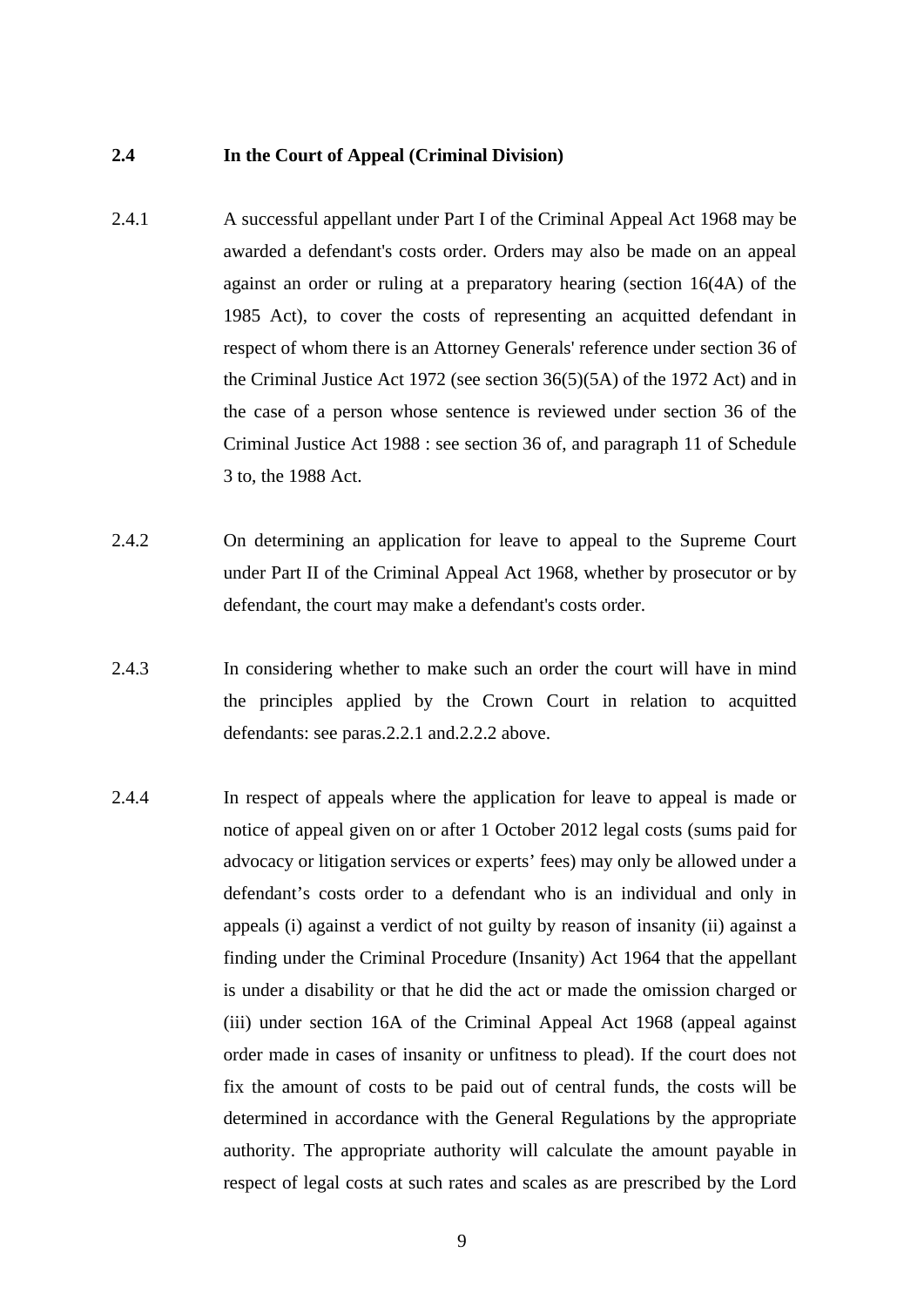Chancellor.

### **2.5 Costs of Witness, Interpreter or Medical Evidence**

- 2.5.1 The costs of attendance of a witness required by the accused, a private prosecutor or the court, or of an interpreter required because of the accused's lack of English or an intermediary under section 29 of the Youth Justice and Criminal Evidence Act 1999, or of an oral report by a medical practitioner are allowed out of Central Funds unless the court directs otherwise: see regulation 16(1) of the General Regulations. In the case of a witness if, and only if, the court makes such a direction can the expense of the witness be claimed as a disbursement for the purposes of criminal legal aid. A witness includes any person properly attending to give evidence whether or not he gives evidence or is called, but it does not include a character witness unless the court has certified that the interests of justice require his attendance: see section 21(1) of the Act.
- 2.5.2 The Crown Court may order the payment out of Central Funds of such sums as appear to be sufficient reasonably to compensate any medical practitioner for the expenses, trouble or loss of time properly incurred in preparing and making a report on the mental condition of a person accused of murder: see section 34(5) of the Mental Health (Amendment) Act 1982.

#### **2.6 Private Prosecutor's Costs from Central Funds**

2.6.1 There is no power to order the payment of costs out of Central Funds of any prosecutor who is a public authority, a person acting on behalf of a public authority, or acting as an official appointed by a public authority as defined in the Act. In the limited number of cases in which a prosecutor's costs may be awarded out of Central Funds, an application is to be made by the prosecution in each case. An order should be made save where there is good reason for not doing so, for example, where proceedings have been instituted or continued without good cause. This provision applies to proceedings in respect of an indictable offence or proceedings before the High Court in respect of a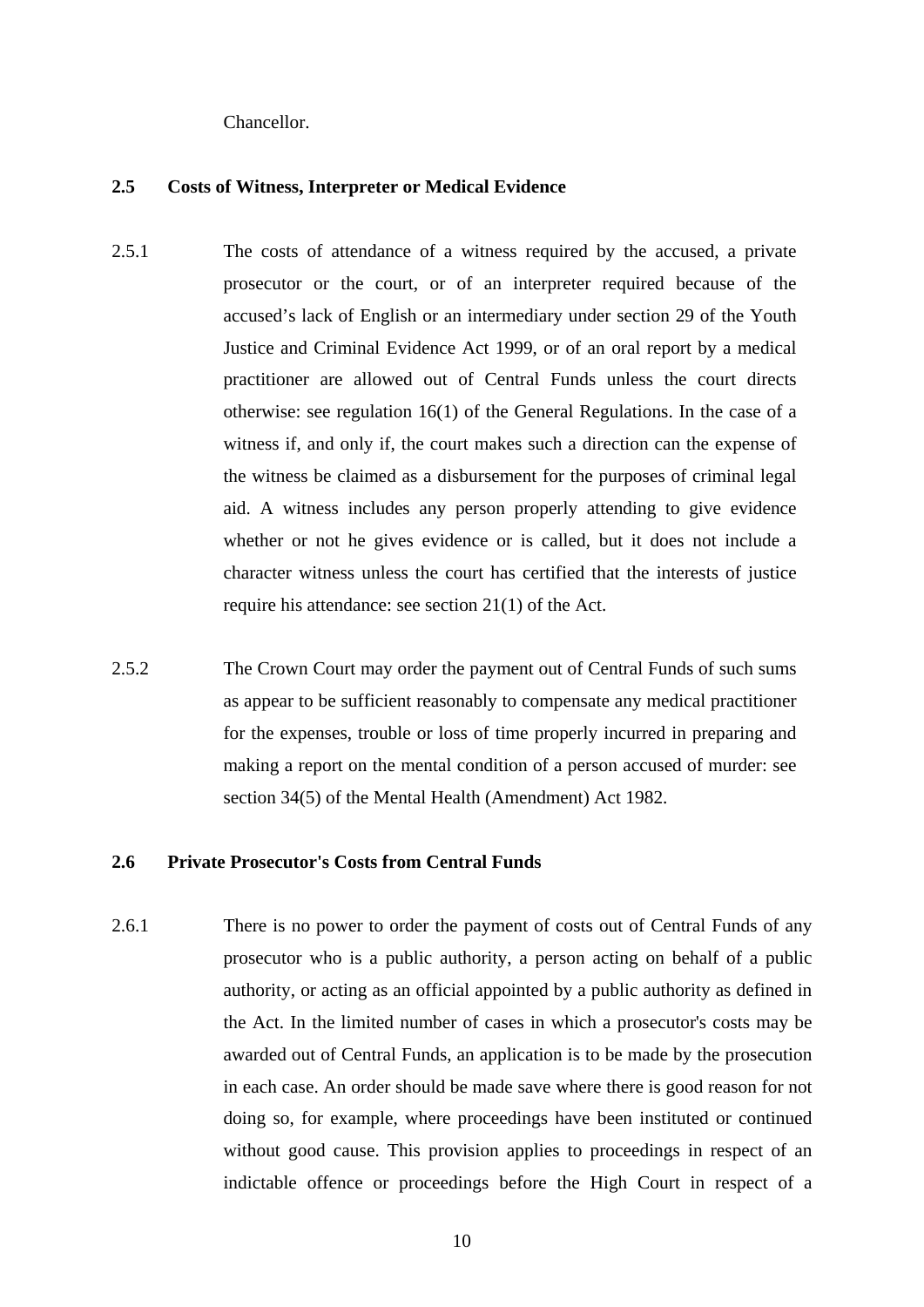summary offence. Regulation 14(1) of the General Regulations extends it to certain committals for sentence from a Magistrates' Court.

- 2.6.2 Where the court is of the opinion that there are circumstances which make it inappropriate to award the full amount of costs out of Central Funds, the order must be for the payment of such lesser amount as is just and reasonable. Where the court considers it appropriate to do so, and the prosecutor agrees the amount, it must fix the amount. Otherwise it must make an order for such costs as are just and reasonable, describing in the order any reduction in the amount of costs required, and the costs will, be determined by the appropriate authority in accordance with the General Regulations.
- 2.6.3 For the purposes of an order under Section 17 of the Act the costs of the prosecutor are taken to include the expense of compensating any witness for the expenses, travel and loss of time properly incurred in or incidental to his attendance.
- 2.6.4 If there has been misconduct a private prosecutor should not be awarded costs out of Central Funds.<sup>6</sup>
- 2.6.5 Where the conduct of a private prosecution is taken over by the Crown Prosecution Service the power of the court to order payment of prosecution costs out of Central Funds extends only to the period prior to the intervention of the CPS.

# **2.7 Procedure**

2.7.1 CrimPR 45.4, and the general rules in the first section of CrimPR Part 45, apply to the exercise of the court's powers to award costs out of central funds.

1 6

*R v Esher and Walton Justices ex p.Victor Value & Co Ltd* [1967] 111 Sol Jol 473.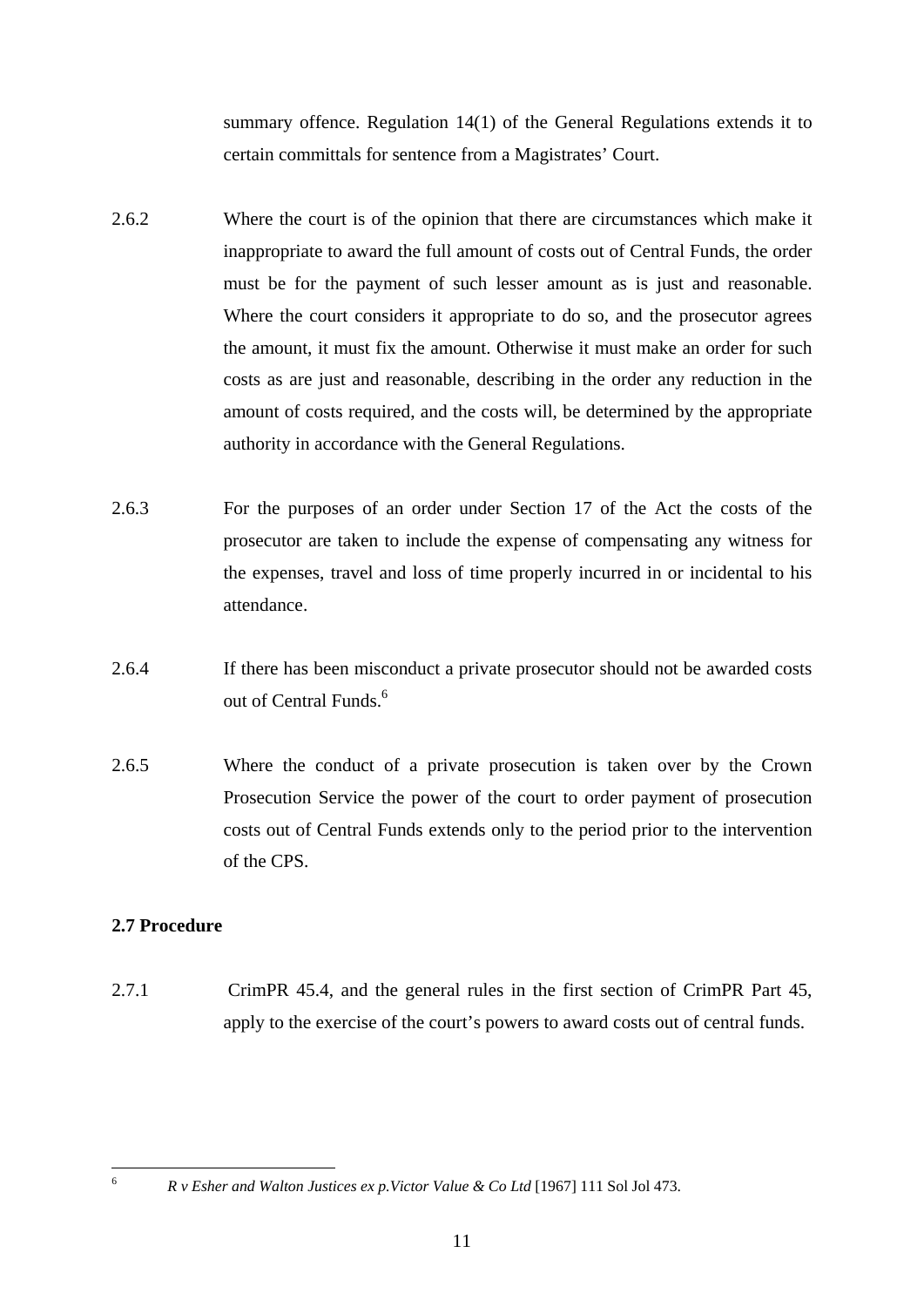#### **PART 3: AWARDS OF COSTS AGAINST DEFENDANTS**

- 3.1. A Magistrates' Court or the Crown Court may make an order for costs against a person convicted of an offence before it or in dealing with it in respect of certain orders as to sentence specified in regulation 14(3) of the General Regulations. The Crown Court may make an order against an unsuccessful appellant and against a person committed by a Magistrates' Court in respect of the proceedings specified in regulation  $14(1)(2)$ . The court may make such order payable to the prosecutor as it considers just and reasonable: section 18(1) of the Act.
- 3.2 In a Magistrates' Court where the defendant is ordered to pay a sum not exceeding £5 by way of fine, penalty, forfeiture or compensation the court must not make a costs order unless in the particular circumstances of the case it considers it right to do so: section 18(4) of the Act. Where the defendant is under 18 the amount of any costs awarded against him by a Magistrates' Court must not exceed the amount of any fine imposed on him: section 18(5).
- 3.3 The Court of Appeal (Criminal Division) may order an unsuccessful appellant to pay costs to such person as may be named in the order. Such costs may include the costs of any transcript obtained for the proceedings in the Court of Appeal: section 18(2),(6) of the Act.
- release from prison. An order should not be made on the assumption that a 3.4 An order should be made where the court is satisfied that the defendant or appellant has the means and the ability to pay. The order is not intended to be in the nature of a penalty which can only be satisfied on the defendant's third party might pay. Whilst the court should take into account any debt of the appellant or defendant, where the greater part of those debts relates to the offence itself, the court may still make an order for costs.
- Where co-defendants are husband and wife, the couple's means should not be taken together. Where there are multiple defendants the court may make 3.5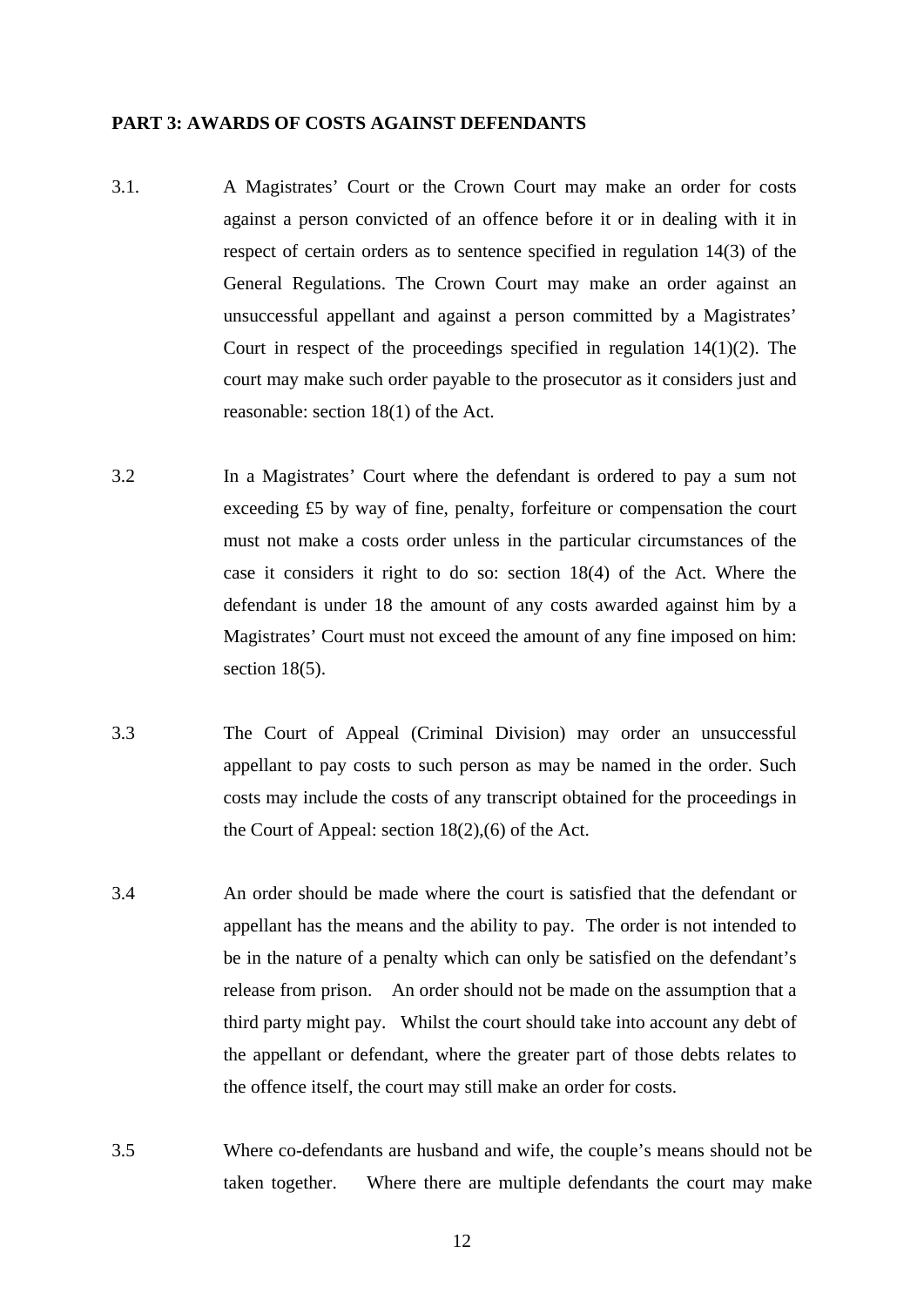should be related to the costs in or about the prosecution of that individual. joint and several orders, but the costs ordered to be paid by an individual In a multi handed case where some defendants have insufficient means to pay their share of the costs, it is not right for that share to be divided among the other defenders.

- representations upon them if appropriate. If a defendant wishes to dispute all 3.6 The prosecution should serve upon the defence, at the earliest time, full details of its costs so as to give the defendant a proper opportunity to make or any of the prosecution's claim for costs, the defendant should, if possible, give proper notice to the prosecution of the objections proposed to be made or at least make it plain to the court precisely what those objections are. There is no provision for assessment of prosecution costs in a criminal case, such disputes have to be resolved by the court, which must specify the amount to be paid.7
- 3.7 The principles to be applied in deciding on the amount of costs are those set out by the Court of Appeal in *Neville v Gardner Merchant*. 8 The court when awarding prosecution costs may award costs in respect of time spent in bringing the offences to light, even if the necessary investigation was carried out, for example, by an environmental health official.<sup>9</sup> Generally it will not be just or reasonable to order a defendant to pay costs of investigation which the prosecutor itself will not satisfy. In *Balshaw v Crown Prosecution Service*<sup>10</sup> the Court of Appeal considered the circumstances in which the Crown Prosecution Service may be able to recover costs associated with the investigation incurred by the police. The Divisional Court has held that there is a requirement that any sum ordered to be paid by way of costs should not ordinarily be greatly at variance with any fine imposed. Where substantial research is required in order to counter possible defences, the court may also award costs in respect of that work if it considers it to be justified.

 $\overline{7}$ <sup>7</sup> See *R v Associated Octel Ltd* [1996] EWCA Crim 1327; [1997] Crim LR 144.<br><sup>8</sup> [1983] 5 Cr App R(S) 349 (DC)<br><sup>9</sup>

<sup>9</sup>*Neville v Gardner Merchant* (1983) 82 LGR 577 <sup>9</sup> Neville v Gardner Merchant (1983) 82 LGR 577<br><sup>10</sup> [2009] EWCA Crim 470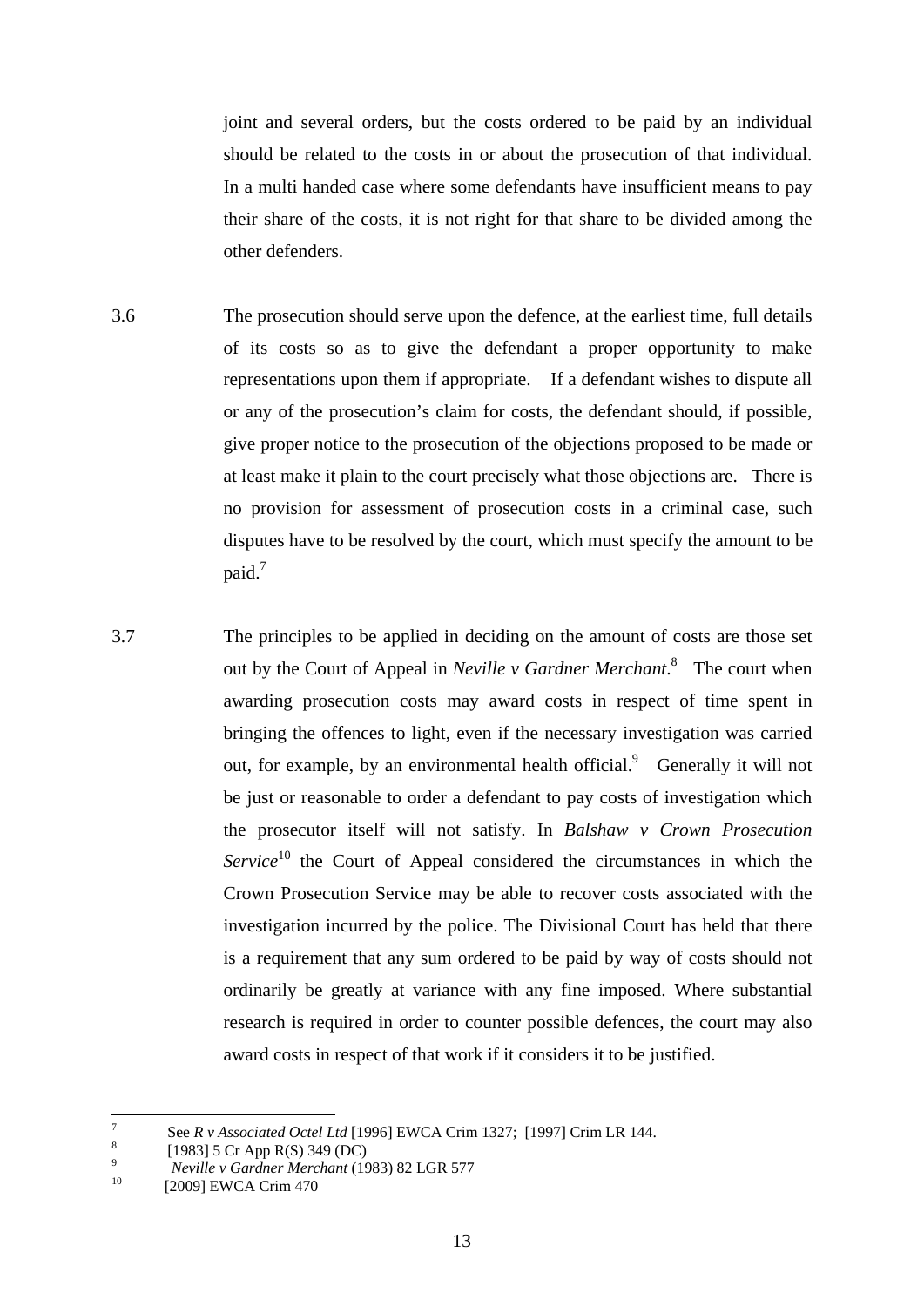- it. $11$ 3.8 The High Court is not covered by section 18 of the Act but it has complete discretion over all costs between the parties in relation to proceedings before
- 3.9 An order under section 18 of the Act includes the cost of advice, assistance or representation provided under the Criminal Legal Aid provisions: see section 21(4A)(b) of the Act.
- 3.10 CrimPR 45.5, 45.6 and the general rules in the first section of CrimPR Part 45, apply to the exercise of the court's powers to award costs against a defendant on conviction, sentence or appeal.

# **PART 4: OTHER COSTS ORDERS**

# **4.1 Costs Incurred as a Result of Unnecessary or Improper Act or Omission**

4.1.1 A Magistrates' Court, the Crown Court and the Court of Appeal (Criminal Division) may order the payment of any costs incurred as a result of any unnecessary or improper act or omission by or on behalf of any party to the proceedings as distinct from his legal representative: section 19 of the Act and regulation 3 of the General Regulations. The court may find it helpful to adopt a three stage approach (a) Has there been an unnecessary or improper, act or omission? (b) As a result have any costs been incurred by another party? (c) If the answers to (a) and (b) are "yes", should the court exercise its discretion to order the party responsible to meet the whole or any part of the relevant costs, and if so what specific sum is involved? CrimPR 45.8 sets out the procedure. A form of application is set out in Schedule 5 to this Practice Direction.

4.1.2 The court must hear the parties and may then order that all or part of the

1

s.51 Supreme Court Act 1981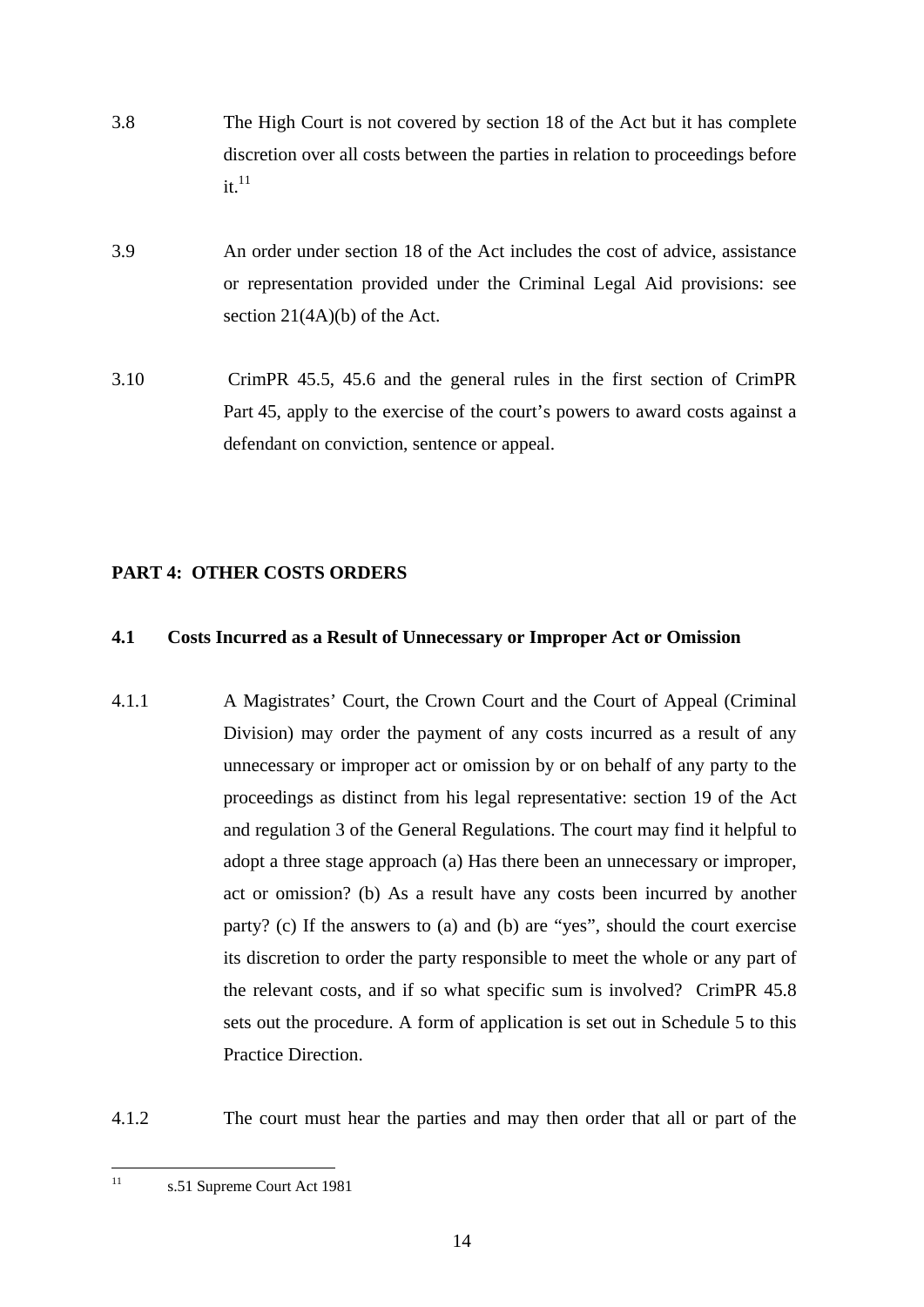costs so incurred by one party shall be paid to him by the other party.

- 4.1.3 Before making such an order the court may take into account any other order as to costs and the order must specify the amount of the costs to be paid. The court is entitled to take such an order into account when making any other order as to costs in the proceedings: regulation  $3(2) - (4)$  of the General Regulations. The order can extend to legal aid costs incurred on behalf of any party: section 21(4A)(b) of the Act.
- 4.1.4 In a Magistrates' Court no order may be made which requires a convicted person under 17 to pay an amount by way of costs which exceeds the amount of any fine imposed upon him: regulation 3(5) of the General Regulations.
- 4.1.5 Such an order is appropriate only where the failure is that of the defendant or of the prosecutor. Where the failure is that of a legal representative(s) paragraphs 4.2 and 4.5 (below) may be more suitable.
- 4.1.6 Though the court cannot delegate its decision to the appropriate authority, it may require the assistance of that authority, in practice the National Taxing Team (for magistrates' courts and for the Crown Court) and the Registrar of Criminal Appeals (for the Court of Appeal): see CrimPR 45.8(8). The rule lists the circumstances of which the court must take account in deciding whether or not to seek such assistance. In most cases it will be neither necessary nor desirable to do so, bearing in mind the summary nature of the court's jurisdiction, the delay and expense that is otherwise liable to be incurred, and the rules that require claimants to specify in a written application the amount claimed and that require opponents to respond in writing, thus exposing the extent of any disagreement. However, in a few, exceptional, cases it may better meet the overriding objective to secure the assistance of an assessing authority than for the court to embark upon a complex assessment without such assistance. The rules provide also that a party who has incurred costs as a result of an unnecessary or improper act or omission by another party should provide assistance to the court as to the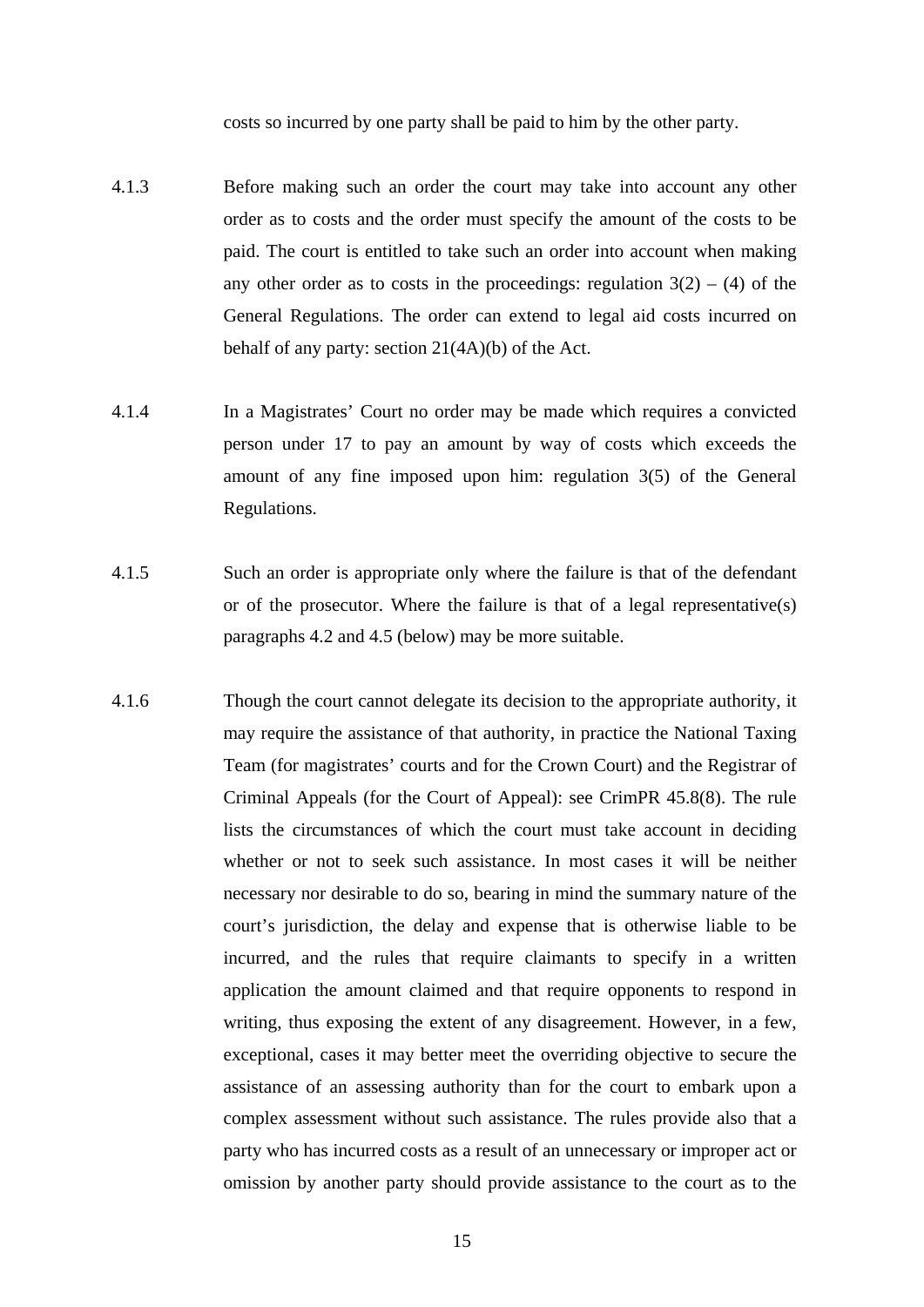amount involved, where the court considers making an order on its own initiative: CrimPR 45.8(5)(b)(iii).

#### **4.2 Costs Against Legal Representatives - Wasted Costs**

- 4.2.1 Section 19A of the Act allows a Magistrates' Court, the Crown Court or the Court of Appeal (Criminal Division) to disallow or order the legal or other representative to meet the whole or any part of the wasted costs. The order can be made against any person exercising a right of audience or a right to conduct litigation (in the sense of acting for a party to the proceedings). "Wasted costs" are costs incurred by a party (which includes a legally aided party) as a result of any improper, unreasonable or negligent act or omission on the part of any representative or his employee, or which, in the light of any such act or omission occurring after they were incurred, the court considers it unreasonable to expect that party to pay: section 19A(3) of the Act; section 89(8) of the Proceeds of Crime Act 2002. CrimPR 45.9 sets out the procedure. A form of application is set out in Schedule 5 to this Practice Direction.
- 4.2.2 The Judge has a much greater and more direct responsibility for costs in criminal proceedings than in civil and should keep the question of costs in the forefront of his mind at every stage of the case and ought to be prepared to take the initiative himself without any prompting from the parties.
- 4.2.3 Regulation 3B of the General Regulations requires the court to specify the amount of the wasted costs and before making the order to allow the legal or other representative and any party to the proceedings to make representations. In making the order the court may take into account any other orders for costs and may take the wasted costs order into account when making any other order as to costs. The court should also give reasons for making the order and must notify any interested party (which includes the Legal Aid Agency and Central Funds determining authorities) of the order and the amount.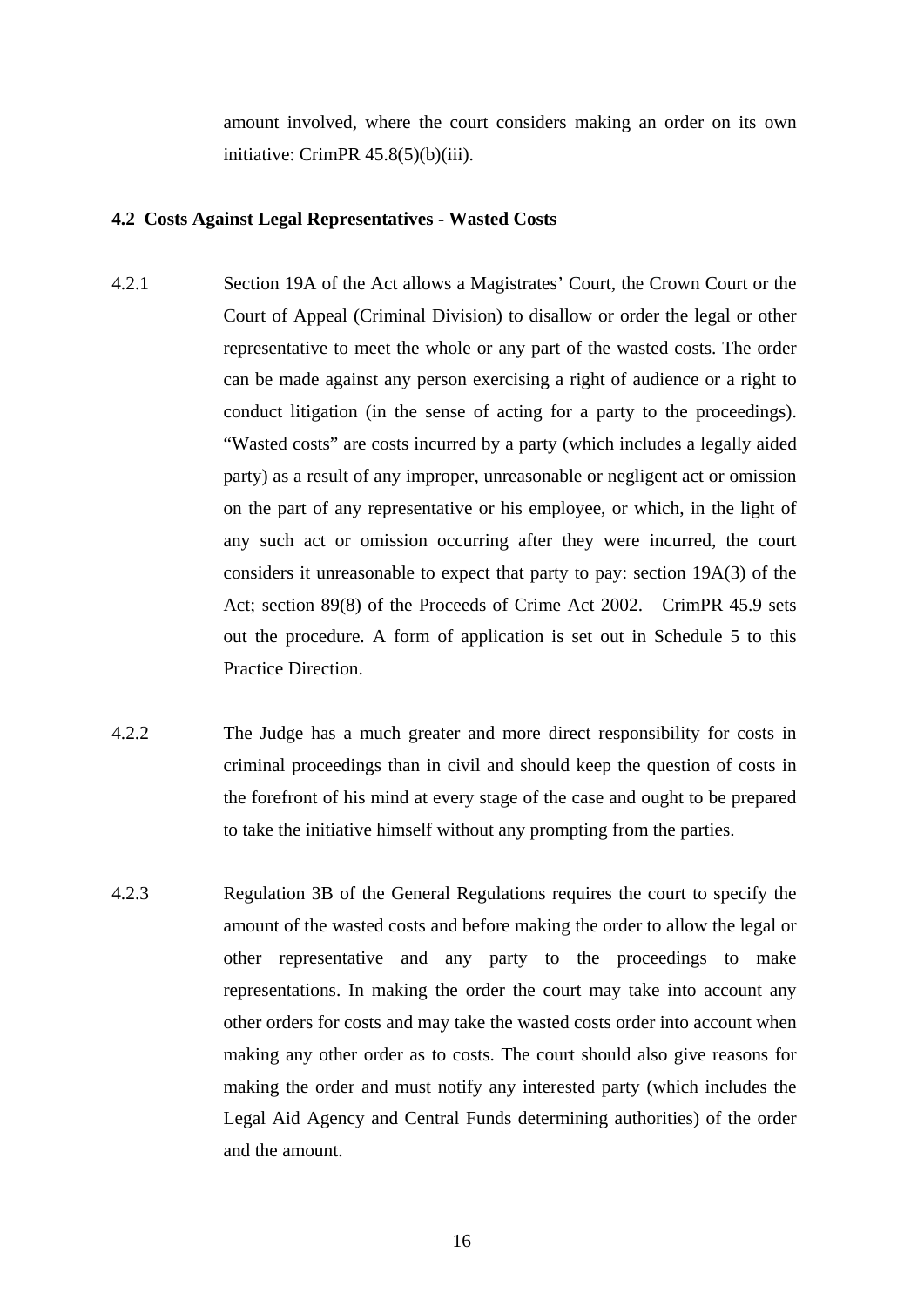- 4.2.4 Judges contemplating making a wasted costs order should bear in mind the guidance given by the Court of Appeal in *In re A Barrister (Wasted Costs Order) (No 1 of 1991)* [1993] QB 293. The guidance, which is set out below, is to be considered together with all the statutory and other rules and recommendations set out by Parliament and in this Practice Direction.
	- (i) There is a clear need for any Judge or court intending to exercise the wasted costs jurisdiction to formulate carefully and concisely the complaint and grounds upon which such an order may be sought. These measures are draconian and, as in contempt proceedings, the grounds must be clear and particular.
	- (ii) Where necessary a transcript of the relevant part of the proceedings under discussion should be available and in accordance with the rules a transcript of any wasted cost hearing must be made.
	- (iii) A defendant involved in a case where such proceedings are contemplated should be present if, after discussion with an advocate, it is thought that his interest may be affected and he should certainly be present and represented if the matter might affect the course of his trial. CrimPR 45.2(1) requires that the court must not make a costs order unless each party, and any other person affected, (a) is present, or (b) has had an opportunity to attend or to make representations.
	- and if so what specific sum is involved? (iv) A three stage test or approach is recommended when a wasted costs order is contemplated: (a) Has there been an improper, unreasonable or negligent act or omission? (b) As a result have any costs been incurred by a party? (c) If the answers to (a) and (b) are "yes", should the court exercise its discretion to disallow or order the representative to meet the whole or any part of the relevant costs,
	- $(v)$  It is inappropriate to propose any settlement that the representative might forgo fees. The complaint should be formally stated by the Judge and the representative invited to make his own comments. After any other party has been heard the Judge should give his formal ruling. Discursive conversations may be unfair and should certainly not take place.
	- (vi) The Judge must specify the sum to be allowed or ordered.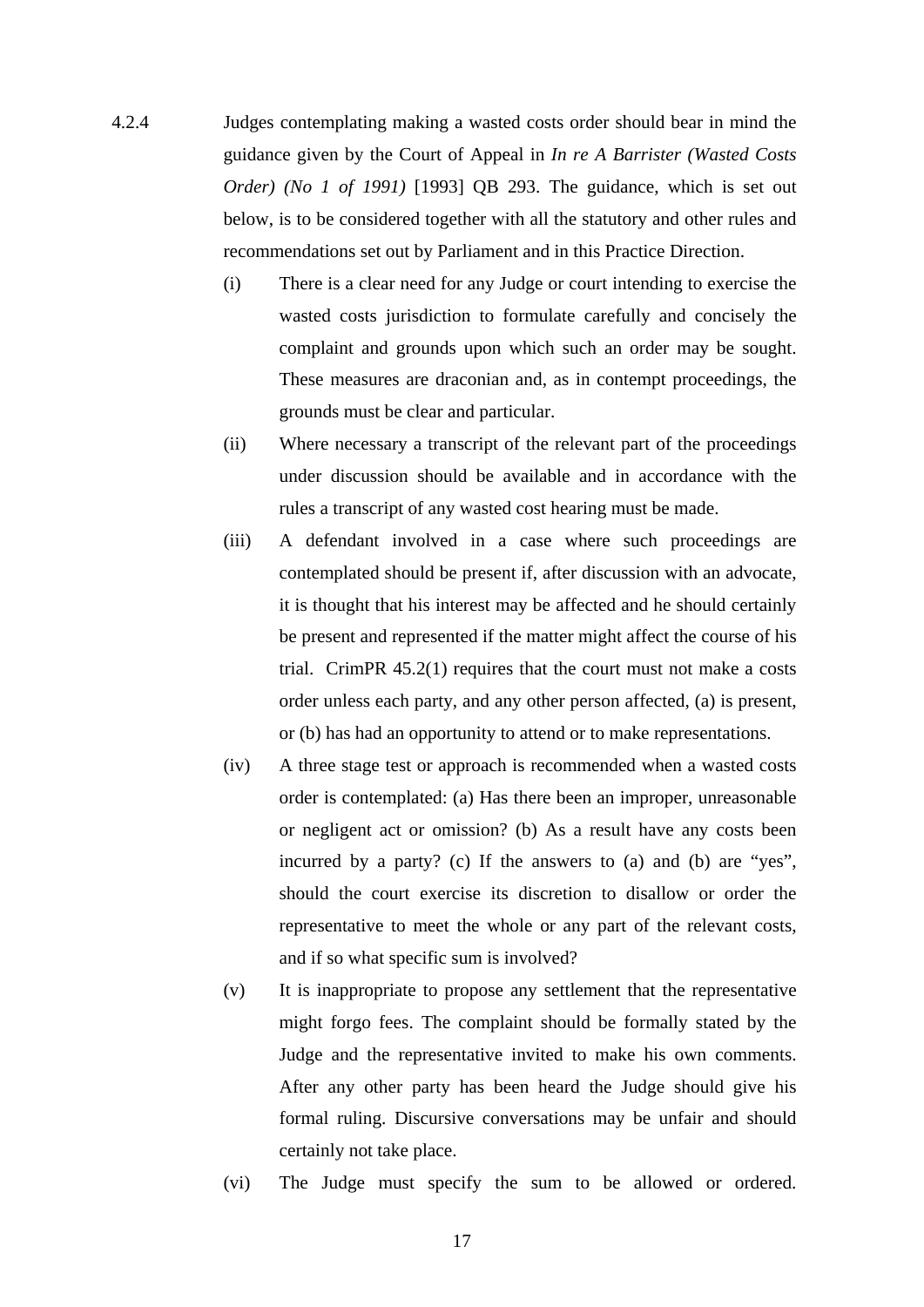Alternatively the relevant available procedure should be substituted should it be impossible to fix the sum: see para 4.2.7 below.

- 4.2.5 The Court of Appeal has given further guidance in *In re P (A Barrister)*  [2001] EWCA Crim 1728; [2002] 1 Cr App R 207 as follows:
	- (i) The primary object is not to punish but to compensate, albeit as the order is sought against a non party, it can from that perspective be regarded as penal.
	- (ii) The jurisdiction is a summary jurisdiction to be exercised by the court which has "tried the case in the course of which the misconduct was committed".
	- (iii) Fairness is assured if the lawyer alleged to be at fault has sufficient notice of the complaint made against him and a proper opportunity to respond to it.
	- (iv) Because of the penal element a mere mistake is not sufficient to justify an order: there must be a more serious error.
	- (v) Although the trial Judge can decline to consider an application in respect of costs, for example on the ground that he or she is personally embarrassed by an appearance of bias, it will only be in exceptional circumstances that it will be appropriate to pass the matter to another Judge, and the fact that, in the proper exercise of his judicial function, a Judge has expressed views in relation to the conduct of a lawyer against whom an order is sought, does not of itself normally constitute bias or the appearance of bias so as to necessitate a transfer.
	- (vi) The normal civil standard of proof applies but if the allegation is one of serious misconduct or crime clear evidence will be required to meet that standard.
- 4.2.6 Though the court cannot delegate its decision to the appropriate authority, it may require the assistance of that authority, in practice the National Taxing Team (for magistrates' courts and for the Crown Court) and the Registrar of Criminal Appeals (for the Court of Appeal): see CrimPR 45.9(8). The rule lists the circumstances of which the court must take account in deciding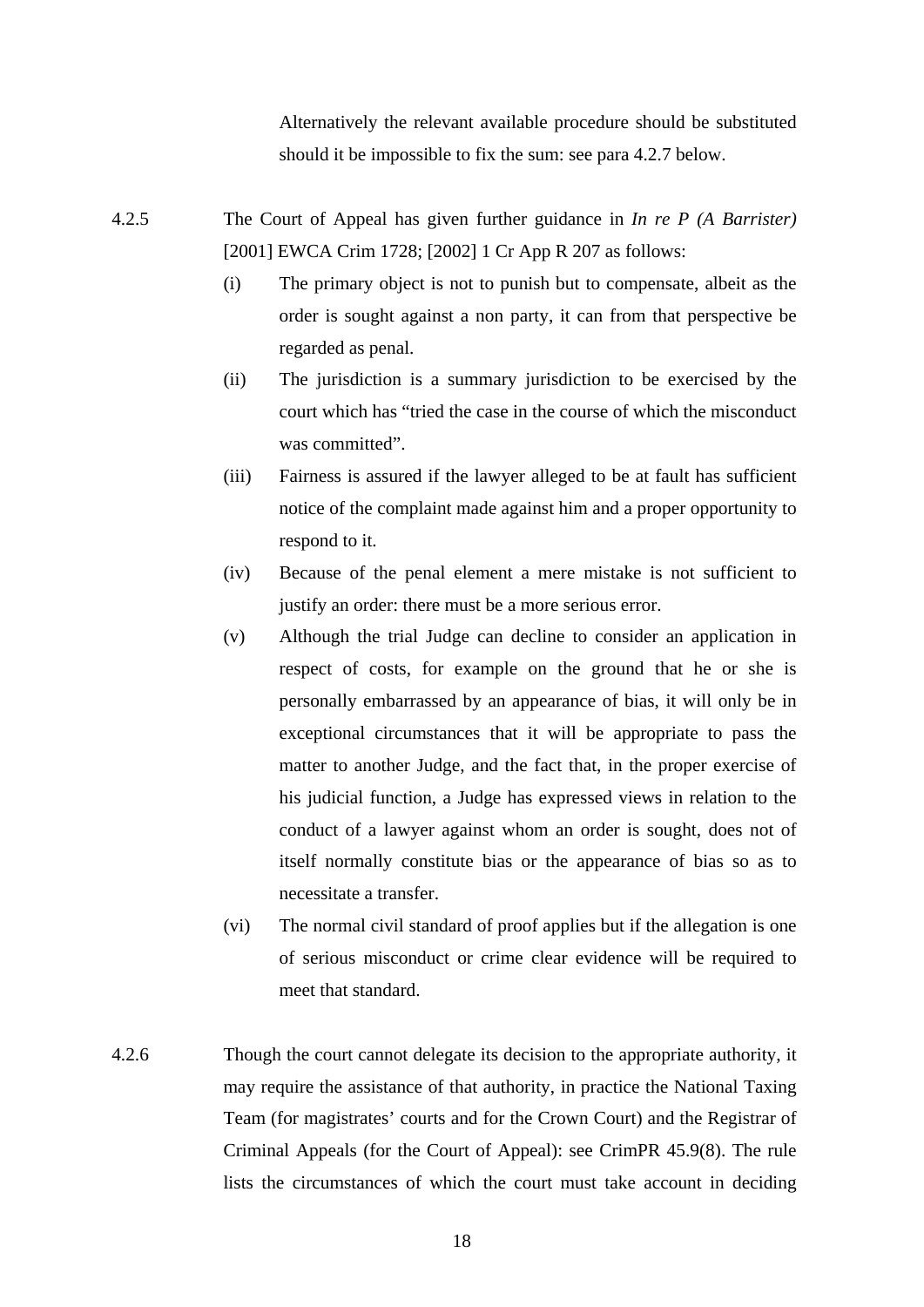whether or not to seek such assistance. In most cases it will be neither necessary nor desirable to do so, bearing in mind the summary nature of the court's jurisdiction, the delay and expense that is otherwise liable to be incurred, and the rules that require claimants to specify in a written application the amount claimed and that require opponents to respond in writing, thus exposing the extent of any disagreement. However, in a few, exceptional, cases it may better meet the overriding objective to secure the assistance of an assessing authority than for the court to embark upon a complex assessment without such assistance. The rules provide also that a party who has incurred costs as a result of an improper, unreasonable or negligent act or omission by a legal or other representative should provide assistance to the court as to the amount involved, where the court considers making an order on its own initiative: CrimPR 45.9(5)(b)(iii).

- 4.2.7 The court may postpone the making of a wasted costs order to the end of the case if it appears more appropriate to do so, for example, because the likely amount is not readily available, there is a possibility of conflict between the legal representatives as to the apportionment of blame, or the legal representative concerned is unable to make full representations because of a possible conflict with the duty to the client.
- 4.2.8 A wasted costs order should normally be made regardless of the fact that the client of the legal representative concerned is legally aided. However where the court is minded to disallow substantial legal aid costs, it may, instead of making a wasted costs order, make observations to the determining authority that work may have been unreasonably done: see para 4.3 below. This practice should only be adopted where the extent and amount of the costs wasted is not entirely clear.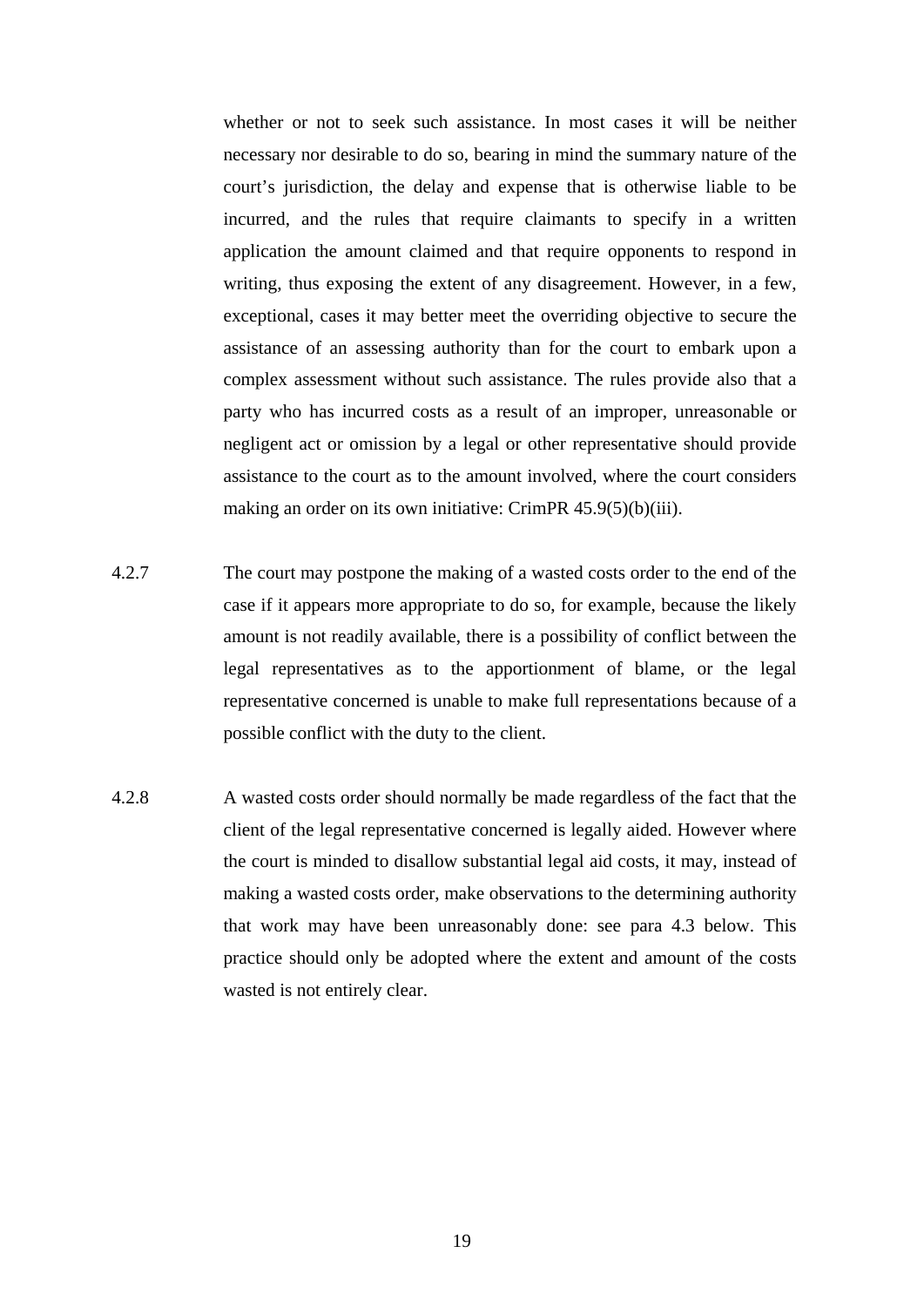#### **Appeals against Wasted Costs Orders**

- 4.2.9 A party against whom a wasted costs order has been made may appeal against that order. In the case of an order made by a magistrates' court, appeal is to the Crown Court, and CrimPR Part 34 sets out the procedure. In the case of an order made at first instance by the Crown Court, the appeal is to the Court of Appeal and the procedure is set out in CrimPR Part 39. In both cases the time limit for appeal is 21 days from the date of the order.
- 4.2.10 Having heard the submissions, the appeal court may affirm, vary or revoke the order as it thinks fit and must notify its decision to the appellant, any interested party and the court which made the order.

#### **4.3 Disallowance of Criminal Legal Aid Costs**

- 4.3.1 Where it appears to any Judge of the Crown Court or the Court of Appeal (Criminal Division), sitting in proceedings for which legal aid has been granted, that work may have been unreasonably done, e.g., if the represented person's case may have been conducted unreasonably so as to incur unjustifiable expense, or costs may have been wasted by failure to conduct the proceedings with reasonable competence or expedition, the Judge may make observations to that effect for the attention of the appropriate authority. The Judge or the court, as the case may be, should specify as precisely as possible the item, or items, which the determining officer should consider or investigate on the determination of the costs payable pursuant to the representation order. The precise terms of the observations must be entered in the court record.
	- costs order. 4.3.2 Article 26 of the Criminal Legal Aid (Remuneration) Regulations 2013 permits the appropriate officer to reduce any fee which would otherwise be payable by such proportion as the officer considers reasonable in the light of any adverse comments made by the court. The power to make adverse comments co-exists with the power to disallow fees when making a wasted Article 27 of the 2013 Regulations allows the Determining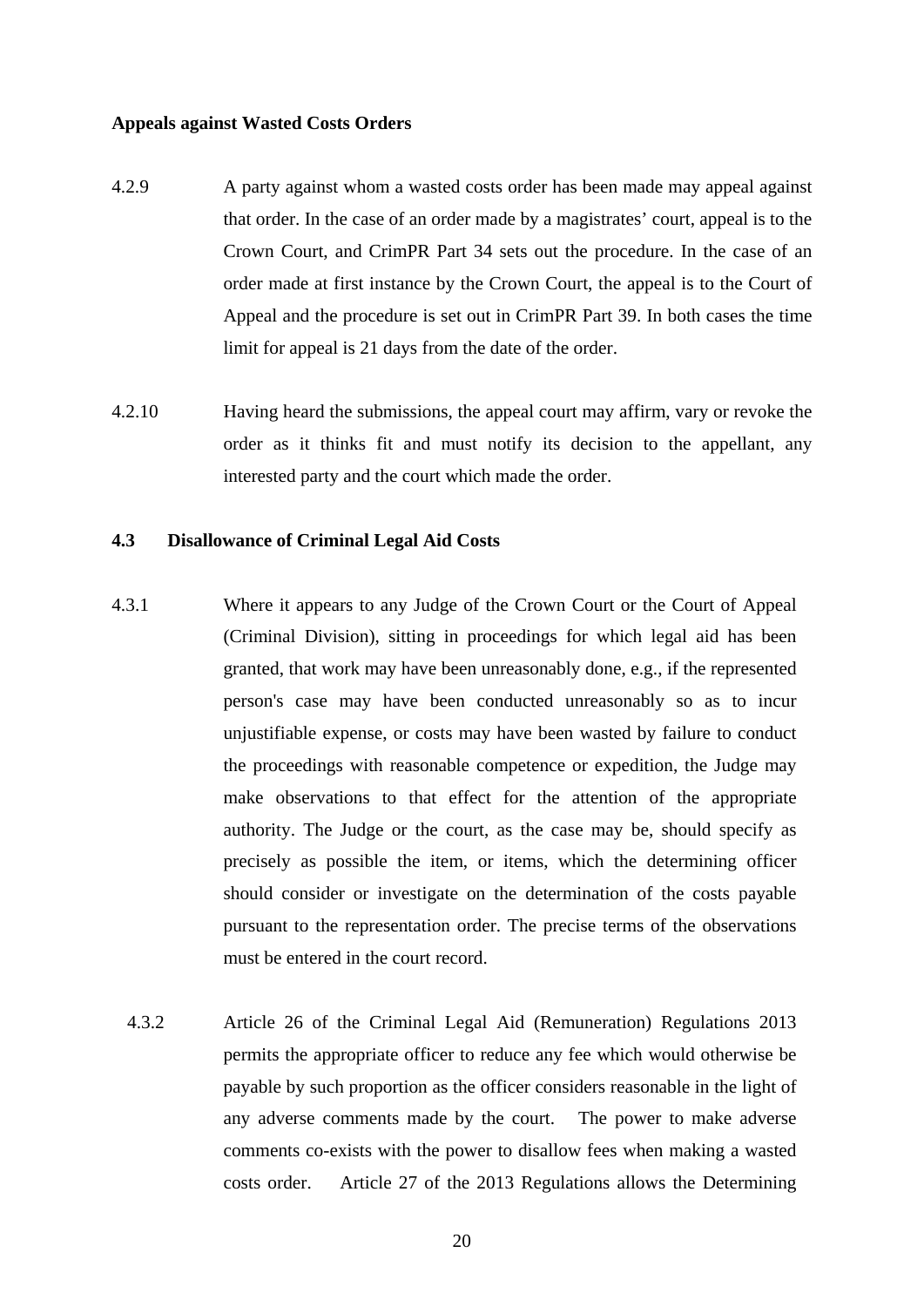Officer to disallow the amount of the wasted costs order from the amount otherwise payable to the litigator or advocate and allows for deduction of a greater amount if appropriate.

- 4.3.3 Where the Judge or the court has in mind making observations under para 4.3 the litigator or advocate whose fees or expenses might be affected must be informed of the precise terms thereof and of his right to make representations to the appropriate authority and be given a reasonable opportunity to show cause why the observations or direction should not be made.
- 4.3.4 Where such observations or directions are made the appropriate authority must afford an opportunity to the litigator or advocate whose fees might be affected to make representations in relation to them.
- 4.3.5 Whether or not observations under para 4.3.1 have been made the appropriate authority may consult the Judge or the court on any matter touching the allowance or disallowance of fees and expenses, but if the observations then made are to the effect mentioned in para 4.3.1, the appropriate authority should afford an opportunity to the litigator or advocate concerned to make representations in relation to them.

#### **4.4 Very High Cost Cases**

4.4.1 In proceedings which are classified as a very high cost case ("VHCC") as defined by regulation 2 of the Criminal Legal Aid (Remuneration) Regulations 2013, the Judge or court should, at the earliest opportunity, ask the representative of the legally aided party whether they have notified the Lord Chancellor of the case in accordance with regulation 12 of those Regulations. If they have not they should be warned that they may not be able to recover their costs.

#### **4.5 Wasted costs orders in the High Court**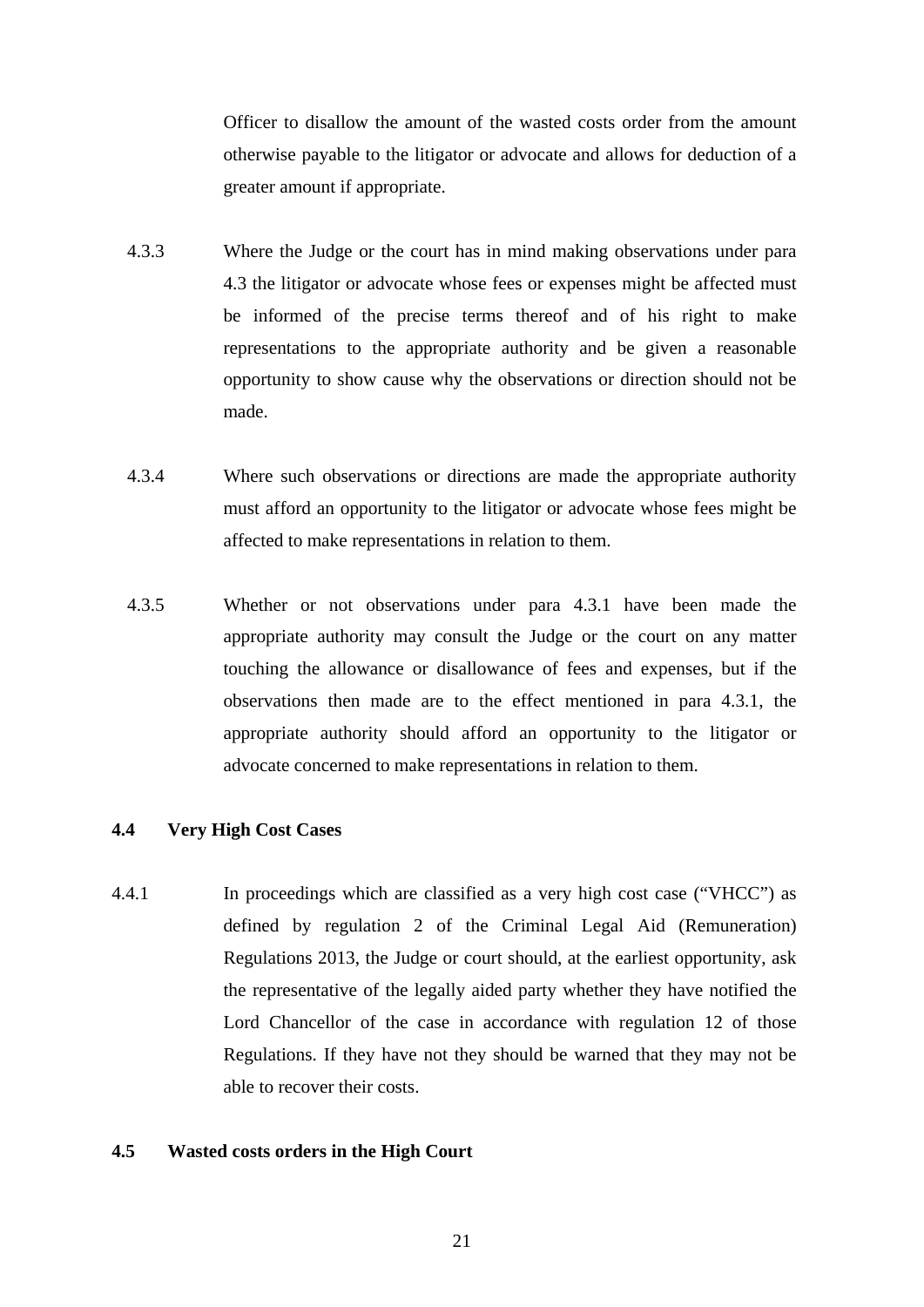4.5.1 In the High Court (Divisional Court) where the court is considering whether to make an order under section 51(6) of the Supreme Court Act 1981 (a wasted costs order or disallowing wasted costs) it will do so in accordance with CPR r 46.8 which contains similar provisions as to giving the legal representative a reasonable opportunity to attend a hearing to give reasons why the court should not make such an order.

#### **4.6 Awards of Costs against Solicitors under the Court's Inherent Jurisdiction**

- 4.6.1 In addition to the power under regulation 3 of the General Regulations to order that costs improperly incurred be paid by a party to the proceedings and the power to make wasted costs orders under section 19A of the Act, the Senior Courts (which includes the Crown Court) may, in the exercise of its inherent jurisdiction over officers of the court, order a solicitor personally to pay costs thrown away by reason of a serious breach on the part of the solicitor of his duty to the court.
- 4.6.2 No such order may be made unless reasonable notice has been given to the solicitor of the matter alleged against him and he is given a reasonable opportunity of being heard in reply.
- 4.6.3 This power should be used only in exceptional circumstances not covered by the statutory powers: see para 1.2.3.

#### **4.7 Award of Costs Against Third Parties**

4.7.1 The Magistrates' Court, the Crown Court and the Court of Appeal may make a third party costs order if there has been serious misconduct (whether or not constituting a contempt of court) by a third party and the court considers it appropriate, having regard to that misconduct, to make a third party costs order against him. A "third party costs order" is an order for the payment of costs incurred by a party to criminal proceedings by a person who is not a party to those proceedings ("the third party"): Section 19B of the 1985 Act and regulations 3E to 3I of the General Regulations. CrimPR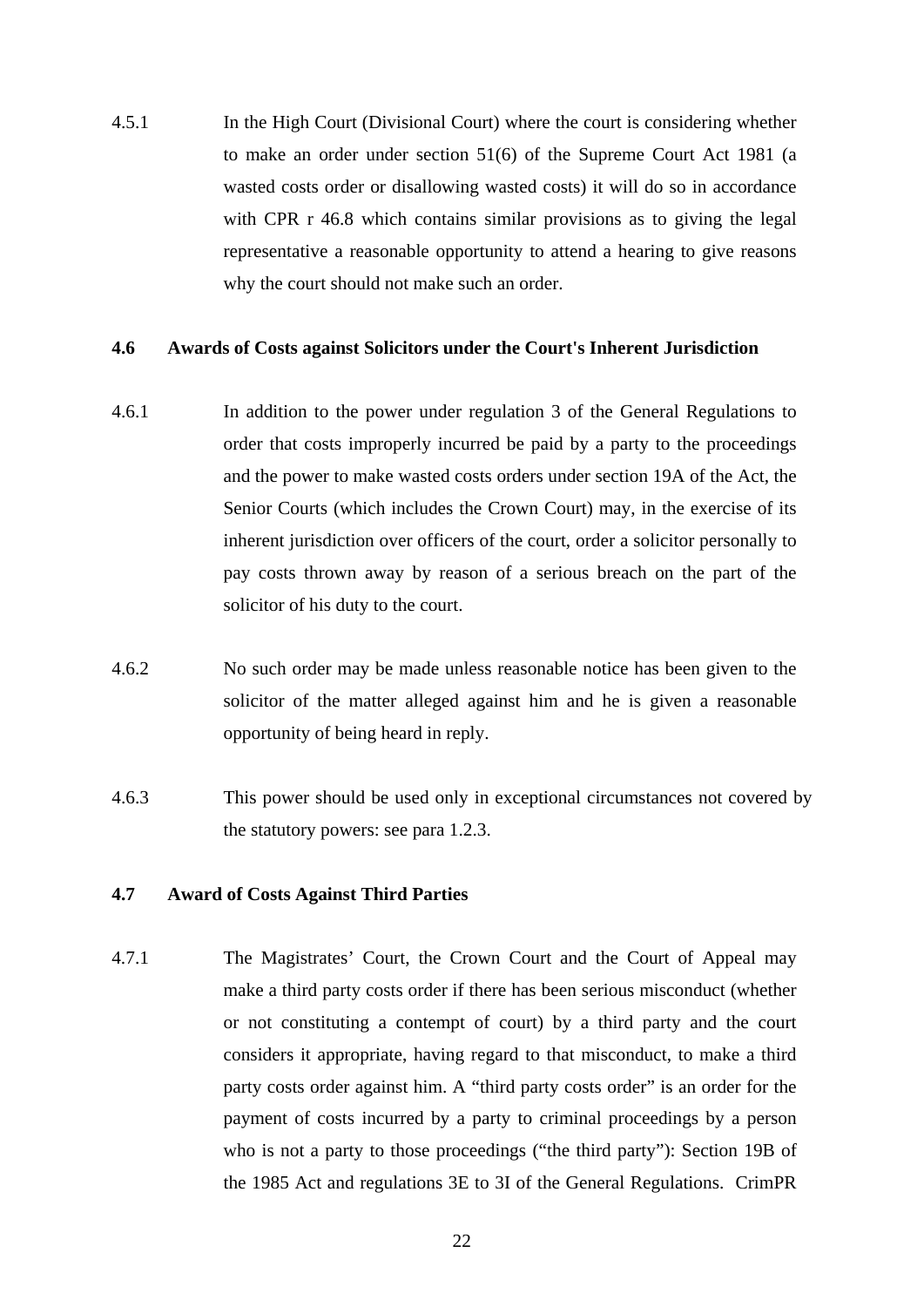45.10 sets out the procedure.

- 4.7.2 The court may make a third party costs order at any time during or after the criminal proceedings, but should only make such an order during the proceedings if it decides that there are good reasons to do so.
- 4.7.3 The court must notify the parties and the third party of those reasons and allow any of them to make representations.
- the court's own initiative, but not in any other circumstances. Before making 4.7.4 A third party costs order may be made on the application of any party, or on an order the court must allow the third party, and any other party, to make representations and may hear evidence.
- costs in respect of those proceedings. 4.7.5 When the court is making a third party costs order, it may take into account any other order as to costs in respect of the criminal proceedings, and may take the third party costs order into account when making any other order for
- 4.7.6 The order must specify the amount of costs to be paid, and the court must notify the third party and any interested party of the order and the amount ordered to be paid. Though the court cannot delegate its decision about the amount to the appropriate authority, it may require the assistance of that authority, in practice the National Taxing Team (for magistrates' courts and for the Crown Court) and the Registrar of Criminal Appeals (for the Court of Appeal): see CrimPR 45.10(8). The rule lists the circumstances of which the court must take account in deciding whether or not to seek such assistance. In most cases it will be neither necessary nor desirable to do so, bearing in mind the summary nature of the court's jurisdiction, the delay and expense that is otherwise liable to be incurred, and the rules that require claimants to specify in a written application the amount claimed and that require opponents to respond in writing, thus exposing the extent of any disagreement. However, in a few, exceptional, cases it may better meet the overriding objective to secure the assistance of an assessing authority than for the court to embark upon a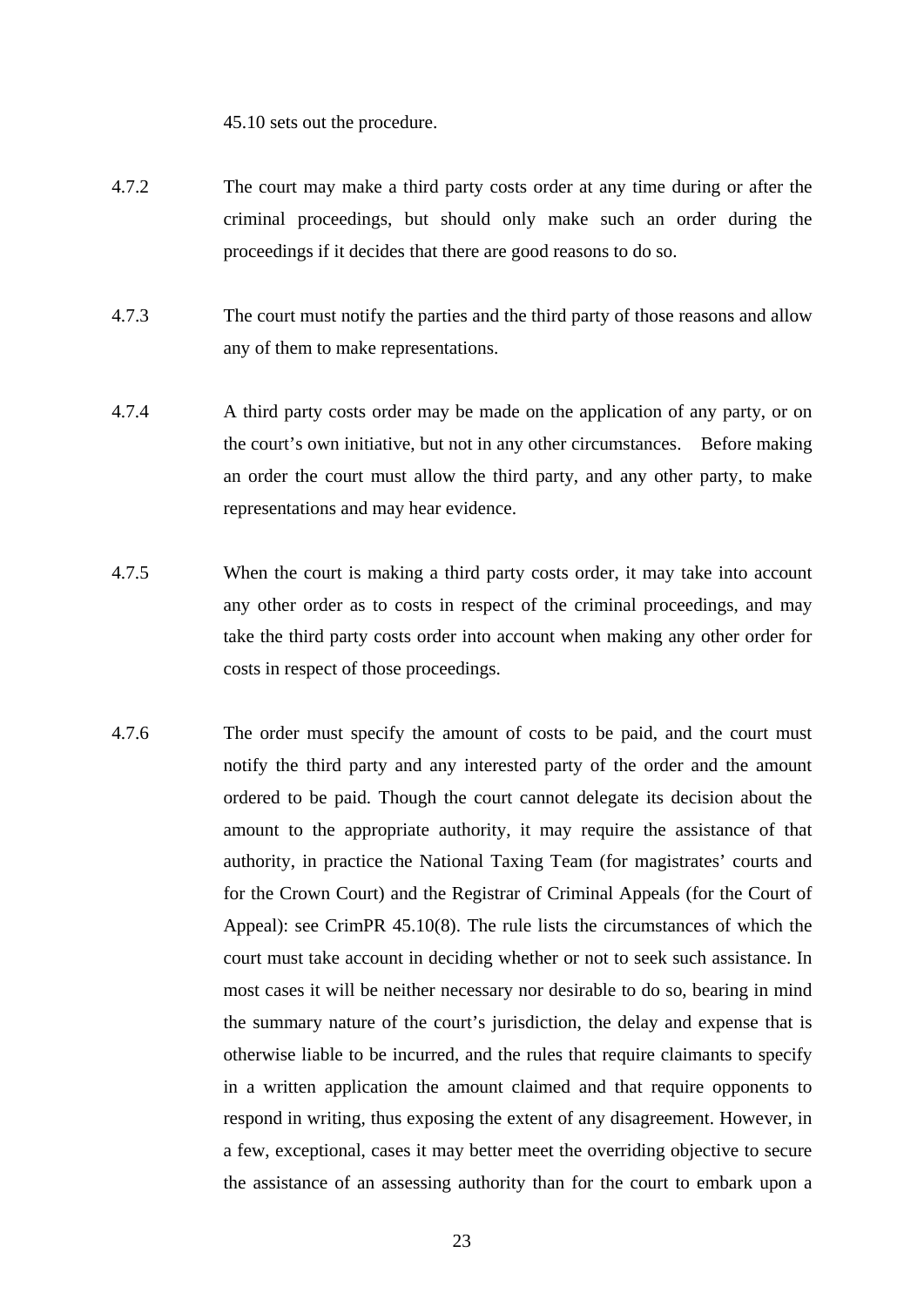complex assessment without such assistance. The rules provide also that a party who has incurred costs as a result of serious misconduct by a third party should provide assistance to the court as to the amount involved, where the court considers making an order on its own initiative: CrimPR 45.10(5)(b)(iii).

- 4.7.7 If the court is considering making a third party costs order on its own initiative the appropriate officer should serve notice in writing on the third party and any other parties. Where a party applies for such an order the application must be in writing, and must contain the names and addresses of the applicant, the other parties and the third party against whom the order is sought, together with a summary of the facts upon which the applicant intends to rely, including in particular details of the alleged misconduct of the third party.
- 4.7.8 At the hearing of the application the court may proceed in the absence of the third party, and of any other party if satisfied that that party has been duly served with the notice by the appropriate officer, and with a copy of the application. The power to make a third party costs order extends to making such an order against a Government Department where there has been serious misconduct, including deliberate or negligent failure to attend to one's duties, or falling below a proper standard in that regard, but there is a higher threshold for liability than for a wasted costs order. $^{12}$

## **Appeals Against Third Party Costs Orders**

4.7.9 A third party against whom a third party costs order has been made may appeal against that order. In the case of an order made by a magistrates' court, appeal is to the Crown Court, and CrimPR Part 34 sets out the procedure. In the case of an order made at first instance by the Crown Court, the appeal is to the Court of Appeal and the procedure is set out in CrimPR Part 39. In both cases the time limit for appeal is 21 days from the date of the order.

1 12

*R v Ahmati (Agron) (Order for Costs)* [2006] EWCA Crim 1826.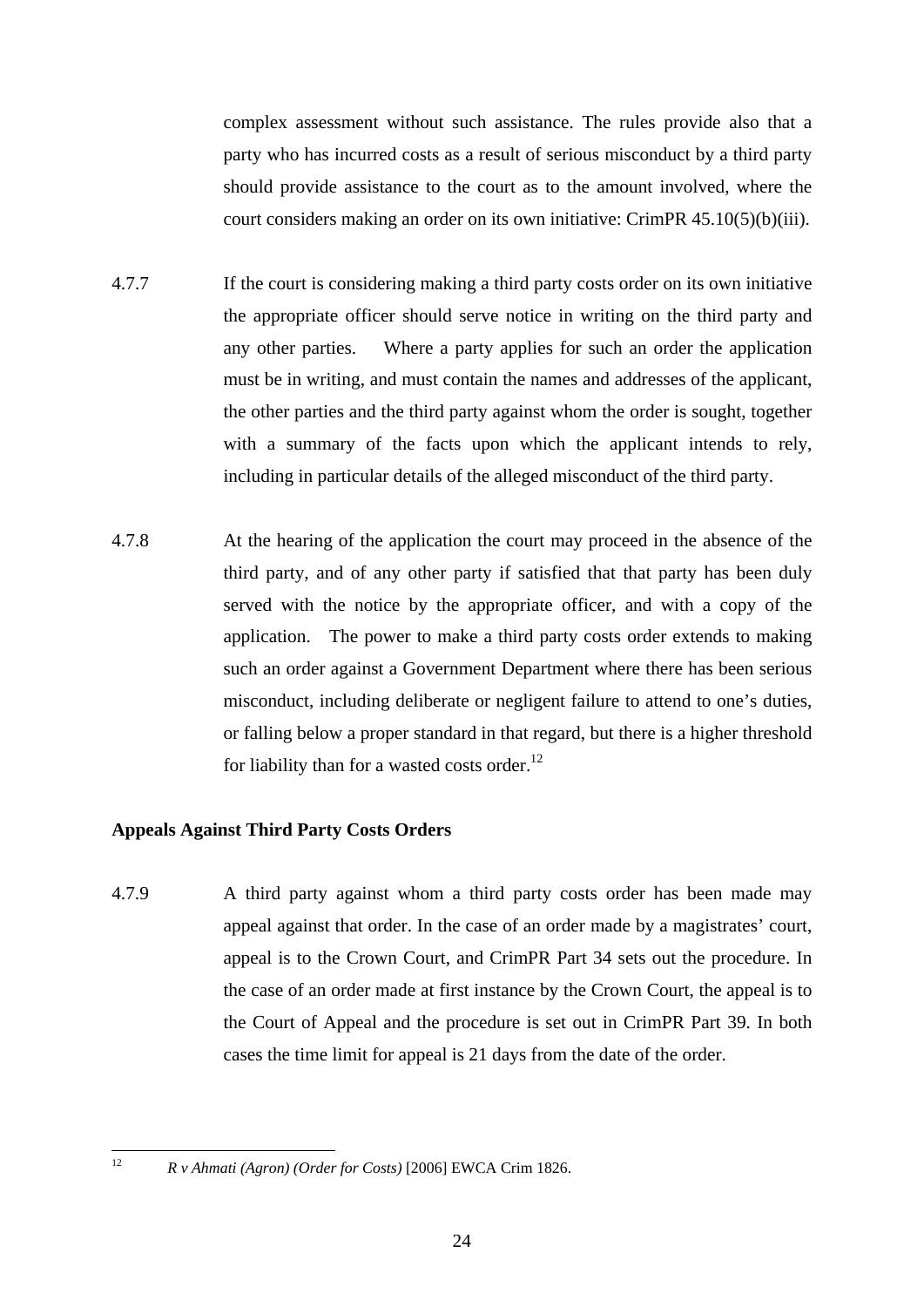4.7.10 Having heard the submissions, the appeal court may affirm, vary or revoke the order as it thinks fit and must notify its decision to the appellant, any interested party and the court which made the order.

## **PART 5: ASSESSMENT OF COSTS**

## **5.1 Assessment of defence costs out of central funds**

5.1.1 Where a legally aided defendant wishes to claim out of pocket expenses or costs for work which has not been done under the representation order, the assessment of those costs should be carried out at the same time as the assessment of his solicitor's costs under the representation order and the solicitors should ensure that the two claims are submitted together for assessment.<sup>13</sup>

<sup>1</sup> <sup>13</sup>*R v Supreme Court Costs Office ex p Brewer* [2006] EWHC Civ 1955 (Admin)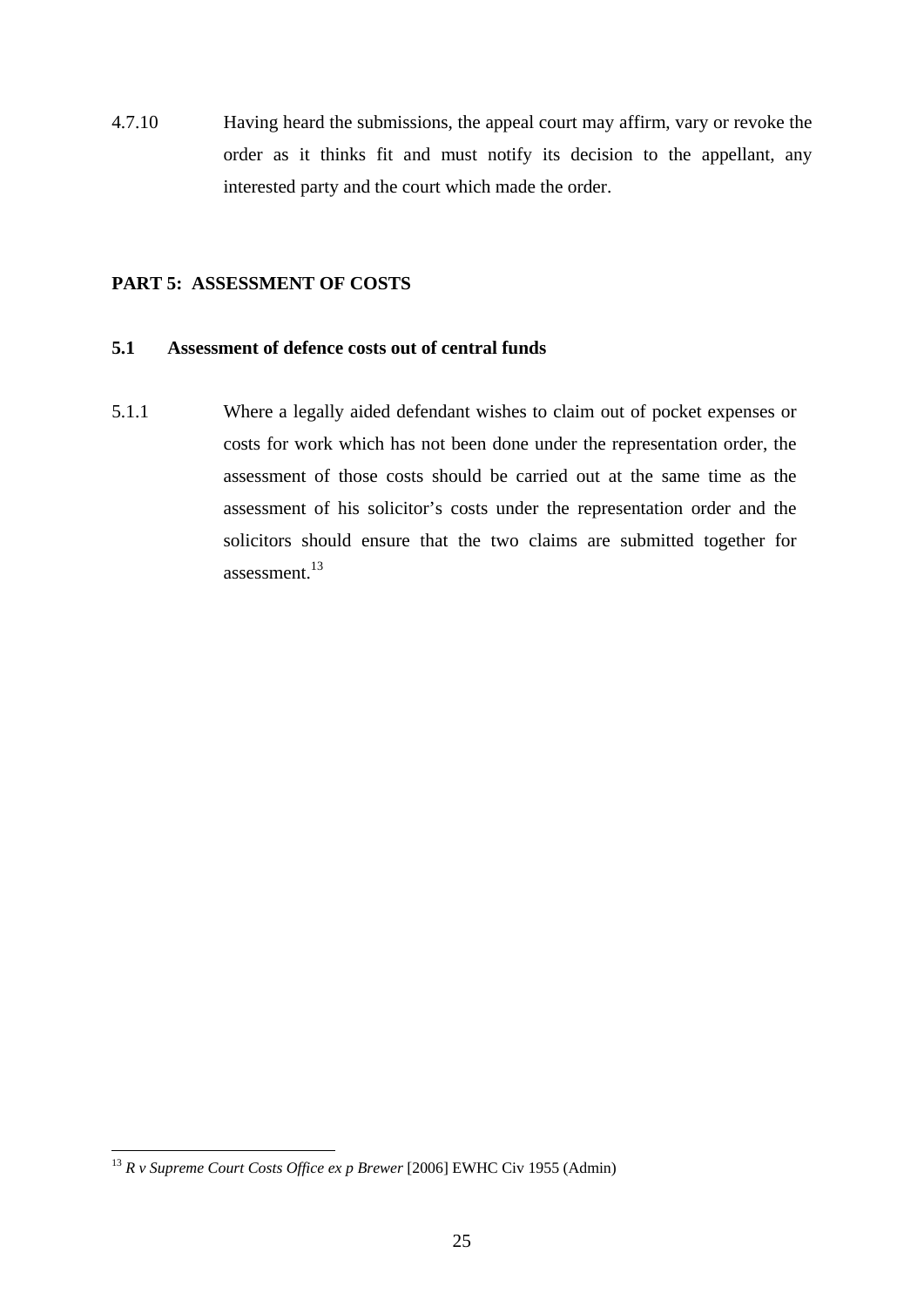#### **5.2 Appeals to a Costs Judge**

- 5.2.1 Under regulation 9 of the General Regulations, or under CrimPR 45.11(7), a party dissatisfied with a costs assessment may apply to the relevant authority for a review of that assessment. Under regulation 10 of the General Regulations, or under CrimPR 45.12, appeal against a decision on such a review lies to the Senior Costs Judge of the Senior Courts Costs Office. Written notice of appeal must be given within 21 days of receipt of the reasons for the decision, or within such longer time as a Costs Judge may direct.
- 5.2.2 The notice of appeal should be in the form set out in Schedule 3 below (adapted where appropriate) setting out in separate numbered paragraphs each fee or item of costs or disbursement in respect of which the appeal is brought, showing the amount claimed for the item, the amount determined and the grounds of objection to the decision on the assessment or determination.
- 5.2.3 Advocates and litigators must provide detailed grounds of objection in respect of each item in accordance with regulation 10(2) of the General Regulations, CrimPR 45.12(2)(b) and Regulation 29(5) of the Criminal Legal Aid (Remuneration) Regulations 2013. Reference to accompanying correspondence or documents is insufficient and will result in the appeal being dismissed.
- 5.2.4 The appeal must be accompanied by a cheque for the appropriate fee made payable to "H M Paymaster General". The notice must state whether the appellant wishes to appear or to be represented, or whether he will accept a decision given in his absence.

The following documents should be forwarded with the notice of appeal:

(a) a legible copy of the bill of costs (with any supporting submissions) showing the allowance made;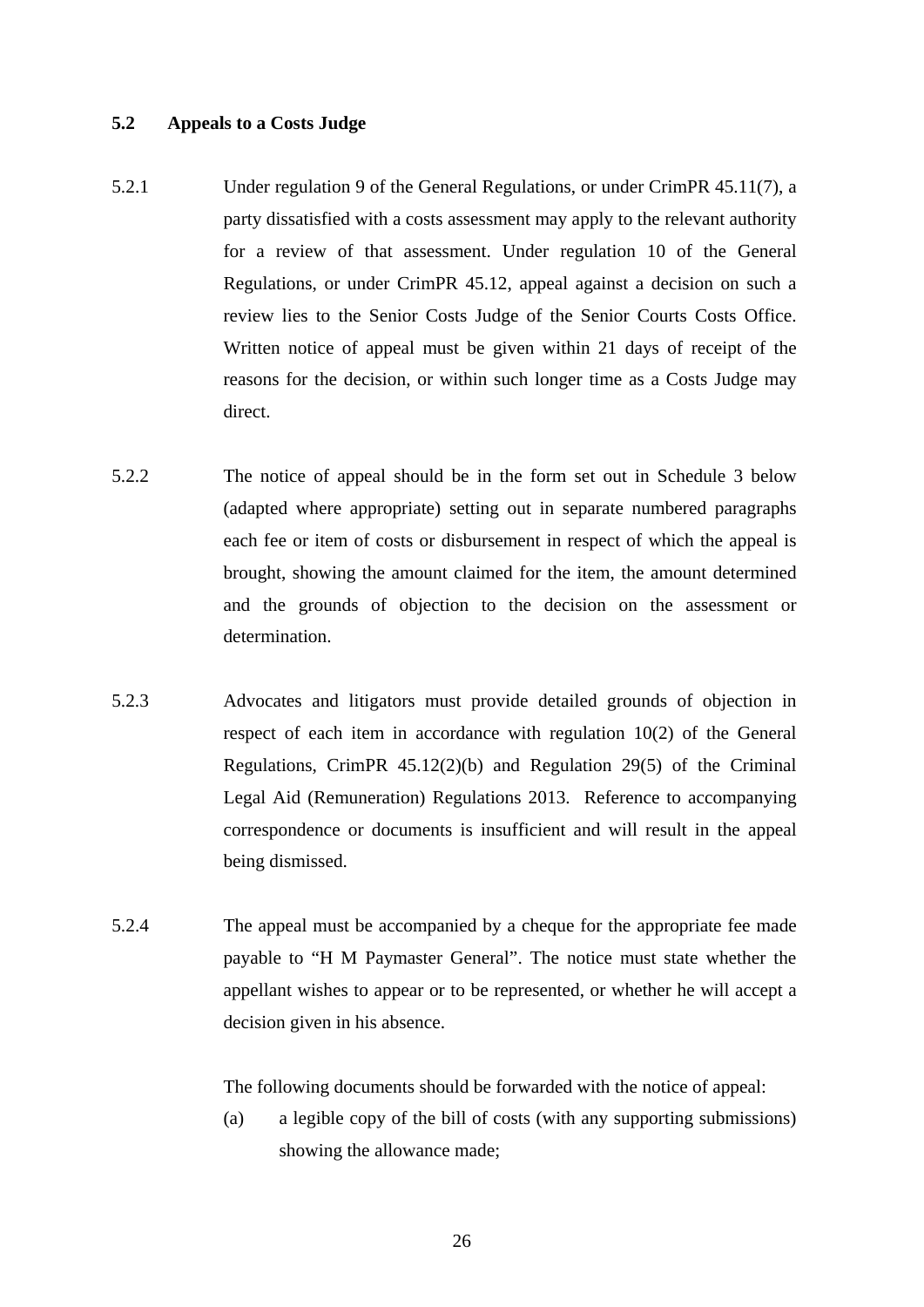- (b) a copy of the advocate's fee claim and any fee note, together with any note or memorandum by the advocate submitted to the determining authority;
- (c) a copy of the original determination of costs and a copy of the redetermination;
- (d) a copy of the appellant's representations made to the determining authority on seeking redetermination;
- (e) the written reasons of the determining officer;
- (f) a copy of the representation order and any authorities given under it.

### **5.3 Supporting Papers**

- 5.3.1 Appellants who do not intend to appear at the hearing of their appeal should lodge all relevant supporting papers with the documents listed above. Appellants who do wish to attend the hearing of their appeal should not lodge their supporting papers until directed to do so by the Senior Courts Costs Office.
- 5.3.2 Appellants are reminded that it is their responsibility to procure the lodgment of the relevant papers, even if they are in the possession of the Crown Court or other persons. Appeals may be listed for dismissal if the relevant papers are not lodged when required.
- 5.3.3 Delays frequently arise in dealing with appeals by advocates because the relevant papers have been returned by the court to the litigator whose file may not be readily available or who may have destroyed the papers. These problems would be avoided if the advocate were, immediately on lodging with the court a request for redetermination, to ask instructing litigators to retain the relevant papers.
- 5.3.4 In complex or multi-handed appeals guidance should be sought from the Clerk of Appeals before lodging a large volume of papers to avoid duplication and unnecessary reading by the Costs Judge.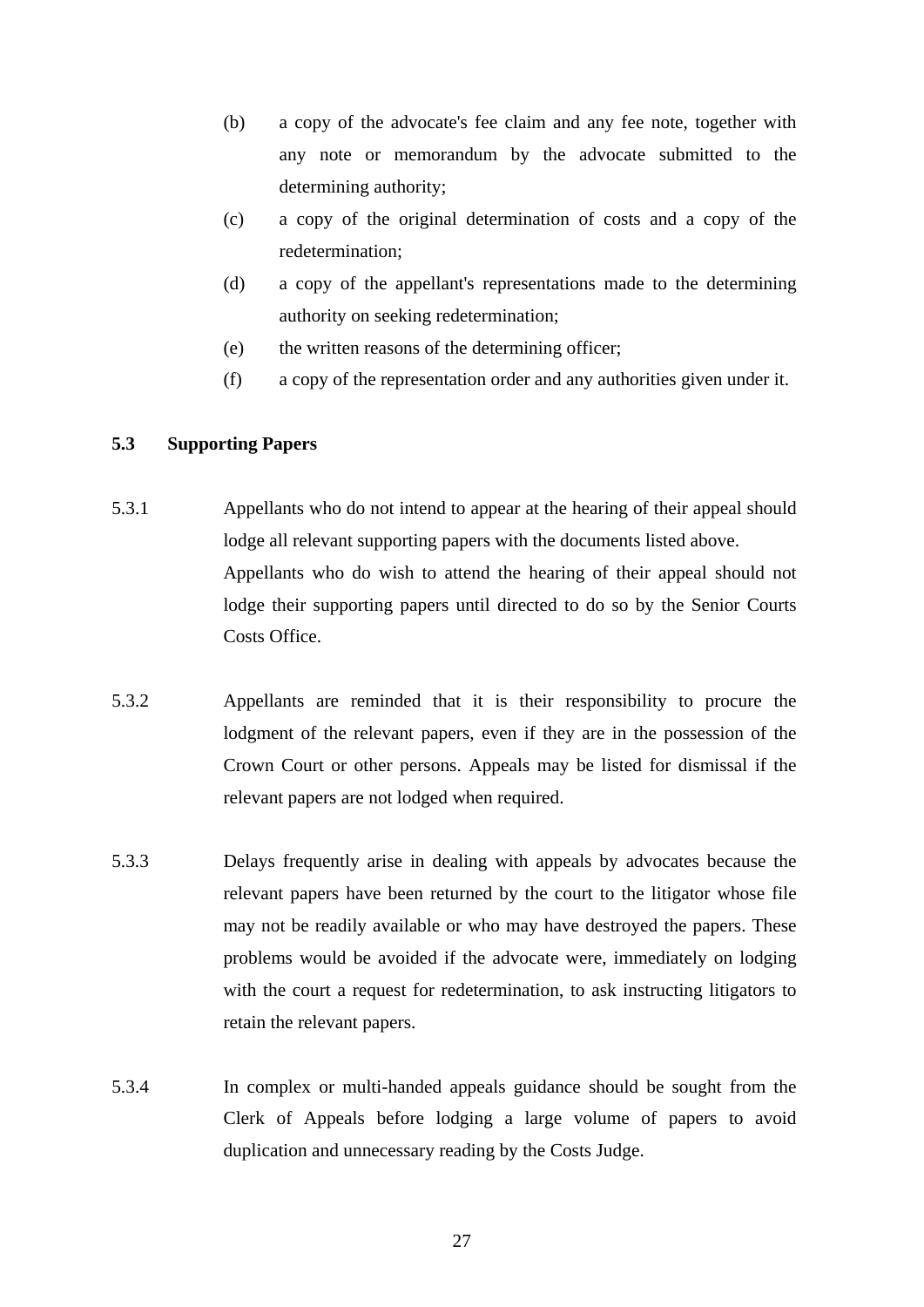#### **5.4 Time Limits**

- 5.4.1 Appellants who are likely to be unable to lodge an appeal within the time limits should make an application prior to the expiry of the time limit seeking a reasonable extension with brief reasons for the request.
- 5.4.2 Appellants who have not been able to lodge an appeal within the time limits, and who have failed to make application before those time limits have expired, should make application to the Costs Judge for leave to appeal out of time in writing setting out in full the circumstances relied upon.
- 5.4.3 If the application is refused on the papers it may be renewed to a Costs Judge at an oral hearing. Such oral hearings should not be necessary if a full explanation is given in writing in the initial request for extension of time.
- 5.4.4 Appeals should not be delayed because certain relevant documents are not available. An accompanying note setting out the missing documents and an undertaking to lodge within a specified period, normally not exceeding 28 days, should be sent with the notice of appeal.

## **5.5 Appeals to the High Court**

- 5.5.1 An appellant desiring to appeal to a High Court Judge from a decision of the Costs Judge should, within 21 days of the decision, request the Costs Judge to certify that a point of principle of general importance (specifying the same) is involved. The appeal can proceed only if such a certificate is granted. Such an appeal is instituted by Appellant's Notice under CPR Pt 52 in the Queen's Bench Division within 21 days of the receipt of the Costs Judge's certificate. The times may be extended by a Costs Judge or a High Court Judge as the case may be.
- 5.5.2 The Appellant's Notice must contain full particulars of the item or items, or the amount allowed in respect of which the appeal is brought. After issue of the notice the appellant must forthwith lodge with the Clerk of Appeals at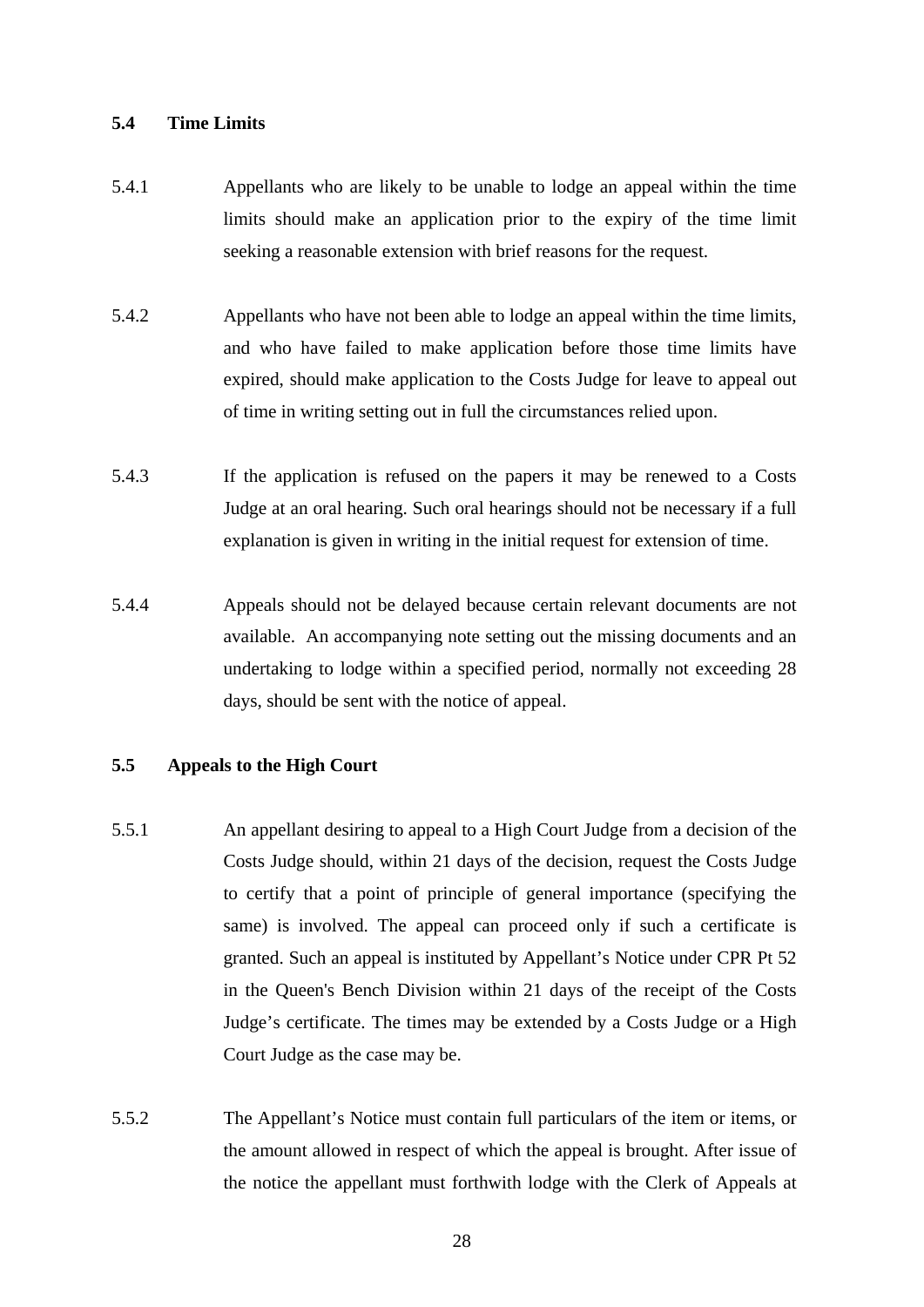the Senior Courts Costs Office all the documents used on the appeal to the Costs Judge.

- 5.5.3 The Appellant's Notice should be served in accordance with the provisions of CPR Pt 6 and the practice direction thereto. It is no longer necessary to endorse an estimate of the length of hearing on the Appellant's Notice. The clerk of appeals will obtain from the Judge a date for hearing and will notify the parties.
- 5.5.4 The appeal, which is final, will be heard by a Judge of the Queen's Bench Division who will normally sit with two assessors, one of whom will be a Costs Judge and the other a practising litigator or advocate.
- 5.5.5 After the appeal has been heard and determined the clerk will obtain the documents together with a sealed copy of any order of the Judge which may have been drawn up and will notify the court concerned of the result of the appeal.

# **PART 6: CONTRIBUTION ORDERS AND RECOVERY OF DEFENCE COSTS ORDERS**

## **6.1 Contribution Orders in the Crown Court**

- 6.1.1 In proceedings to which the Criminal Legal Aid (Contribution Orders) Regulations 2013 apply, namely proceedings in the Crown Court, the represented defendant may be liable to make payments under an income contribution order. If the defendant is convicted or if the representation order is withdrawn, the defendant may be required to pay the whole or part of the cost of the representation under a capital contribution order.
- 6.1.2 If the trial judge considers that there are exceptional reasons, a defendant who is acquitted may nevertheless be required to pay the whole or part of the costs of the representation in the Crown Court: regulation 25(b).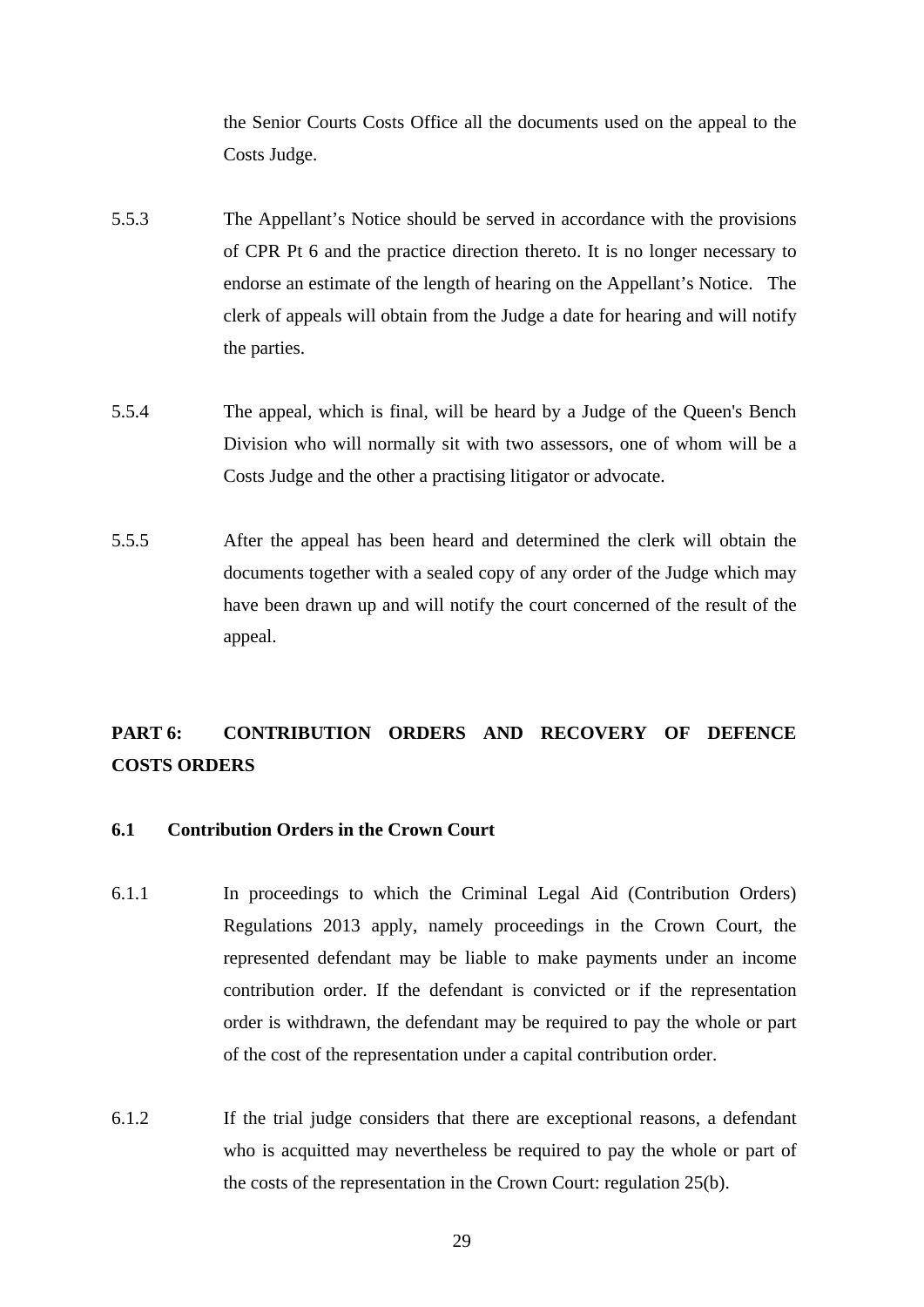6.1.3 Where a defendant is convicted of one or more, but not all, offences he may apply in writing to the trial judge (or a judge nominated for that purpose by the resident judge) for an order that he pay a proportion only of the costs of the representation in the Crown Court on the ground that it would be manifestly unreasonable that he pay the whole amount: regulation 26. An application must be made within 21 days of the date on which the individual is dealt with. The judge may refuse the application or make an order specifying the proportion of costs which the defendant must pay.

#### **6.2 Recovery of Defence Costs Orders on appeals**

- 6.2.1 Recovery of defence costs orders ("RDCOs") are created and regulated by the Criminal Legal Aid (Recovery of Defence Costs Orders) Regulations 2013 made under the Legal Aid, Sentencing and Punishment of Offenders Act 2012. They may be made in proceedings in any court other than the magistrates' court or the Crown Court.
- 6.2.2 Where an individual receives criminal legal aid in respect of proceedings, the court before which the proceedings are heard (other than a Magistrates' Court or the Crown Court) must make an order requiring him to pay some or all of the costs of any representation, except for the following:
	- where the defendant has appeared in the Magistrates' Court and/or the Crown Court only;
	- where the court has allowed the appeals of the defendant in respect of every conviction, unless the court considers it reasonable in all the circumstances to make an order; or
	- where the defendant does not have capital exceeding £3,000 or equity in the main dwelling exceeding £100,000 or gross annual income exceeding £22,325 ; or
	- where the defendant is in receipt of a qualifying benefit; or
	- where the d defendant is under the age of 18 on the date on which his application for legal aid was determined; or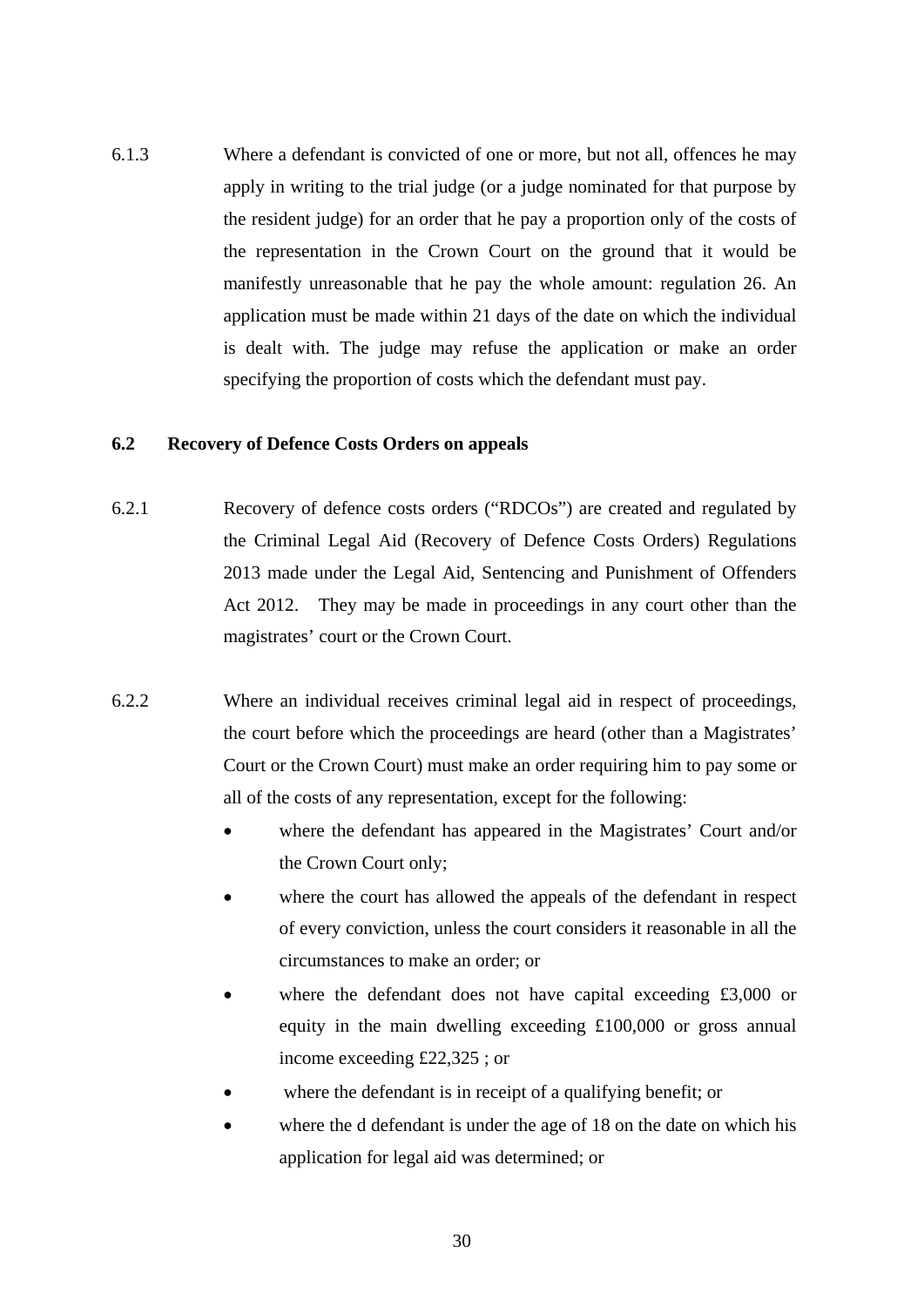- where it would not be reasonable to make an order on the basis of the information and evidence available; or
- where in the exceptional circumstances of the case an order would involve undue financial hardship:

Criminal Legal Aid (Recovery of Defence Costs Orders) Regulations 2003, regulations 6-11.

- 6.2.3 Where the court exercises its discretion on the basis of reasonableness or undue financial hardship it must give reasons for reaching that decision: regulation 11.
- 6.2.4 Subject to the exceptions set out above, the court must make an RDCO and must give reasons for the terms of the Order: regulation 5.
- 6.2.5 The court (or the registrar of the Supreme Court or the registrar of criminal appeals, as the case may be) must assess the financial resources of the defendant (including the resources of the defendant's partner unless the partner has a contrary interest) or refer the matter to the Director of Legal Aid Casework for assessment. When determining the amount, other than in exceptional circumstances, the court shall not take into account:
	- the first £3,000 of available capital,
	- the first £100,000 of equity in the main dwelling, or
	- gross annual income of less than £22,235: regulation 15.

These limits are prescribed and are subject to regular amendment.

6.2.6 The court may ask the defendant's litigator to provide an estimate of the total costs which are likely to be incurred under the representation order. It should be borne in mind that whilst the litigator may have little difficulty in producing an estimate of the costs incurred up until the point of request, this estimate may not be accurate. In a very high cost case which has been managed under contract, the litigator will be able to provide accurate figures of all costs incurred to date and to say what costs have been agreed as reasonable for the next stage of the case. Where an RDCO is made based on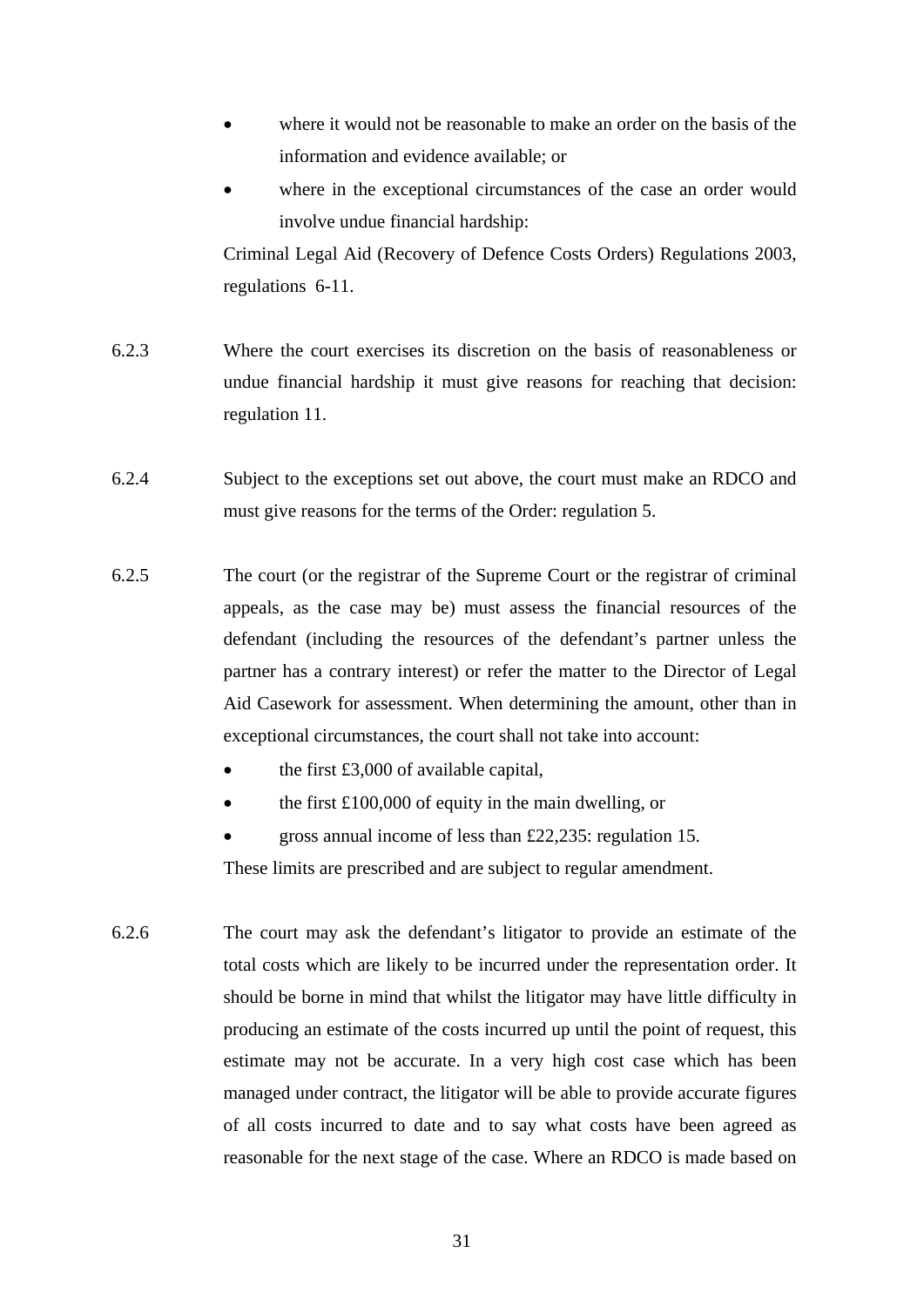this estimate the defendant's litigator must inform the Lord Chancellor if it subsequently transpires that the costs incurred were lower than the amount ordered to be paid under an RDCO. In these circumstances, where the defendant has paid the amount ordered, the balance will be repaid to him: regulation 19.

- 6.2.7 The defendant is obliged to provide such details or evidence of his means as is required by the court. At the end of the case where the court is considering whether to make an RDCO or what order to make, it may adjourn the making of the order and order that any further information which is required should be provided: regulation 16. This power may be used where further information has come to light during the case about the defendant's means.
- 6.2.8 Where information required under the Regulations is not provided the court may nevertheless make an RDCO for the full cost of the representation incurred under the representation order or such proportion of the cost as the court considers reasonable: regulation 17.
- 6.2.9 Where it appears to the court that the defendant has transferred any financial resources to another person, directly or indirectly deprived themselves of any resources, or converted any resources into resources which are to be disregarded under the Regulations, the court must treat such financial resources as part of the defendant's financial resources or as not so converted. Where it appears to the court that another person has been substantially maintaining the defendant or the defendant's partner or that any of the financial resources of another person have been made available to the defendant or the defendant's partner, the court may assess the amount of the maintenance or the resources made available and treat such amounts as the resources of the defendant: regulation 14.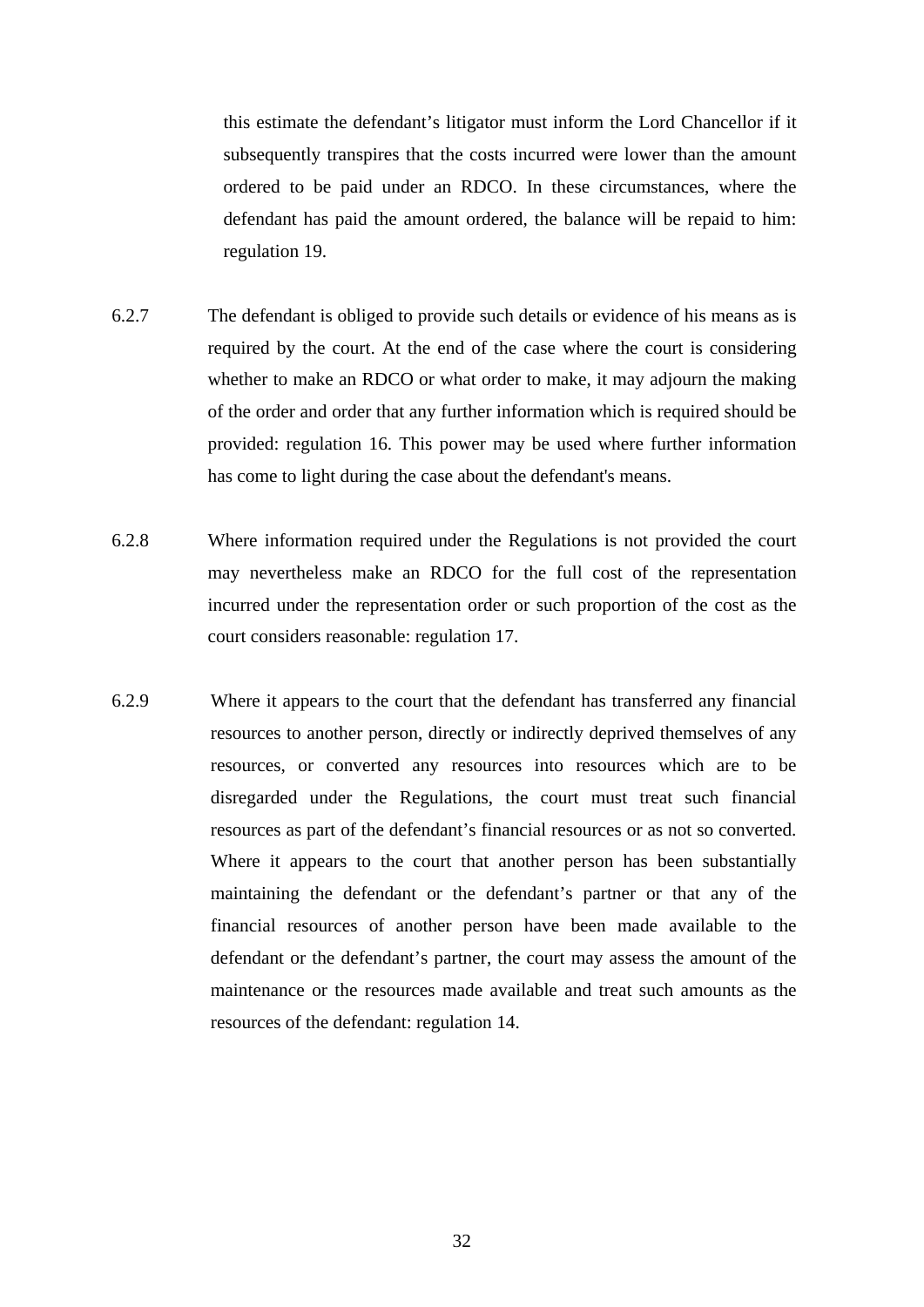# **PART 7: COSTS IN RESTRAINT, CONFISCATION OR RECEIVERSHIP PROCEEDINGS**

#### **7.1. The Order for Costs**

- 7.1.1 This part of the practice direction applies where the Crown Court is deciding whether to make an order for costs in relation to restraint proceedings or receivership proceedings brought under the Proceeds of Crime Act 2002. (Confiscation proceedings are treated for costs purposes as part of the criminal trial.) The court has discretion as to: whether costs are payable by one party to another; the amount of those costs; and, when they are to be paid. The general rule is that if the court decides to make an order about costs the unsuccessful party will be ordered to pay the costs of the successful party but the court may make a different order: CrimPR 33.47(3)
- 7.1.2 Attention is drawn to the fact that in receivership proceedings the Rules provide that the Crown Court may make orders in respect of security to be given by a receiver to cover his liability for his acts and omissions as a receiver: CrimPR 33.60. The court may also make orders in relation to determining the remuneration of the receiver: CrimPR 33.61. (Paragraph 7.3 below deals with determination of the remuneration of a receiver.)
- 7.1.3 In deciding what if any order to make about costs the court is required to have regard to all the circumstances including the conduct of all the parties and whether a party has succeeded on part of an application, even if that party has not been wholly successful.
- 7.1.4 The Rules set out the type of order which the court may make (the list is not exclusive):
	- (a) a proportion of another party's costs;
	- (b) a stated amount in respect of another party's costs;
	- (c) costs from or until a certain date only;
	- (d) costs incurred before proceedings have begun;
	- (e) costs relating to particular steps taken in the proceedings;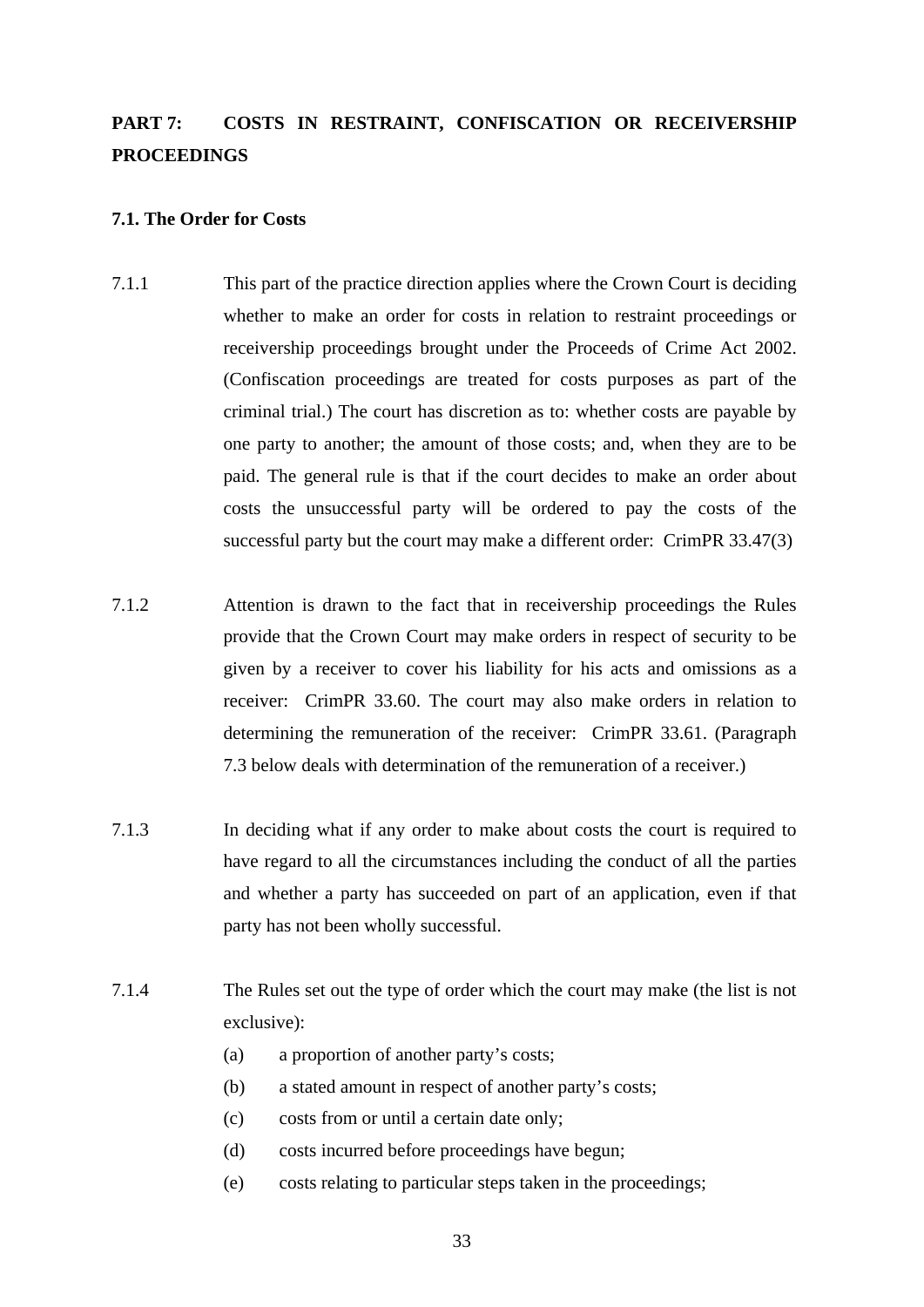- (f) costs relating only to a distinct part of the proceedings; and
- (g) interest on costs from or until a certain date including a date before the making of an order.
- 7.1.5 The court is required, where it is practicable, to award a proportion (e.g., a percentage) of the costs, or costs between certain dates, rather than making an order relating only to a distinct part or issue in the proceedings. The latter type of order makes it extremely difficult for the costs to be assessed.
- 7.1.6 Where the court orders a party to pay costs it may, in addition, order an amount to be paid on account by one party to another before the costs are assessed. Where the court makes such an order, the order should state the amount to be paid and the date on or before which payment is to be made.

#### **7.2 Assessment of Costs**

- 7.2.1 Where the Crown Court makes an order for costs in restraint, or receivership, proceedings it may make an assessment of the costs itself there and then (a summary assessment), or order assessment of the costs under CrimPR 45.11: CrimPR 33.48(1). If the court neither makes an assessment of the costs nor orders assessment as specified above, the order for costs will be treated as an order for the amount of costs to be decided by assessment under rule 45.11 unless the order otherwise provides.
- 7.2.2 Whenever the court awards costs to be assessed it should consider whether to exercise the power to order the paying party to pay such sum of money as it thinks just, on account of those costs.
- 7.2.3 In carrying out the assessment of costs the court or the assessing authority is required to allow only costs which are proportionate to the matters in issue, and to resolve any doubt which it may have, as to whether the costs were reasonably incurred or were reasonable and proportionate in amount, in favour of the paying party.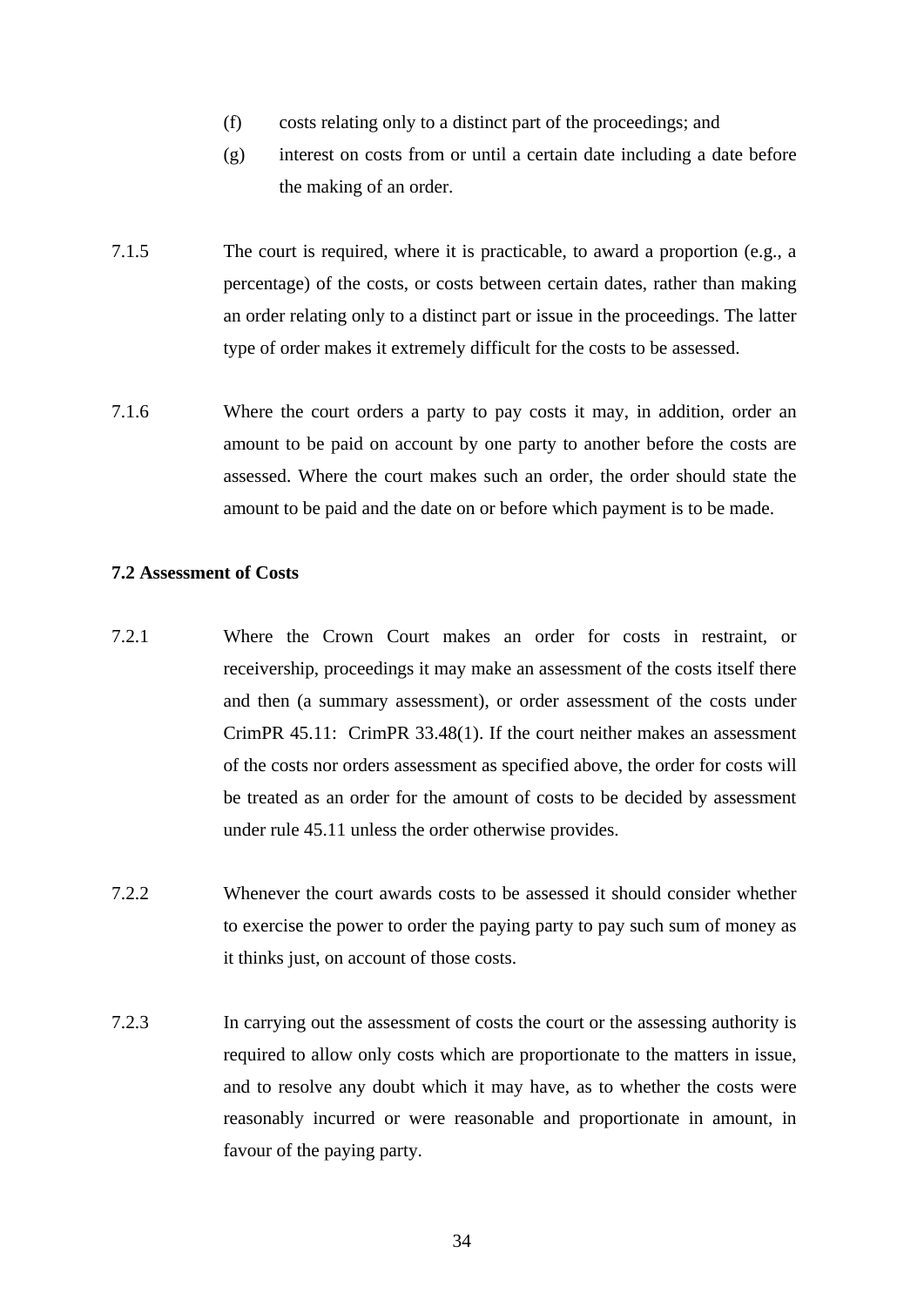- 7.2.4 The court or assessing authority carrying out the assessment should have regard to all the circumstances in deciding whether costs were proportionately or reasonably incurred or proportionate and reasonable in amount. Effect must be given to any orders for costs which have already been made. The court or the assessing authority should also have regard to:
	- (a) the conduct of all the parties, including in particular conduct before as well as during the proceedings;
	- (b) the amount or value of any property involved;
	- (c) the importance of the matter to all the parties;
	- (d) the particular complexity of the matter or the difficulty or novelty of the questions raised;
	- (e) the skill, effort, specialised knowledge and responsibility involved;
	- (f) the time spent on the case; and
	- (g) the place where and the circumstances in which work or any part of it was done.
- 7.2.5 In applying the test of proportionality regard should be had to the objective of dealing with cases justly. Dealing with a case justly includes, so far as practicable, dealing with it in ways which are proportionate to:
	- (i) the amount of money involved;
	- (ii) the importance of the case;
	- (iii) the complexity of the issues; and
	- (iv) the financial position of each party.

The relationship between the total of the costs incurred and the financial value of the claim may not be a reliable guide.

- 7.2.6 In any proceedings there will be costs which will inevitably be incurred and which are necessary for the successful conduct of the case. Litigators are not required to conduct litigation at rates which are uneconomic, thus in a modest claim the proportion of costs is likely to be higher than in a large claim and may even equal or possibly exceed the amount in dispute.
- 7.2.7 Where a hearing takes place, the time taken by the court in dealing with a particular issue may not be an accurate guide to the amount of time properly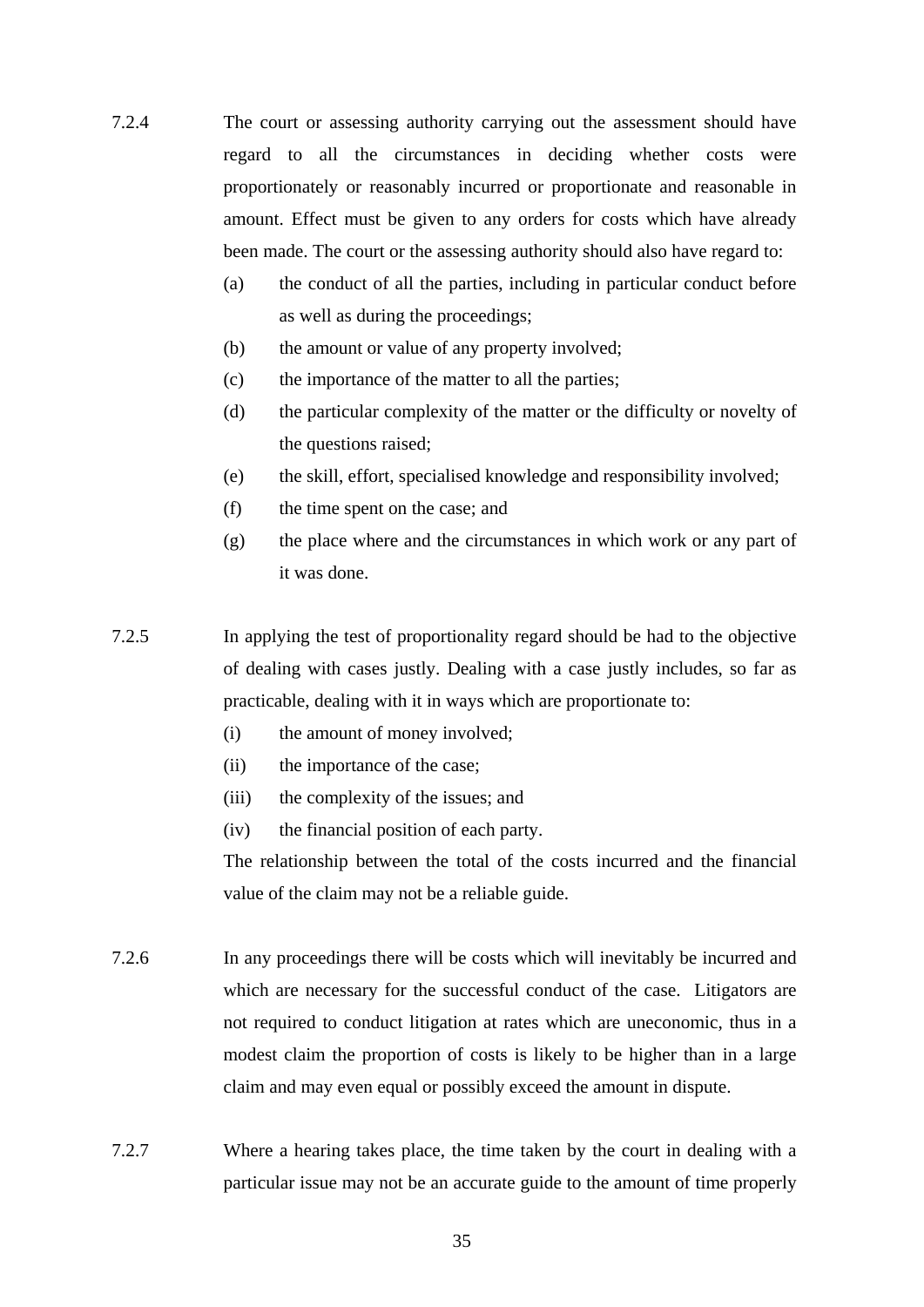spent by the legal or other representatives in preparing for the trial of that issue.

7.2.8 The Criminal Procedure Rules do not apply to the assessment of costs in proceedings to the extent that section 26 Legal Aid, Sentencing and Punishment of Offenders Act 2012 (costs in civil proceedings) applies and statutory instruments made under that Act make different provision.

#### **7.3 Remuneration of a Receiver**

- 7.3.1 A receiver may only charge for his services if the Crown Court so directs and specifies the basis on which the receiver is to be remunerated: CrimPR 33.61(2). The Crown Court (unless it orders otherwise) is required to award such sum as is reasonable and proportionate in all the circumstances. In arriving at the figure for remuneration the court should take into account:
	- (a) the time properly given by the receiver and his staff to the receivership;
	- (b) the complexity of the receivership;
	- (c) any responsibility of an exceptional kind or degree which falls on the receiver in consequence of the receivership;
	- (d) the effectiveness with which the receiver appears to be carrying out or to have carried out his duties; and
	- (e) the value and nature of the subject matter of the receivership.
- 7.3.2 The Crown Court may instead of determining the receiver's remuneration itself refer it to be ascertained by the assessing authority of the Crown Court. In these circumstances CrimPR 45.11 to 45.13 (which deal with review by the assessing authority, further review by a Costs Judge and appeal to a High Court Judge) have effect.

#### **7.4 Procedure on Appeal to the Court of Appeal**

The costs of and incidental to all proceedings on an appeal to the Criminal Division of the Court of Appeal against orders made in restraint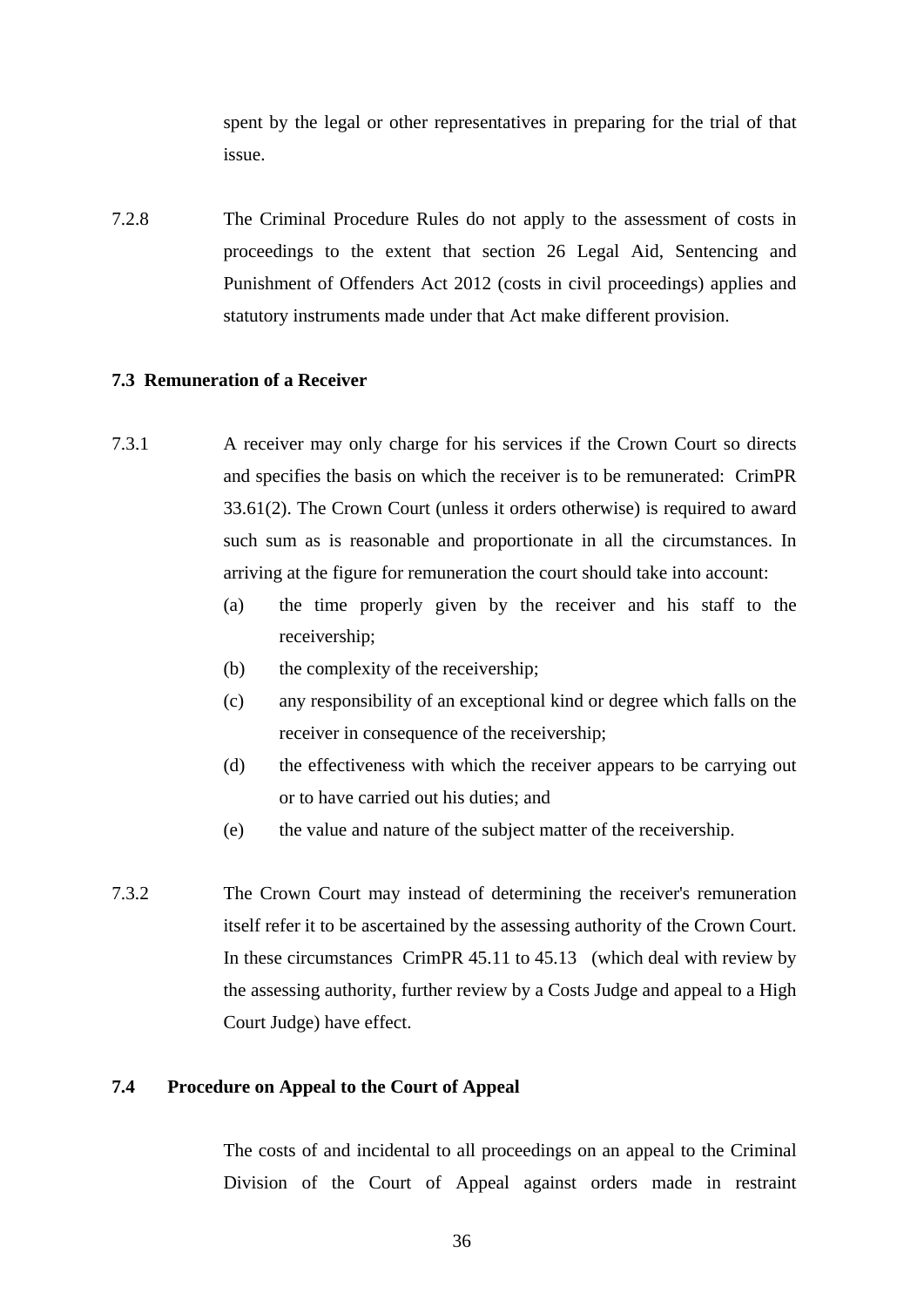proceedings, or appeals against or relating to the making of receivership orders, are in the discretion of the court: Proceeds of Crime Act 2002, section 89(4).

- 7.4.1 The court has full power to determine by whom and to what extent the costs are to be paid.
- 7.4.2 In any such proceedings the court may disallow or (as the case may be) order the legal or other representative concerned to meet the whole of any wasted costs or such part of them as may be determined in accordance with the Criminal Procedure Rules. (As to wasted costs orders see Part 4 above.)
- 7.4.3 These provisions have retrospective effect in relation to proceedings on appeals in respect of offences committed or alleged to have been committed on or after 24 March 2003: Courts Act 2003, section 94(3).

# **PART 8: ADVICE ON APPEAL TO THE COURT OF APPEAL (CRIMINAL DIVISION)**

- 8.1 In all cases the procedure set out in " A Guide to Proceedings in the Court of Appeal (Criminal Division)" published by the Criminal Appeal Office with the approval of the Lord Chief Justice should be followed.
- 8.2 This procedure requires that immediately following the conclusion of a case, legal representatives should see the defendant, and the advocate should express orally his final view as to the prospects of a successful appeal (whether against conviction or sentence or both). Litigators should not wait to be asked for advice by the defendant. In simple cases this will involve little or no expense. If the procedure is not followed and the work has not been done with due care, fees may be reduced accordingly. If there are no reasonable grounds of appeal, that should be confirmed in writing and a copy provided then or as soon as practicable thereafter, to the defendant by the litigator. Where the advocate's immediate and final view is that there are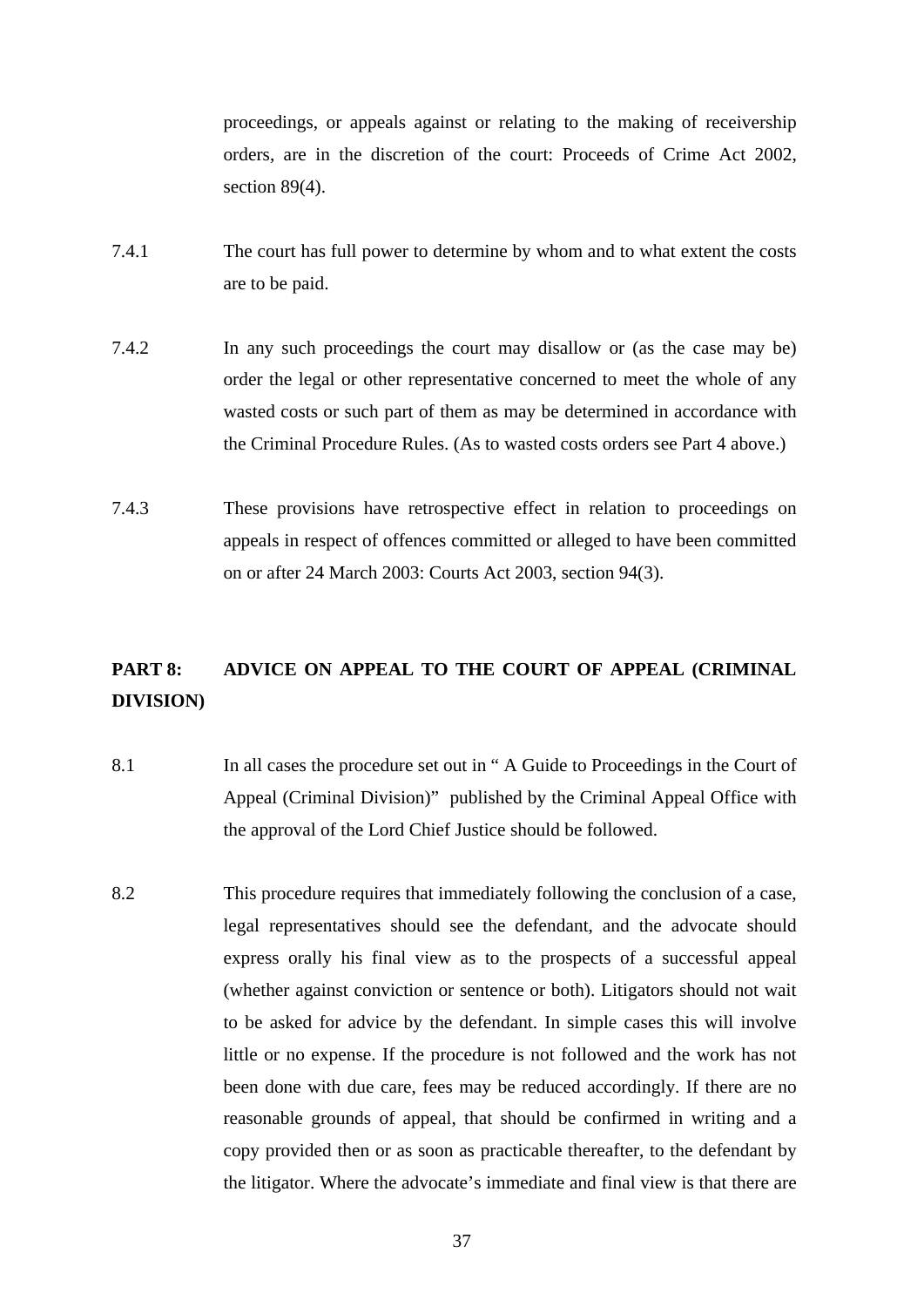no reasonable grounds of appeal, no additional fee will normally be allowed. If there are reasonable grounds, grounds of appeal should be drafted, signed and sent to the instructing litigator as soon as possible. Litigators should immediately send a copy of the documents received from the advocate to the defendant. Provision for advice or assistance on appeal is included in the trial representation order issued by the Crown Court.

- 8.3 Notice and grounds (Form NG and the advocate's advice) should be lodged at the Crown Court (where the trial was conducted) within 28 days from the date of the conviction in the case of an application for leave to appeal against conviction and within 28 days from the date of sentence in the case of an application for leave to appeal against sentence. On a reference by the CCRC, Form NG and grounds should be served on the Registrar not more than 56 days after the Registrar has served notice that the CCRC has referred a conviction and not more than 28 days in the case of a sentence referral.
- 8.4 When (a) positive advice on appeal has been given; and (b) notice and grounds have been lodged with the Crown Court on the strength of that advice, the Registrar of Criminal Appeals is the authority for decisions about representation orders, in accordance with the principle that the Court before which there are proceedings is the Court with power to grant a right to representation. The Crown Court should not determine the fees in respect of the work in connection with the advice, notice and grounds unless the litigator confirms that the notice and grounds were not given on the litigator's or the advocate's advice. Where no notice of application is given, either because of unfavourable advice or despite favourable advice, the appropriate authority is the appropriate officer for the Crown Court.
- 8.5 If it appears that the defendant was never given advice, the Crown Court should direct the litigators' attention to this fact and if there is no satisfactory explanation as to why no advice was sent, the determining officer should bear this in mind when determining the litigator's costs and should draw the litigator's attention to the above mentioned Guide.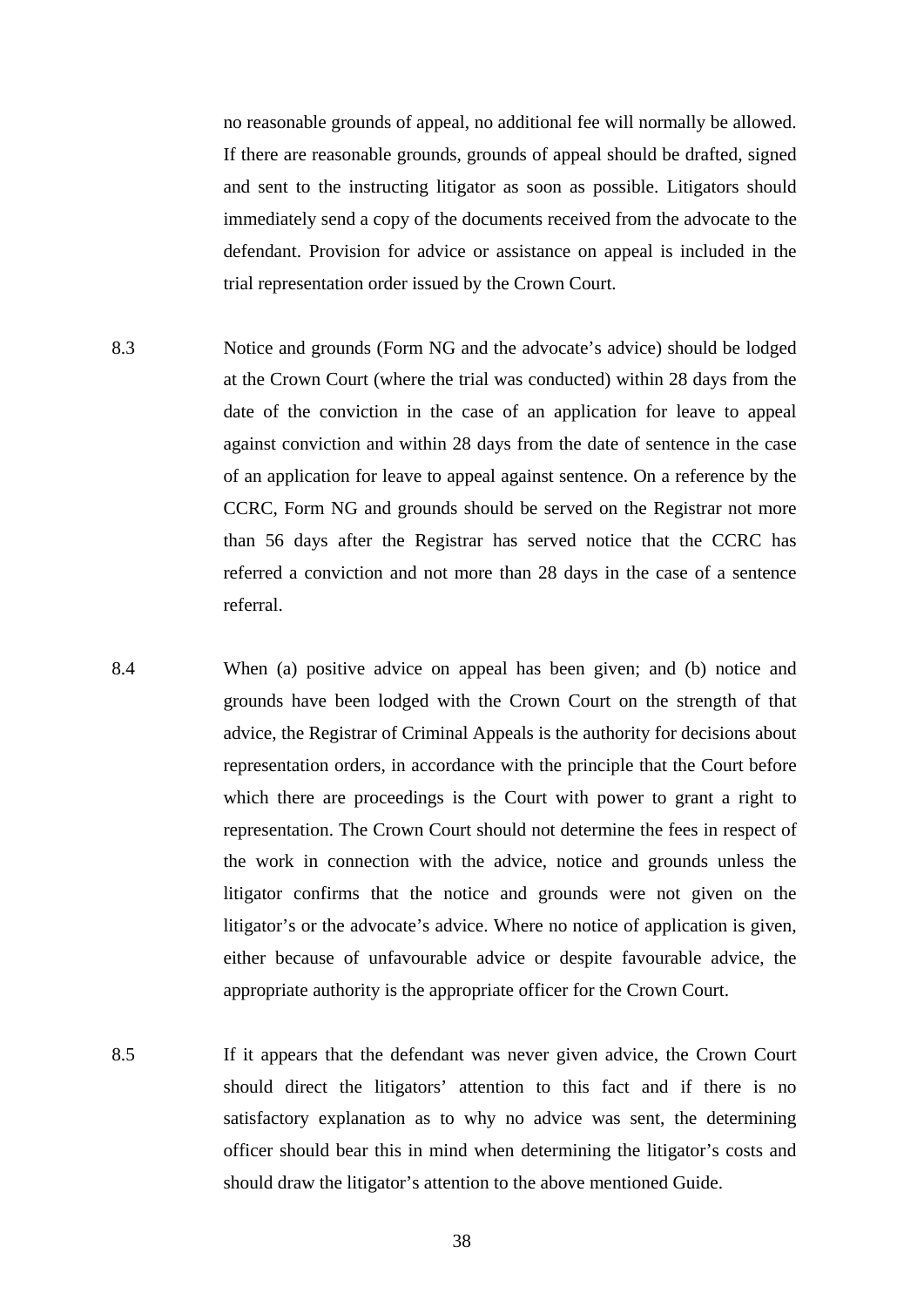- 8.6 Prior to the service of the notice and grounds of appeal, the Registrar of Criminal Appeals has no power to grant a representation order.
- 8.7 The Crown Court can only amend a representation order in favour of fresh legal representatives if advice on appeal has not been given by trial legal representatives and it is necessary and reasonable for another legal representative to be instructed.

## **PART 9: VAT**

- 9.1.1 Every taxable person as defined by the Value Added Tax Act 1994 must be registered and in general terms (subject to the exceptions set out in the 1994 Act) whenever a taxable person supplies goods or services in the United Kingdom in the course of business a liability to VAT arises.
- 9.1.2 Responsibility for making a charge to VAT in a proper case and for accounting to HM Revenue and Customs for the proper amount of VAT is that of the registered person concerned or the person required to be registered.
- 9.1.3 The following directions will apply to all bills of costs lodged for determination or assessment after the date hereof.

## **9.2 VAT Registration Number**

9.2.1 The number allocated by HM Revenue and Customs to every person registered under the Act (except a Government department) must appear in a prominent place at the head of every bill of costs, fee sheet, account or voucher on which VAT is being included as part of a claim for costs.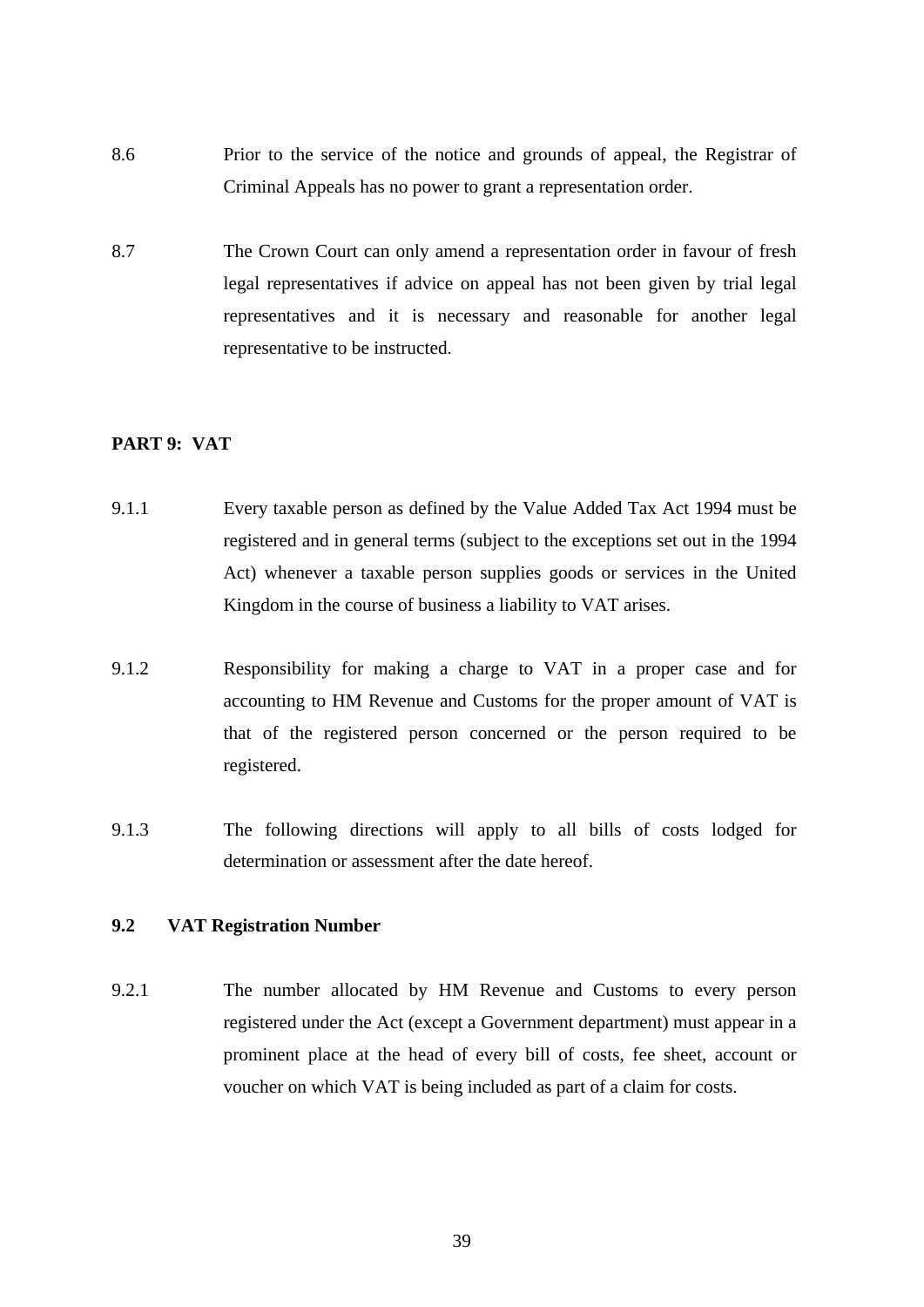#### **9.3 Action Before Assessment**

- 9.3.1 VAT should not be included in a claim for costs in a between the parties bill of costs if the receiving party is able to recover the VAT as input tax. Where the receiving party is able to obtain credit from HM Revenue and Customs for a proportion of the VAT as input tax only that proportion which is not eligible for credit should be claimed in the bill.
- 9.3.2 The responsibility for ensuring that VAT is claimed in a between the parties bill of costs only when the receiving party is unable to recover the VAT or a proportion thereof as input tax, is upon the receiving party. On an assessment of costs payable out of public funds the determining officer must continue to satisfy himself as to the tax position.
- 9.3.3 Where there is a dispute as to whether VAT is properly claimed in a between the parties bill of costs the receiving party must provide a certificate signed by the litigators or the auditors of the receiving party in the form in Schedule 4 below. Where the receiving party is a litigant in person who is claiming VAT, reference should be made by him to HM Revenue and Customs and whenever possible a statement to similar effect produced on assessment.

9.3.4 Where there is a dispute as to whether any service in respect of which a charge is proposed to be made in the bill is zero-rated or exempt, reference should be made to HM Revenue and Customs and wherever possible the view of HM Revenue and Customs obtained and made known on assessment. In the case of a between the parties bill such application should be made by the receiving party.

#### **9.4 Costs Where VAT Rate Changes**

9.4.1 For advocates who use the arrangements under which fee notes do not become VAT invoices until they are receipted, the tax point will normally be the date upon which payment is received. The rate of VAT payable will be the rate applicable on that date even if the rate was different when the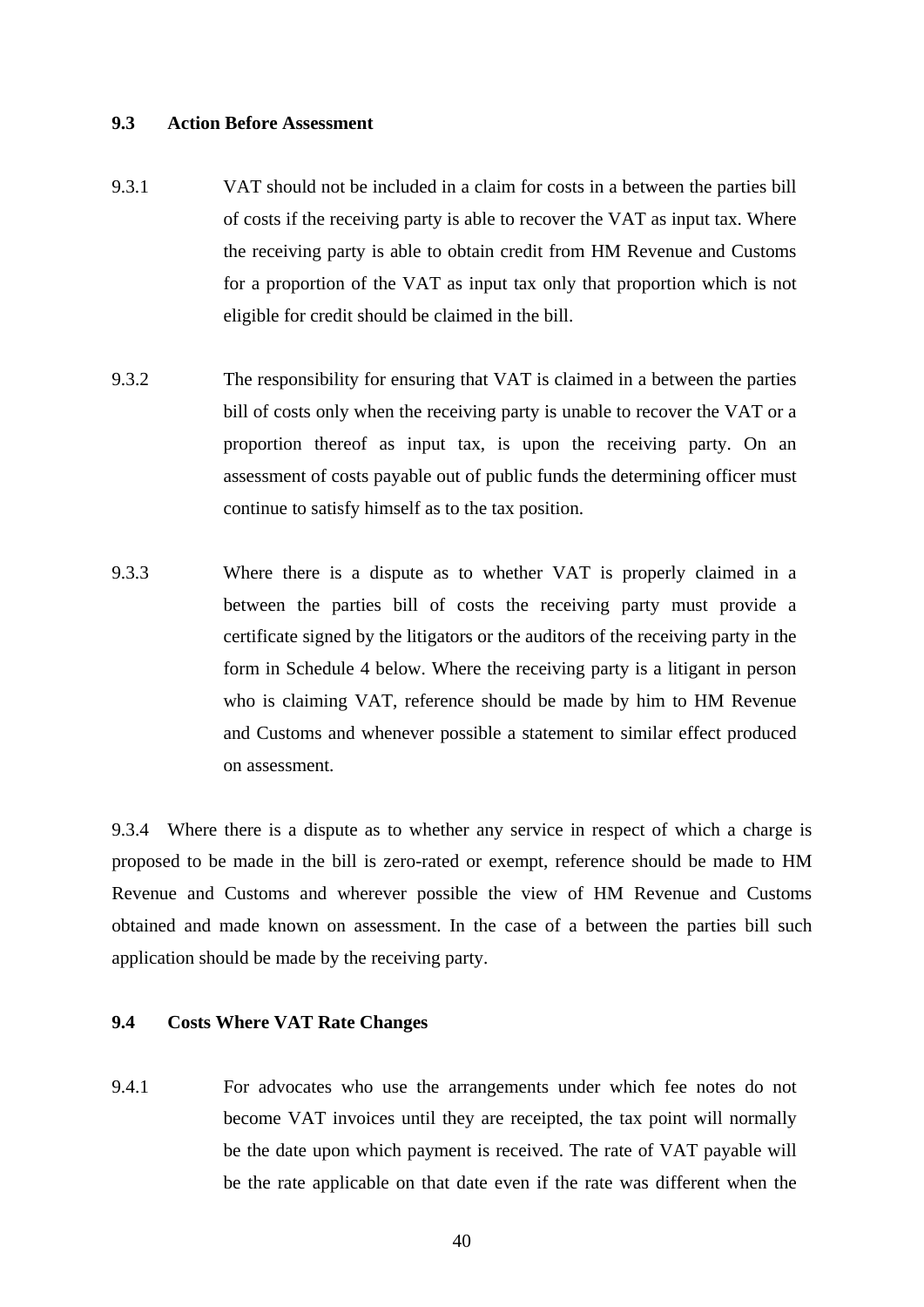work was done. If an advocate has received fees before the rate changes in a case which will not be completed until after a rate change, the fees received can be recalculated at the new rate and, if appropriate, a credit note issued to the instructing litigator.

- 9.4.2 For litigators, the normal tax point rules will apply and the rate of VAT payable will be that applicable at the appropriate tax point. If a litigator has issued a VAT invoice or received payment before the rate changes in a case which will not be completed until after the change, the fees received can be recalculated at the new rate and, if appropriate, a credit note issued to the client.
- 9.4.3 In any case in which an election to charge at the lower rate is not made, such a decision must be justified in accordance with the principles of assessment which are applicable to the basis upon which the costs are ordered to be assessed.

## **9.5 Apportionment**

9.5.1 All bills of costs, fees and disbursements on which VAT is included must be divided into separate parts so as to show work done before, on and after the date or dates from which any change in the rate of VAT takes effect. Where a lump sum charge is made for work which spans a period during which there has been a change in VAT rates, and paras 9.4.1 and 9.4.2 above do not apply, reference should be made to the VAT Guide (HM Revenue and Customs Notice 700 or any revised edition of that notice). If necessary, the lump sum should be apportioned.

## **9.6 Disbursements**

9.6.1 Legal representatives often make payments to third parties for the supply of goods or services where no VAT was chargeable on the supply by the third party: for example the cost of meals taken and travel costs. The question whether legal representatives should include VAT in respect of these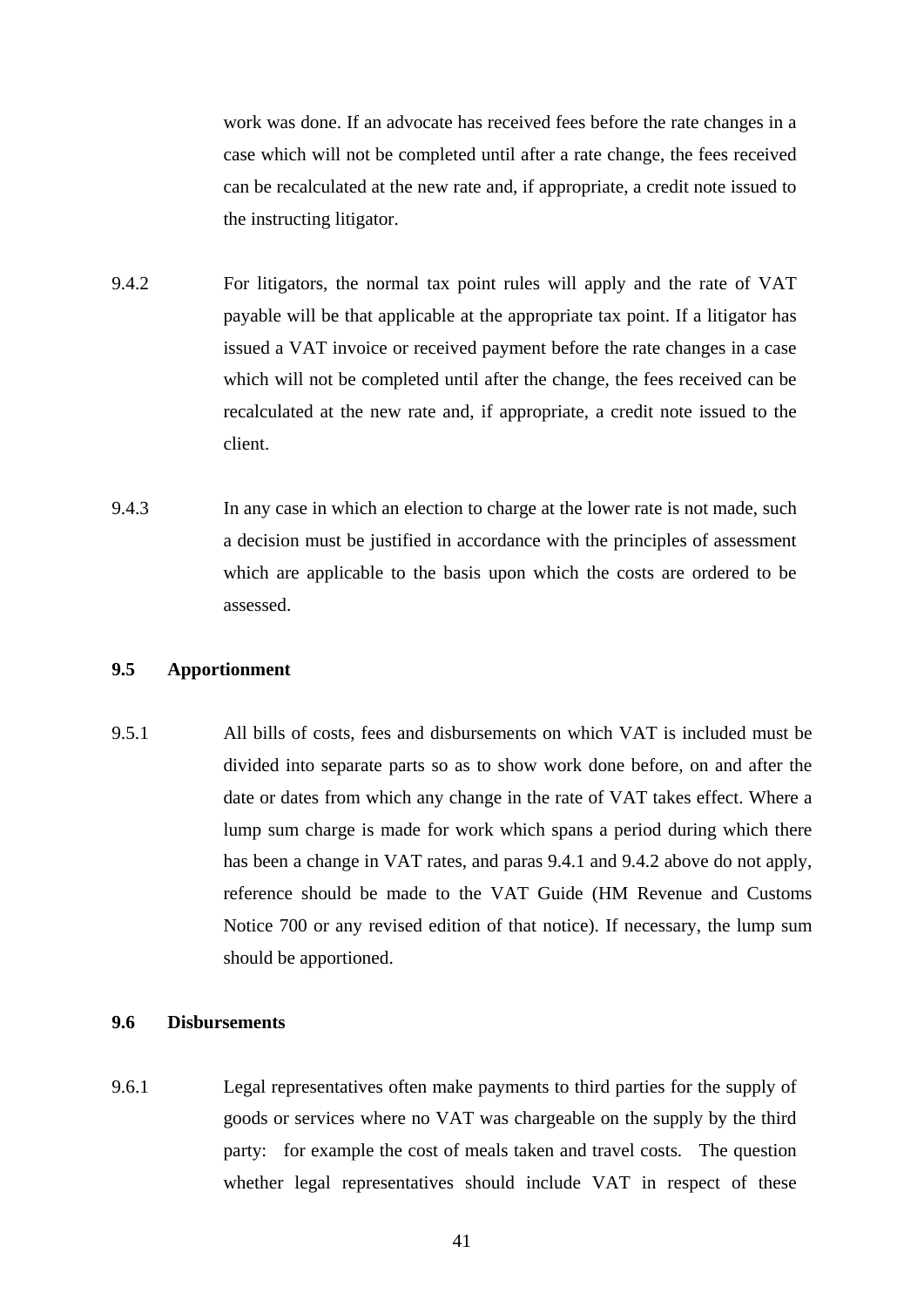payments when invoicing their clients, or in claims between litigants should be decided in accordance with this Direction and with the criteria set out in the VAT Guide (Notice 700) published by HM Revenue and Customs.

- 9.6.2 Payment to third parties which are normally treated as part of the legal representative's overheads (for example postage costs and telephone costs) will not be treated as disbursements. The third party supply should be included as part of the costs of the legal representative's legal services and VAT must be added to the total bill charged to the client.
- 9.6.3 With effect from 3 January 1978 VAT is added to Sheriff's fees (see the Sheriff's Fees (Amendment No.2) Order 1977, SI 1977/2111).
- 9.6.4 Some payments, although correctly described as disbursements for some purposes, are not classified as disbursements for VAT purposes. Items not classified as disbursements for VAT purposes must be shown as part of the services provided by the legal representative and therefore, VAT must be added in respect of them whether or not VAT was chargeable on the supply by the third party.
- 9.6.5 Guidance as to the circumstances in which disbursements may or may not be classified as disbursements for VAT purposes is given in the VAT Guide (Notice 700 para 25.1). One of the key issues is whether the third party supply:
	- (i) was made to the legal representative (and therefore subsumed in the onward supply of legal services); or
	- (ii) was made direct to the receiving party (the third party having no right to demand payment from the legal representative, who makes the payment only as agent for the receiving party).
- 9.6.6 Examples of payments under (i) are: travelling expenses such as an airline ticket, and subsistence expenses, such as the cost of meals, where the person travelling and receiving the means is the legal representative. The supply is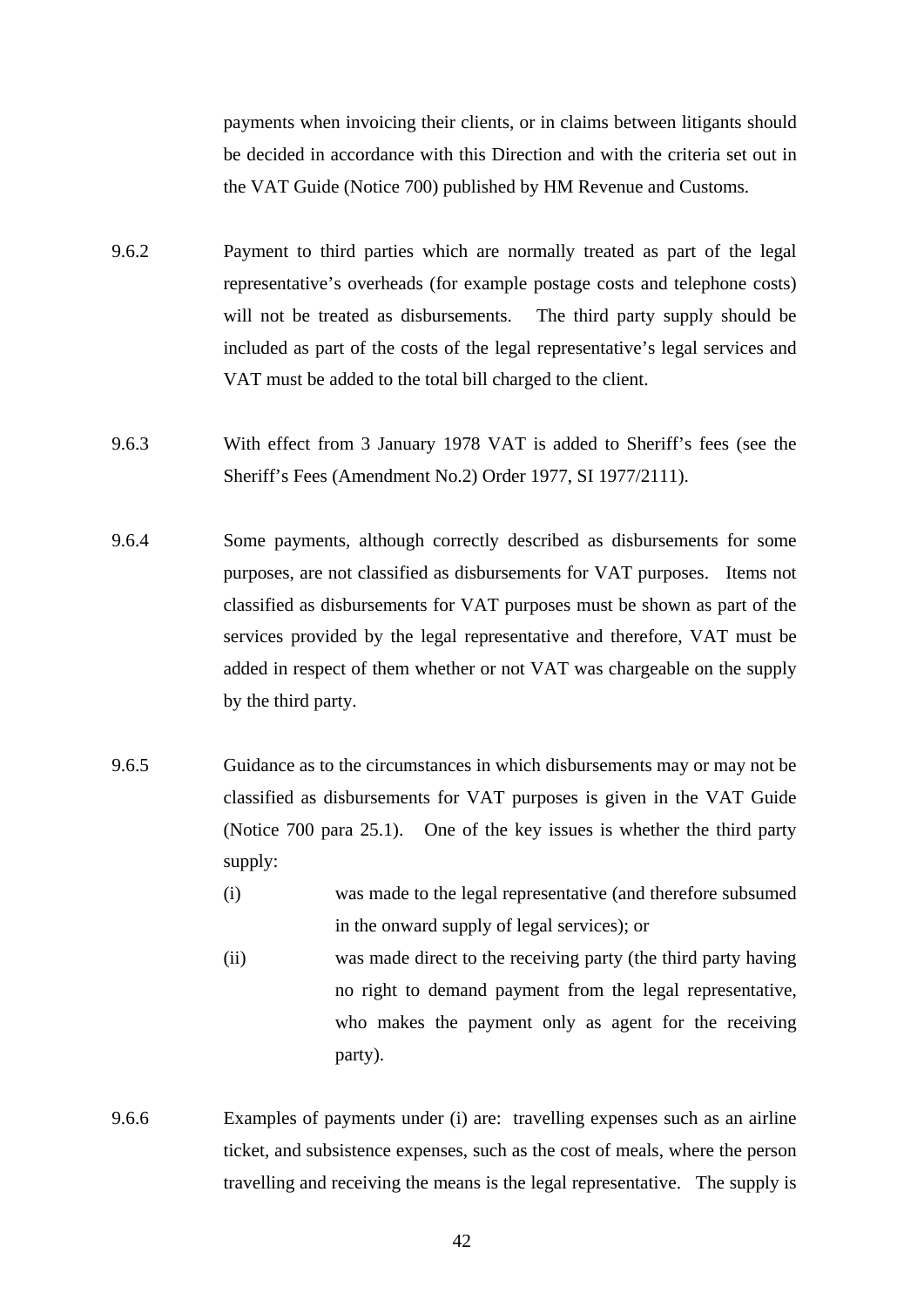by the airline and restaurant and are supplies to the legal representative not to the client.

9.6.7 Payments under (ii) are classified as disbursements for VAT purposes and, therefore, the legal representatives need not add VAT in respect of them. Simple examples are: payments by a legal representative of court fees and payments of fees to an expert witness.

#### **9.7 Legal Aid**

9.7.1 VAT will be payable in respect of every supply made pursuant to a criminal contract or otherwise with the benefit of criminal legal aid where it is made by a taxable person and the assisted person belongs in the United Kingdom or other member state of the European Union and is a private individual or receives the supply for non-business purposes. The place where a person belongs is determined by section 9 of the Value Added Tax Act 1994.

#### **9.8 Tax Invoice**

9.8.1 Where costs are payable out of criminal legal aid or Central Funds pursuant to any authority, the tax invoice in the case of an advocate will consist of his fee note and in the case of a litigator his bill of costs as determined or assessed together with the payment advice supplied by the court as to the fees allowed on determination or assessment.

### **9.9 Appeal**

9.9.1 Where the fees or costs as determined or assessed are varied on appeal the VAT charged will be amended as appropriate by the determining officer.

#### **9.10 Vouchers**

9.10.1 Where receipted accounts for disbursements made by the litigator or his client are retained as tax invoices a photocopy of any such receipted account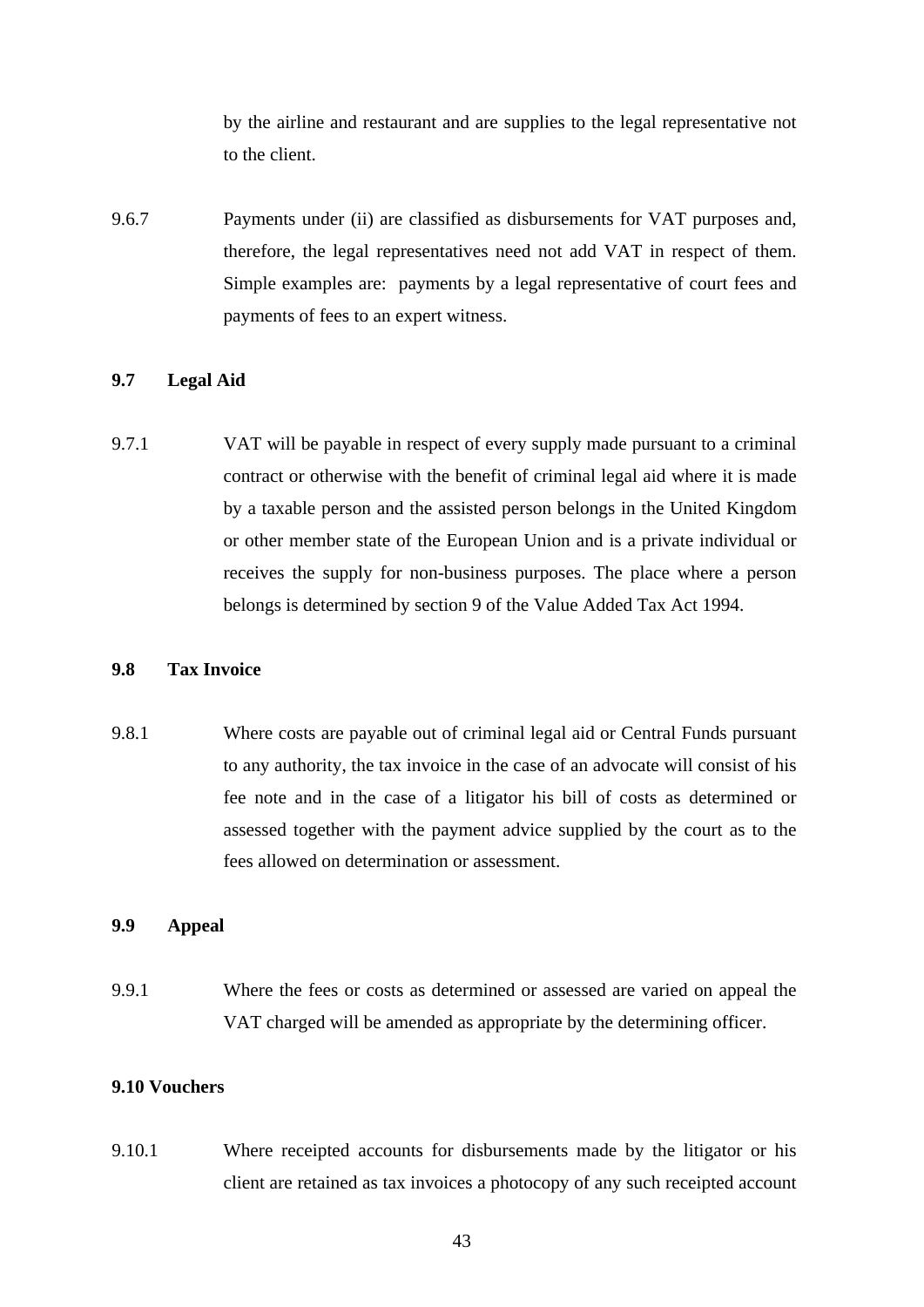may be produced and will be accepted as sufficient evidence of payment when disbursements are vouched.

# **9.11 Solicitors and Other Litigants Acting in Person**

- 9.11.1 Where a litigant acts in litigation on his own behalf he is not treated for the purposes of VAT as having supplied services and therefore no VAT is chargeable on that litigant's between the parties bill of costs unless VAT has been charged on disbursements when the normal rules will apply.
- 9.11.2 Similarly, where a litigator acts in litigation on his own behalf even on a matter arising out of his practice he is not treated for the purposes of VAT as having supplied services and therefore no VAT is chargeable on the bill of that litigator.
- 9.11.3 Consequently where such a bill as is described in the preceding two paragraphs is presented for agreement, determination or assessment, VAT should not be claimed and will not be allowed on determination or assessment unless tax has been paid on disbursements.

# **9.12 Government Departments**

9.12.1 On an assessment between the parties where costs are being paid to a Government department in respect of services rendered by its legal staff, VAT should not be added since such services do not attract VAT.

# **The Lord Chief Justice of England and Wales**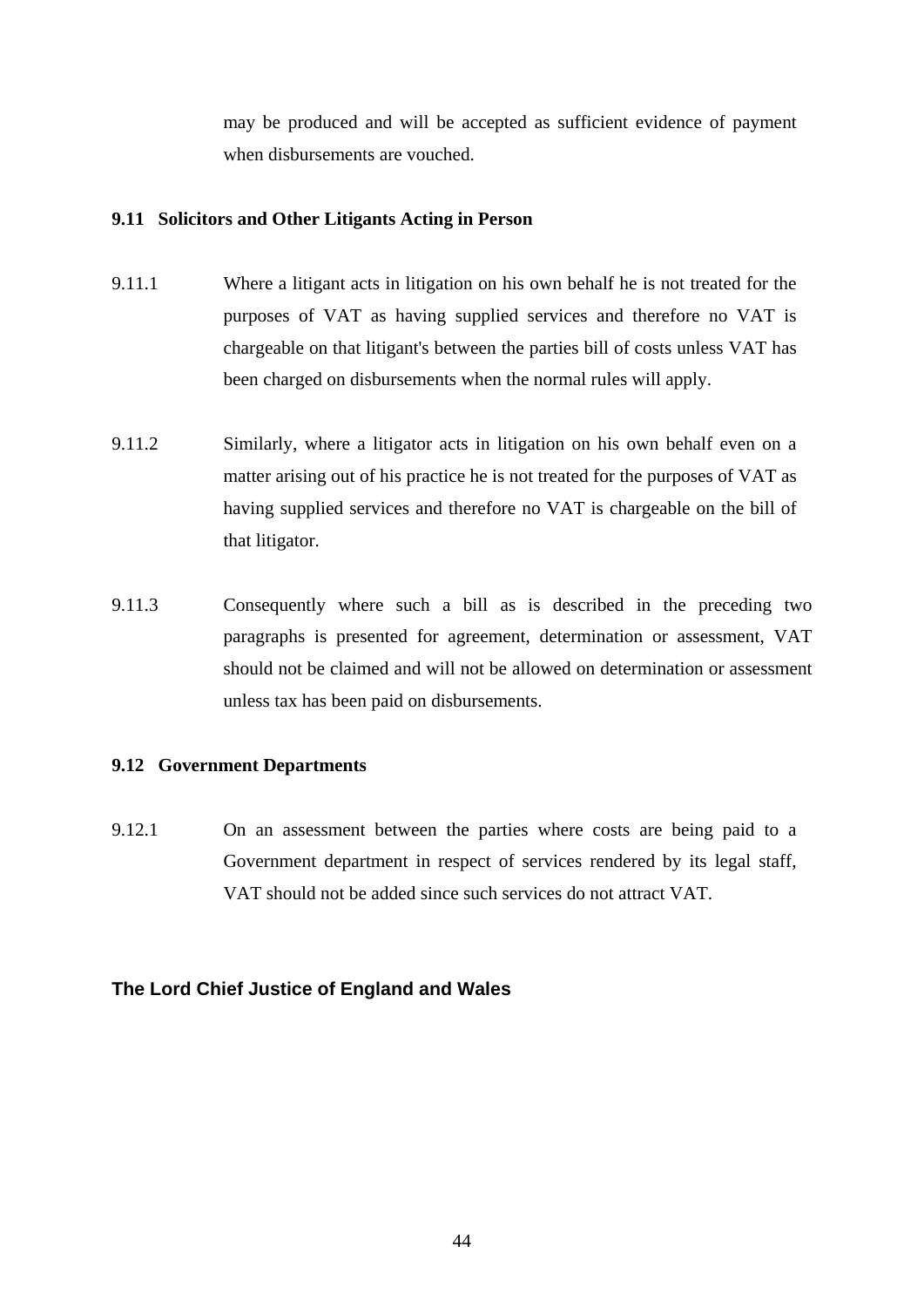### **Relevant rules and regulations relating to costs in criminal proceedings**

The Criminal Procedure Rules http://www.justice.gov.uk/criminal/procedure-rules/criminal/rulesmenu

The Costs in Criminal Cases (General) Regulations 1986 - SI 1986/1335 as amended

The Crown Prosecution Service (Witnesses' etc Allowances) Regulations 1988 – SI 1988/1862

The Proceeds of Crime Act 2002 (Legal Expenses in Civil Recovery Proceedings) Regulations 2005 (SI 2005/3382) as amended

The Criminal Legal Aid (General) Regulations 2013 SI 2013/9

The Criminal Legal Aid (Remuneration) Regulations 2013 SI 2013/435

The Criminal Legal Aid (Contribution Orders) Regulations 2013 SI 2013/483

The Criminal Legal Aid (Recovery of Defence Costs Orders) Regulations 2013 SI 2013/511

The Criminal Legal Aid (Determinations by a Court and Choice of Representative) Regulations 2013 SI 2013/614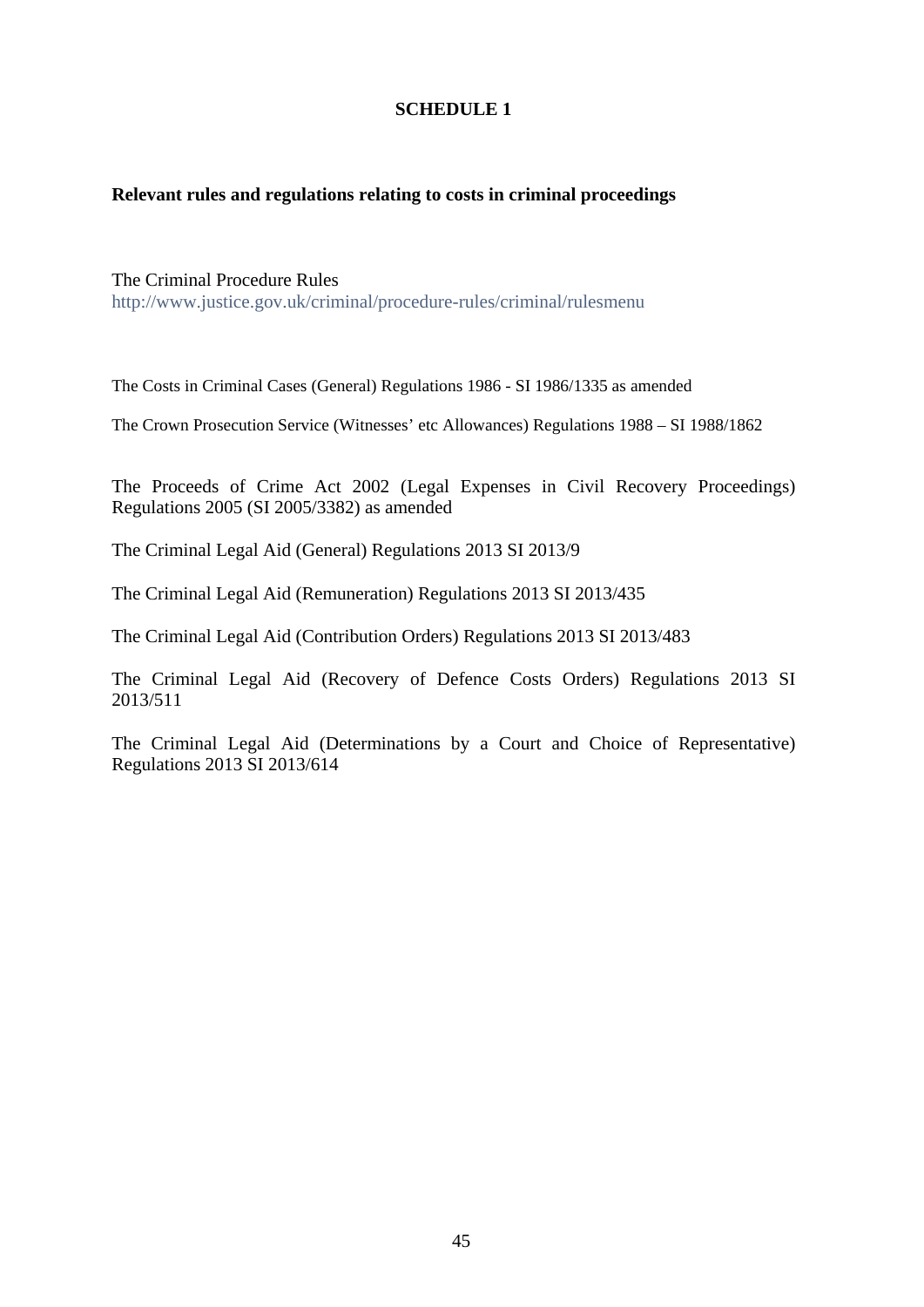# **Costs from Central Funds and relevant Statutory Authorities**

| <b>Proceedings</b>                                                                            | <b>Court</b>                                    | <b>Extent of</b><br><b>Availability</b> | <b>Authority</b>        |
|-----------------------------------------------------------------------------------------------|-------------------------------------------------|-----------------------------------------|-------------------------|
|                                                                                               |                                                 |                                         |                         |
| Information not proceeded with                                                                | Magistrates'                                    | Defendant                               | S.16(1)(a) POA 1985     |
| Decision not to commit for trial                                                              | Magistrates'                                    | Defendant                               | S.16(1)(b) POA 1985     |
| Dismissal of information                                                                      | Magistrates'                                    | Defendant                               | S.16(1)(c) POA 1985     |
| Person indicted or committed for<br>trial but not tried                                       | Crown                                           | Defendant                               | S.16(2)(a) POA 1985     |
| Notice of transfer given but person<br>not tried                                              | Crown                                           | Defendant                               | S.16(2)(aa) POA 1985    |
| Acquittal on indictment                                                                       | Crown                                           | Defendant                               | S.16(2)(b) POA 1985     |
| Successful appeal to the Crown<br>Court against conviction or<br>sentence                     | Crown                                           | Appellant                               | S.16(3) POA 1985        |
| Successful appeal to CACD against<br>conviction or sentence or<br>insanity/disability finding | <b>CACD</b>                                     | Appellant                               | S.16(4) POA 1985        |
| Appeal against order or ruling at<br>preparatory hearing                                      | <b>CACD</b>                                     | Appellant                               | S.16(4A) POA 1985       |
| Application for leave to appeal to<br><b>Supreme Court</b>                                    | <b>CACD</b>                                     | Appellant                               | S.16(5)(c) POA 1985     |
| Attorney General reference to<br>CACD on point of law following<br>acquittal                  | CACD,<br><b>Supreme Court</b>                   | Acquitted<br>Defendant                  | S.36(5) CJA 1972        |
| Attorney General reference under<br>s.36 CJA 1988 (lenient sentence<br>appeals)               | <b>CACD</b>                                     | Convicted<br>Defendant                  | Sch.3 para 11 CJA 1988  |
| Determination of proceedings in a<br>criminal cause or matter in<br><b>Divisional Court</b>   | <b>Divisional Court</b>                         | Defendant in<br>criminal<br>proceedings | S.16(5)(a) POA 1985     |
| Determination of appeal or<br>application for leave to appeal from<br>CACD or DC              | Supreme Court                                   | Defendant in<br>criminal<br>proceedings | S.16(5)(b)&(c) POA 1985 |
| Proceedings in respect of an<br>indictable offence                                            | Magistrates'<br>and Crown                       | Private<br>prosecutor                   | S.17(1)(a) POA 1985     |
| Proceedings before DC or Supreme<br>Court (following summary offence)                         | <b>Divisional Court</b><br>and Supreme<br>Court | Private<br>prosecutor                   | S.17(1)(b) POA 1985     |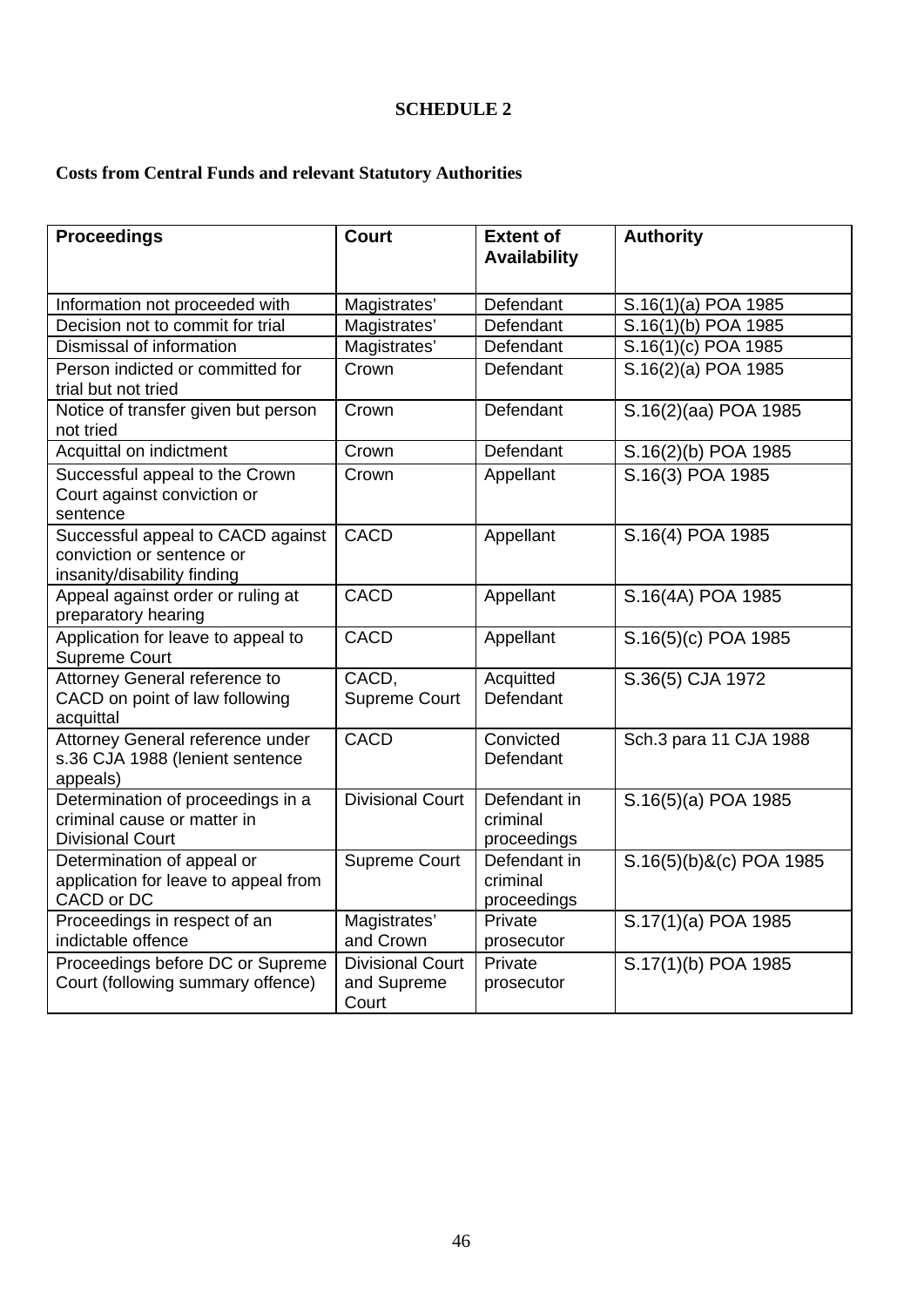| <b>Proceedings</b>                                                                                    | <b>Court</b>                                                                                                        | <b>Extent of</b><br><b>Availability</b>                                                                         | <b>Authority</b>                                                                                                                     |
|-------------------------------------------------------------------------------------------------------|---------------------------------------------------------------------------------------------------------------------|-----------------------------------------------------------------------------------------------------------------|--------------------------------------------------------------------------------------------------------------------------------------|
| Criminal cause or matter                                                                              | All                                                                                                                 | Defence or<br>private<br>prosecution<br>witness,<br>interpreter,<br>intermediary<br>and medical<br>practitioner | S.19(3) POA 1985 - there<br>are restrictions on what<br>may be paid (see regs 18,<br>19, 20, 21, 24 & 25 CCC<br>(General) Regs 1986. |
| Murder case                                                                                           | Crown                                                                                                               | Medical<br>practitioner                                                                                         | S.34(5) MH(A)A 1982                                                                                                                  |
| Criminal Procedure (Insanity) Act<br>proceedings                                                      | Crown                                                                                                               | Person<br>appointed to put<br>case for the<br>defence                                                           | S.19(3)(d) POA 1985                                                                                                                  |
| Cross examination of vulnerable<br>witnesses                                                          | Magistrates'<br>and Crown                                                                                           | Person<br>appointed to<br>cross examine<br>witness for the<br>defence                                           | S.19(3)(e) POA 1985                                                                                                                  |
| Compensation where a court<br>refuses an application for a banning<br>order                           | Magistrates'<br>and Crown<br>Court (on<br>appeal where<br>compensation<br>refused by the<br>magistrates'<br>court). | Person against<br>whom a<br>banning notice<br>has been given<br>(limited to<br>£5,000)                          | S 21D Football Spectators<br><b>Act 1989</b>                                                                                         |
| Compensation where loss results<br>from closure notice or order or Part<br>1A closure notice or order | Magistrates'<br>court and<br>Crown Court on<br>appeal                                                               | Person<br>incurring<br>financial loss                                                                           | SS 10 and 11J Anti Social<br>Behaviour Act 2003                                                                                      |
| Costs where discharge ordered                                                                         | Magistrates'<br>court, High<br>Court, Supreme<br>Court                                                              | Person against<br>whom Part 1<br>warrant issued                                                                 | S 61 Extradition Act 2003                                                                                                            |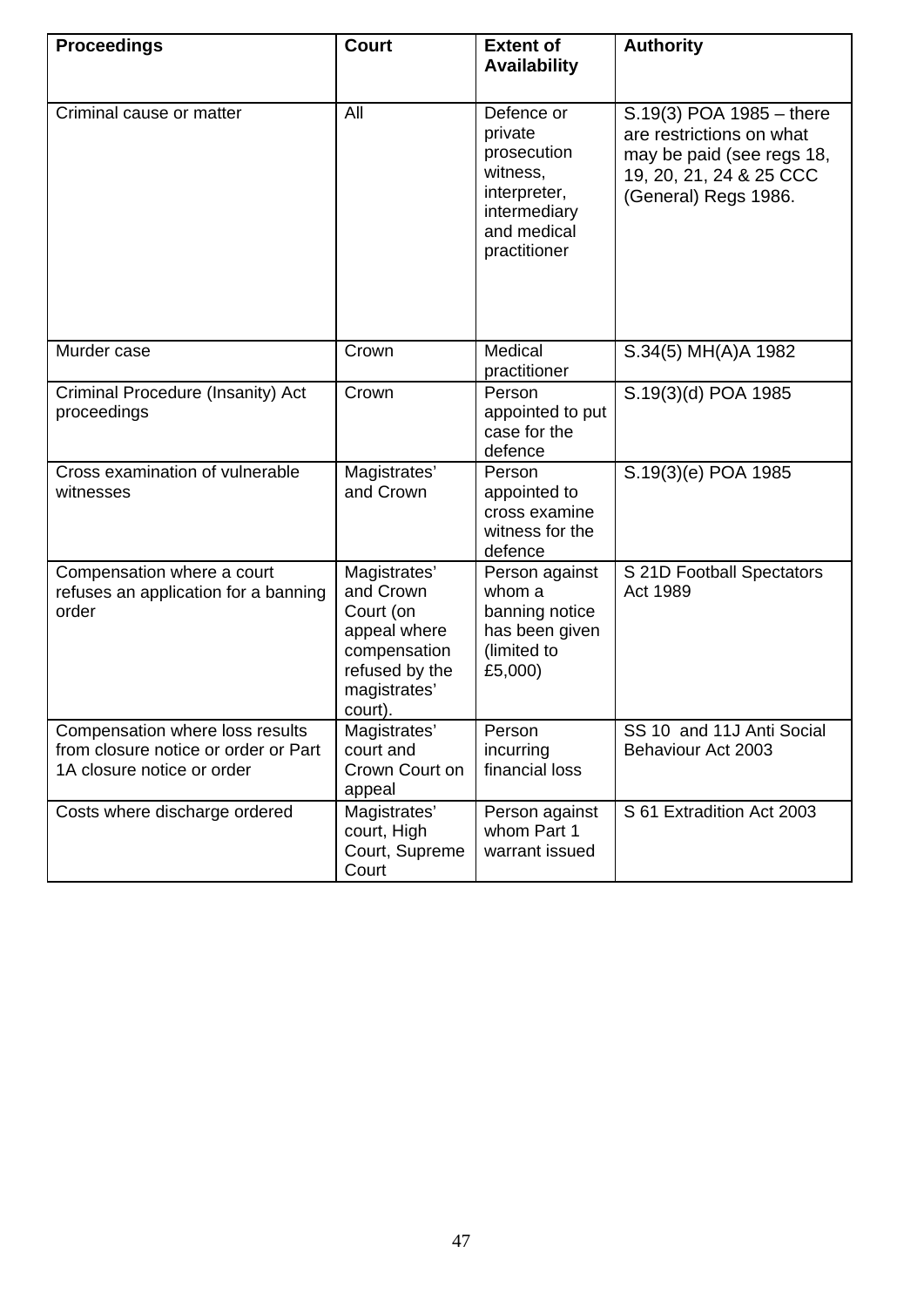# **Form of Notice of Appeal to a Costs Judge**

The form is not reproduced here. Instead, it can be viewed on the Criminal Procedure Forms page of the Ministry of Justice website, at http://www.justice.gov.uk/courts/procedure-rules/criminal/formspage

See CrimPR Part 45, Costs

'Appellants' Notice Criminal Costs Appeal to a Costs Judge'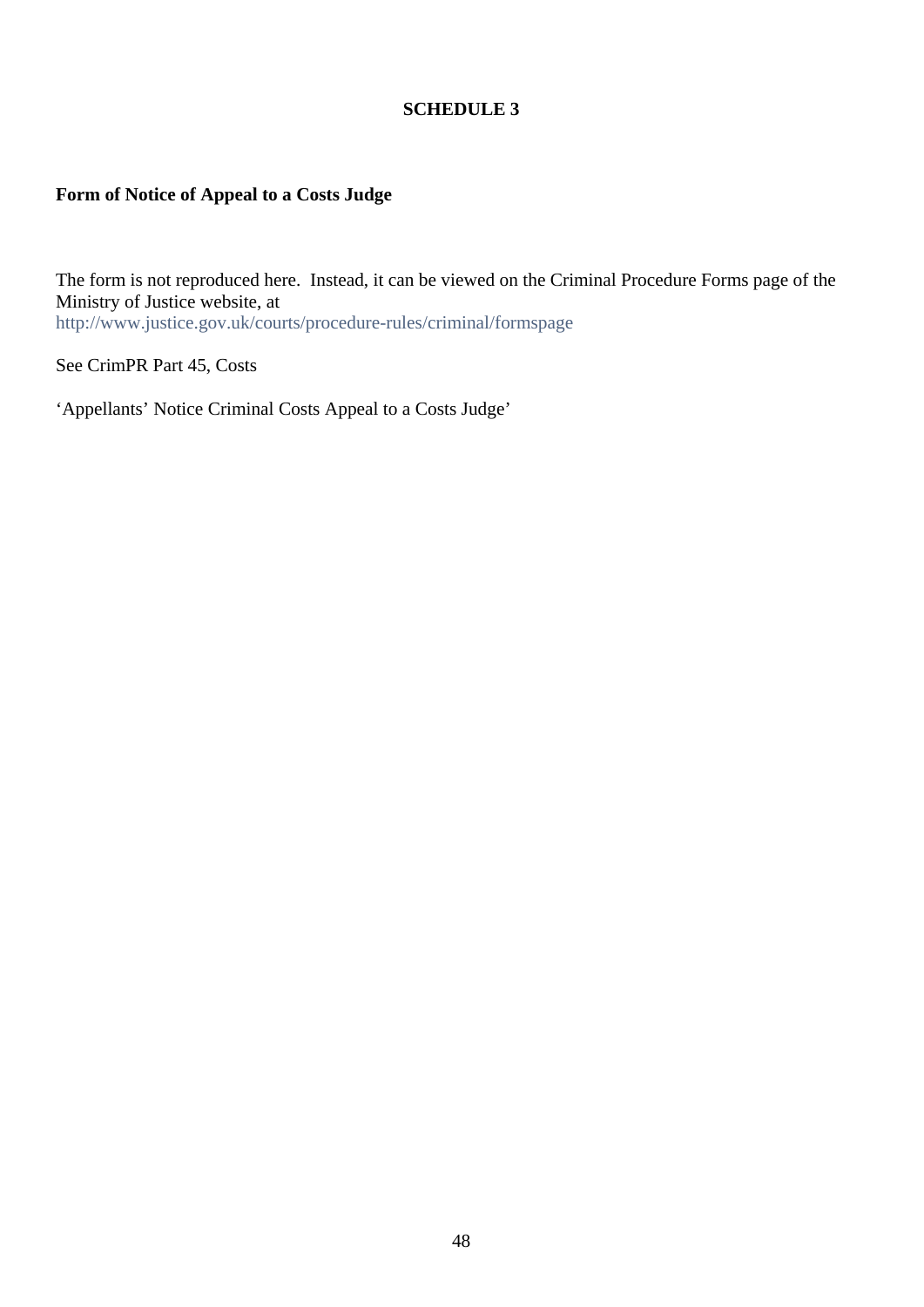# **FORM OF CERTIFICATE (VAT)**

To: The Chief Clerk Crown Court

Address:

Date:

## **Regina v A**

entitled to recover only With reference to the pending determination of the [prosecutor's] [defendant's] costs and disbursements herein which are payable by the [defendant] [the prosecutor] [public funds], we the undersigned [solicitors to] [the auditors of] the [prosecutor] [defendant] hereby certify that he on the basis of his last completed VAT return would [not be entitled to recover] [be per cent of the] VAT on such costs and disbursements, as input tax pursuant to section 25 of the Value Added Tax Act 1994 .

Signed

[Solicitors to] [Auditors of] [Defendant] [Prosecutor]

Registered number